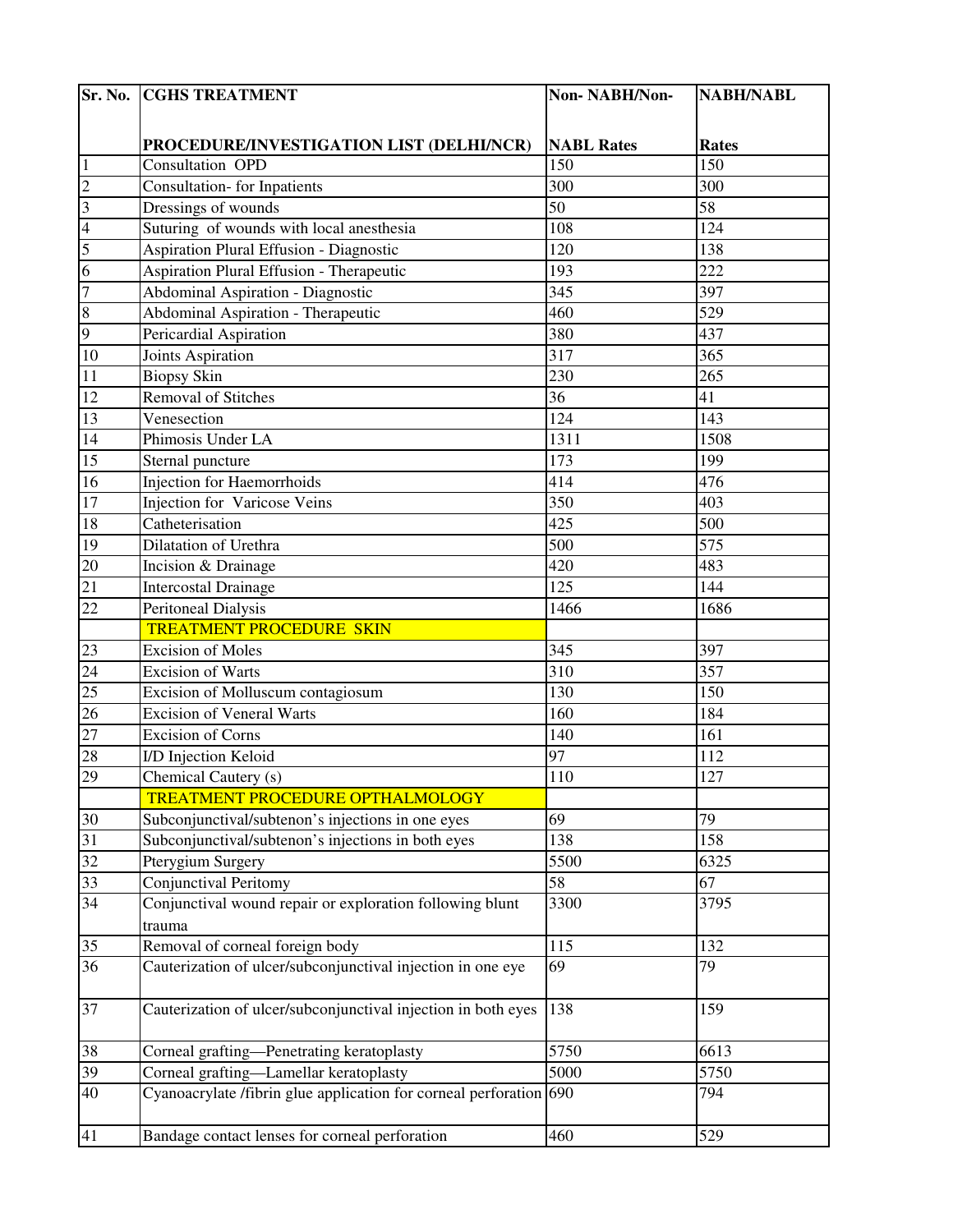| Sr. No.         | <b>CGHS TREATMENT</b>                                         | Non-NABH/Non-     | <b>NABH/NABL</b> |
|-----------------|---------------------------------------------------------------|-------------------|------------------|
|                 |                                                               |                   |                  |
|                 | PROCEDURE/INVESTIGATION LIST (DELHI/NCR)                      | <b>NABL Rates</b> | <b>Rates</b>     |
| 42              | Scleral grafting or conjunctival flap for corneal perforation | 2300              | 2645             |
|                 |                                                               |                   |                  |
| 43              | Keratoconus correction with therapeutic contact lenses        | 1200              | 1380             |
| 44              | UV radiation for cross-linking for keratoconus                | 1800              | 2070             |
| 45              | EDTA for band shaped keratopathy                              | 863               | 992              |
| 46              | Arcuate keratotomy for astigmatism                            | 2800              | 3220             |
| 47              | Re-suturing (Primary suturing) of corneal wound               | 1150              | 1323             |
| 48              | Penetrating keratoplasty ---- with glaucoma surgery           | 12144             | 13966            |
| 49              | Penetrating keratoplasty --- with vitrectomy                  | 12144             | 13966            |
| 50              | Penetrating keratoplasty ---- with IOL implantation           | 13656             | 15703            |
| 51              | DALK- Deep anterior lamellar keratoplasty                     | 17250             | 19838            |
| $\overline{52}$ | Keratoprosthesis stage I and II                               | 11500             | 13225            |
| 53              | DSAEK- Descemet's stripping automated endothelial             | 16675             | 19176            |
|                 | keratoplasty                                                  |                   |                  |
| 54              | ALTK- Automated lamellar therapeutic keratoplasty             | 16500             | 18975            |
| 55              | Probing and Syringing of lacrimal sac- in one eye             | 69                | 79               |
| 56              | Probing and Syringing of lacrimal sac- in both eye            | 138               | 159              |
| 57              | Dacryocystorhinostomy-Plain                                   | 2875              | 3306             |
| 58              | Dacryocystorhinostomy-Plain with intubation and/or with       | 9750              | 11213            |
|                 | lacrimal implants                                             |                   |                  |
| 59              | Dacryocystorhinostomy-conjunctival with implant               | 9200              | 10580            |
| 60              | Caliculoplasty                                                | 2300              | 2645             |
| 61              | Dacryocystectomy                                              | 1725              | 1984             |
| 62              | Punctal plugs for dry eyes                                    | 130               | 150              |
| 63              | Refraction                                                    | 40                | 46               |
| 64              | <b>Indirect Ophthalmoscopy</b>                                | 67                | 77               |
| 65              | Orthoptic check-up- with synoptophore                         | 44                | 51               |
| 66              | Lees' charting or Hess' charting                              | 100               | 115              |
| 67              | Orthoptic exercises                                           | 50                | 58               |
| 68              | Pleoptic exercises                                            | 50                | 58               |
| 69              | Perimetry/field test-Goldman                                  | 144               | 166              |
| 70              | Perimetry/field test-automated                                | 144               | 166              |
| 71              | Fluorescein angiography for fundus or iris                    | 920               | 1058             |
| 72              | <b>Ultrasound A- Scan</b>                                     | 863               | 992              |
| 73              | <b>Ultrasound B- Scan</b>                                     | 230               | 265              |
| 74              | Fundus Photo Test                                             | 200               | 230              |
| 75              | Indocyanin green angiography                                  | 920               | 1058             |
| 76              | Corneal endothelial cell count with specular microscopy       | 230               | 265              |
| 77              | Corneal topography                                            | 331               | 381              |
| 78              | Corneal pachymetry                                            | 230               | 265              |
| 79              | Auto-refraction                                               | 35                | 40               |
| 80              | Macular function tests                                        | $\overline{44}$   | 51               |
| 81              | Potential acuity metry                                        | 100               | 115              |
| 82              | Laser interferometry                                          | 173               | 199              |
| 83              | OCT-Optical coherence tomography                              | 2125              | 2500             |
| 84              | HRT-Heidelberg's retinal tomogram                             | 150               | 173              |
| 85              | GDX--- Nerve fibre layer analyzer                             | 88                | 101              |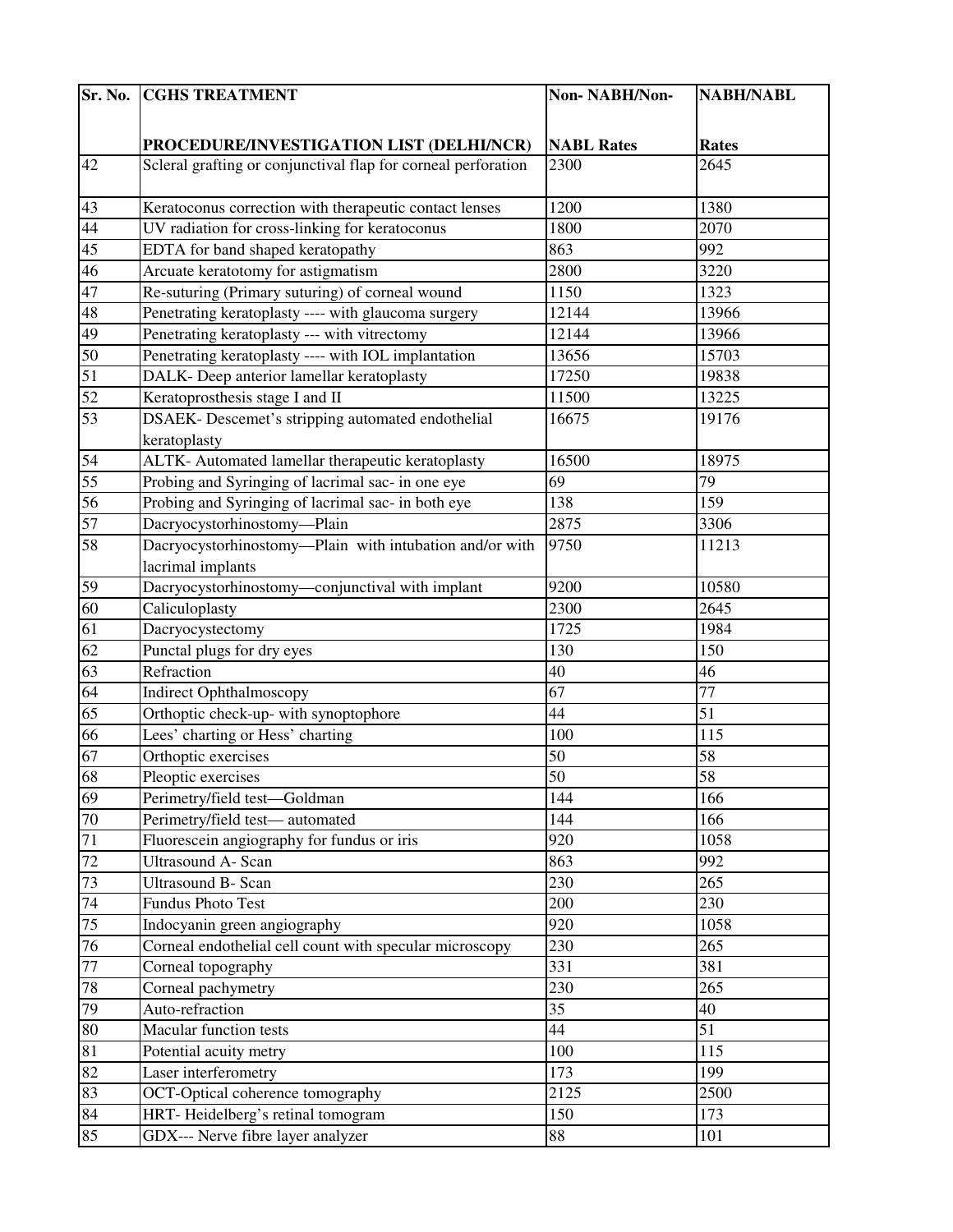| Sr. No.         | <b>CGHS TREATMENT</b>                                        | Non-NABH/Non-     | <b>NABH/NABL</b> |
|-----------------|--------------------------------------------------------------|-------------------|------------------|
|                 |                                                              |                   |                  |
|                 | PROCEDURE/INVESTIGATION LIST (DELHI/NCR)                     | <b>NABL Rates</b> | <b>Rates</b>     |
| 86              | UBM- Ultrasound bio microscopy                               | 150               | 173              |
| 87              | Non Contact tonometry                                        | 50                | 58               |
| 88              | IOP measurement with schiotz                                 | 30                | 35               |
| 89              | IOP measurement with applation tonometry                     | 50                | 58               |
| 90              | Three mirror examination for reti                            | 58                | 67               |
| 91              | 90 D lens examination                                        | 50                | 58               |
| 92              | Gonioscopy                                                   | 58                | 67               |
| 93              | Chalazion incision and curettage in one eye                  | 400               | 460              |
| 94              | Chalazion incision and curettage in both eyes                | 431               | 496              |
| 95              | Ptosis surgery with fasanella servat procedure               | 2300              | 2645             |
| 96              | Ptosis surgery with LPS resection one lid                    | 5500              | 6325             |
| 97              | Ptosis surgery with Sling surgery one lid                    | 6670              | 7671             |
| 98              | Ectropion surgery- one lid                                   | 1400              | 1610             |
| 99              | Ectropion surgery- both lids                                 | 2500              | 2875             |
| 100             | Epicanthus correction                                        | 1550              | 1783             |
| 101             | Cantholysis and canthotomy                                   | 575               | 662              |
| 102             | Entropion surgery- one lid                                   | 1380              | 1587             |
| 103             | Entropion surgery- both lids                                 | 2000              | 2300             |
| 104             | Tarsorraphy                                                  | 650               | 748              |
| 105             | Suturing of lid lacerations                                  | 1150              | 1323             |
| 10 <sub>6</sub> | Lid retraction repair                                        | 1700              | 1955             |
| 107             | Concretions removal                                          | 115               | 132              |
| 108             | Bucket handle procedure for lid tumors                       | $\overline{345}$  | 397              |
| 109             | Cheek rotation flap for lid tumors                           | 6900              | 7935             |
| 110             | Orbitotomy                                                   | 8050              | 9258             |
| 111             | Enucleation                                                  | 3000              | 3450             |
| 112             | Enucleation with orbital implants and artificial prosthesis  | 3000              | 3450             |
| 113             | Evisceration                                                 | 3450              | 3968             |
| 114             | Evisceration with orbital implants and artificial prosthesis | 5693              | 6547             |
| 115             | Telecanthus correction                                       | 5175              | 5951             |
| 116             | Orbital decompression                                        | 5750              | 6613             |
| 117             | Exenteration                                                 | 5750              | 6613             |
| 118             | Exenteration with skin grafting                              | 6900              | 7935             |
| 119             | Fracture orbital repair                                      | 9200              | 10580            |
| 120             | Retinal laser procedures                                     | 1500              | 1725             |
| 121             | Retinal detachment surgery                                   | 11500             | 13225            |
| 122             | Retinal detachment surgery with scleral buckling             | 13800             | 15870            |
| 123             | Buckle removal                                               | 1150              | 1323             |
| 124             | Silicone oil removal                                         | 2800              | 3220             |
| 125             | Anterior retinal cryopexy                                    | 1162              | 1336             |
| 126             | Squint correction for one eye                                | 5000              | 5750             |
| 127             | Squint correction for both eyes                              | 7500              | 8625             |
| 128             | Trabeculectomy                                               | 6900              | 7935             |
| 129             | Trabeculotomy                                                | 6900              | 7935             |
| 130             | Trabeculectomy with Trabeculotomy                            | 10350             | 11903            |
| 131             | Trephition                                                   | 2300              | 2645             |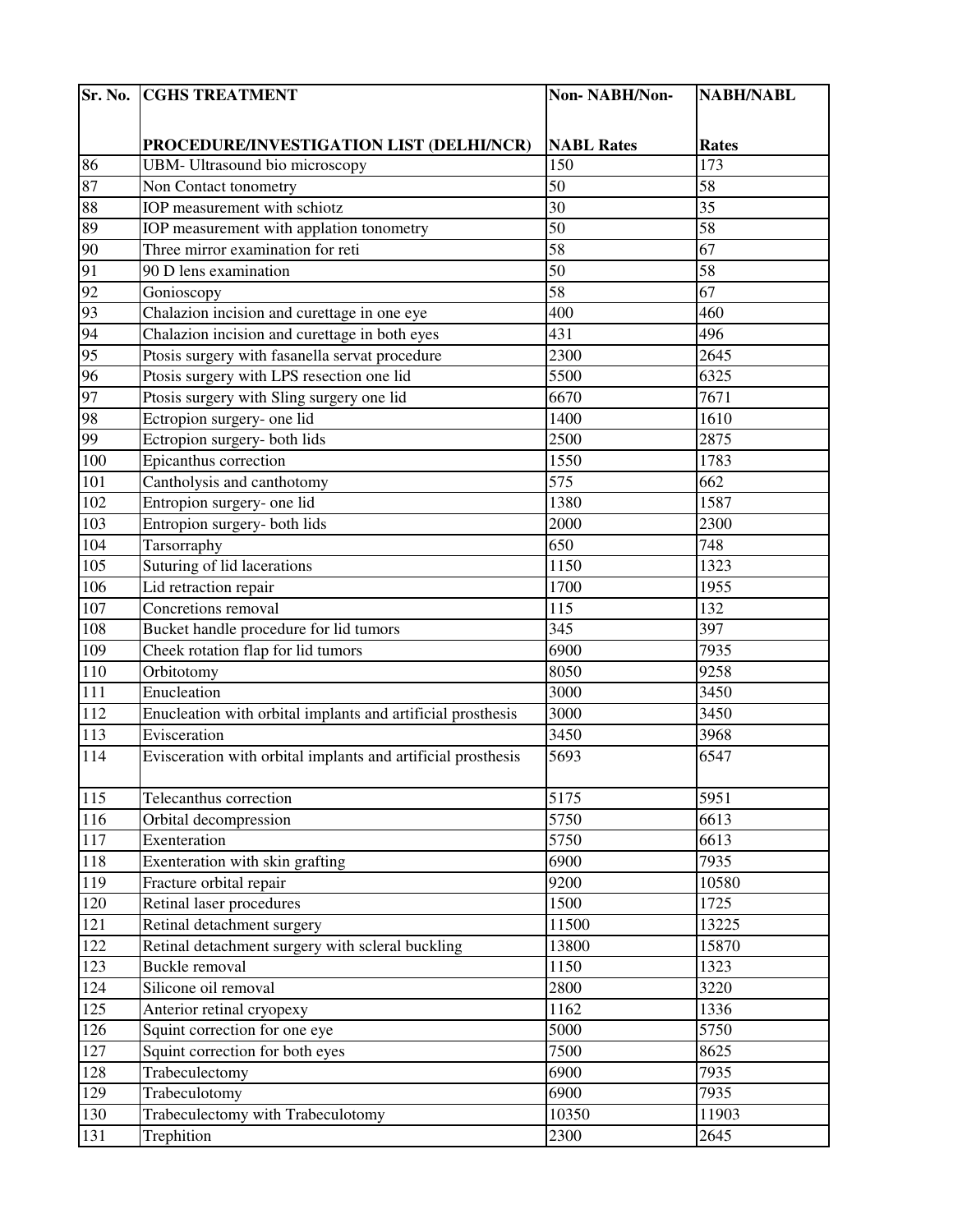| Sr. No. | <b>CGHS TREATMENT</b>                                       | Non-NABH/Non-     | <b>NABH/NABL</b> |
|---------|-------------------------------------------------------------|-------------------|------------------|
|         |                                                             |                   |                  |
|         | PROCEDURE/INVESTIGATION LIST (DELHI/NCR)                    | <b>NABL Rates</b> | <b>Rates</b>     |
| 132     | Goniotomy                                                   | 345               | 397              |
| 133     | Glaucoma surgery with Glaucoma valves                       | 6900+valve        | $7935 + value$   |
| 134     | Cyclocryotherapy                                            | 1150              | 1323             |
| 135     | YAG laser iridotomy                                         | 1500              | 1725             |
| 136     | YAG laser capsulotomy                                       | 1093              | 1257             |
| 137     | ALT-Argon laser trabeculoplasty                             | 1495              | 1719             |
| 138     | PDT-Photodymic therapy                                      | 3450              | 3968             |
| 139     | TTT- Transpupillary thermal therapy                         | 3000              | 3450             |
| 140     | PTK-Phototherapeutic keratectomy                            | 7500              | 8625             |
| 141     | Argon/diode laser for retinal detatchment                   | 1150              | 1323             |
| 142     | Intralase application for keratoconus                       | $\frac{1}{5750}$  | 6613             |
| 143     | EOG-electro-oculogram                                       | 900               | 1035             |
| 144     | ERG-Electro-retinogram                                      | 794               | 913              |
| 145     | VEP- visually evoked potential                              | 800               | 920              |
| 146     | Vitrectomy- pars plana                                      | 11500             | 13225            |
| 147     | Intravitreal injections- of antibiotics                     | 1150              | 1323             |
| 148     | Intravitreal injections- of lucentis excluding cost of drug | 3000              | 3450             |
| 149     | X-Ray orbit                                                 | 115               | 132              |
| 150     | CT-orbit and brain                                          | 1600              | 1840             |
| 151     | MRI-Orbit and brain                                         | 3450              | 3968             |
| 152     | Dacryocystography                                           | 340               | 391              |
| 153     | Orbital angio-graphical studies                             | 1500              | 1725             |
| 154     | <b>ECCE</b> with <b>IOL</b>                                 | 3450              | 3968             |
| 155     | SICS with IOL                                               | 5000              | 5750             |
| 156     | Phaco with foldable IOL (silicone and acrylic)/PMMA IOL     | 10781             | 12398            |
|         |                                                             |                   |                  |
| 157     | Pars plana lensectomy with/without IOL                      | 10350             | 11903            |
| 158     | Secondary IOL implantation- AC IOL PC IOL or scleral        | 6900              | 7935             |
|         | fixated IOL                                                 |                   |                  |
| 159     | Cataract extraction with IOL with capsular tension rings    | 13500             | 15525            |
|         | (Cionni's ring)                                             |                   |                  |
| 160     | Optic nerve sheathotomy                                     | 7500              | 8625             |
| 161     | Iridodialysis repair or papillary reconstruction            | 5000              | 5750             |
| 162     | Iris cyst removal                                           | 850               | 978              |
| 163     | Lid Abscess incision and Drainage                           | 1700              | 1955             |
| 164     | Orbital Abscess incision and Drainage                       | 3000              | 3450             |
| 165     | <b>Biopsy</b>                                               | 460               | 529              |
| 166     | Paracentesis                                                | 230               | 265              |
| 167     | Scleral graft for scleral melting or perforation            | 2800              | 3220             |
| 168     | Amniotic membrane grafting                                  | 1100              | 1265             |
| 169     | Cyclodiathermy                                              | 2300              | 2645             |
| 170     | Intraocular foreign body removal                            | 187               | 215              |
| 171     | Electrolysis                                                | 230               | 265              |
| 172     | Perforating injury repair                                   | 4500              | 5175             |
| 173     | Botulinum injection for blepharospasm or squint             | 2500              | 2875             |
|         | <b>TREATMENT PROCEDURE DENTAL PROCEDURES</b>                |                   |                  |
|         |                                                             |                   |                  |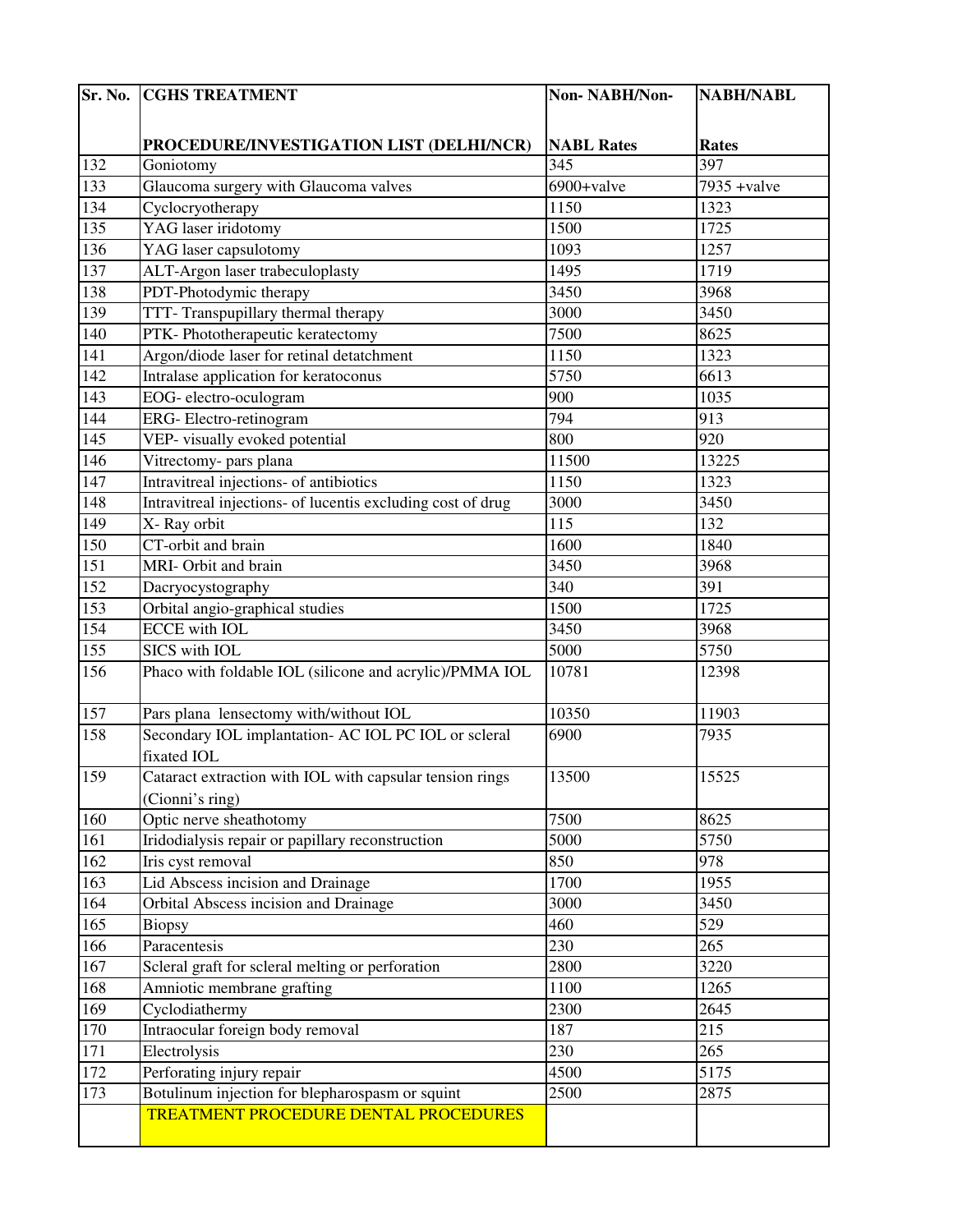| Sr. No. | <b>CGHS TREATMENT</b>                                         | Non-NABH/Non-     | <b>NABH/NABL</b> |
|---------|---------------------------------------------------------------|-------------------|------------------|
|         |                                                               |                   |                  |
|         | PROCEDURE/INVESTIGATION LIST (DELHI/NCR)                      | <b>NABL Rates</b> | <b>Rates</b>     |
| 174     | Flap Operation per quadrant                                   | 360               | 414              |
| 175     | Gingivectomy per quadrant                                     | 234               | 269              |
| 176     | Reduction & immobilization of fracture- Maxilla Under LA      | 900               | 1035             |
|         |                                                               |                   |                  |
| 177     | Reduction & immobilization of fracture-Mandible Under LA 3500 |                   | 4025             |
|         |                                                               |                   |                  |
| 178     | splints/Cirucum mandibular wiring under LA                    | 510               | 587              |
| 179     | splints/Cirucum mandibular wiring under GA                    | 990               | 1139             |
| 180     | Internal wire fixation/plate fixation of Maxilla under LA     | 3000              | 3450             |
| 181     | Internal wire fixation/plate fixation of Maxilla under GA     | 4000              | 4600             |
| 182     | Internal wire fixation/plate fixation of Mandible under LA    | 3500              | 4025             |
|         |                                                               |                   |                  |
| 183     | Internal wire fixation/plate fixation of Mandible under GA    | 4250              | 4888             |
|         |                                                               |                   |                  |
| 184     | Extraction per tooth under LA                                 | 80                | 92               |
| 185     | Complicated Ext. per Tooth under LA                           | 100               | 115              |
| 186     | Extraction of impacted tooth under LA                         | 160               | 184              |
| 187     | Extraction in mentally retarded/patients with systemic        | 939               | 1080             |
|         | diseases/patient with special needs under short term GA       |                   |                  |
| 188     | Cyst & tumour of Maxilla /mandible by enucleation/            | 244               | 281              |
|         | excision/ marsupalisation upto 4 cms under LA                 |                   |                  |
| 189     | Cyst & tumour of Maxilla/mandible by enucleation/             | 406               | 467              |
|         |                                                               |                   |                  |
|         | excision/ marsupalisation size more than 4 cms under LA       |                   |                  |
| 190     | Cyst & tumour of Maxilla/mandible by                          | 1000              | 1150             |
|         | enucleation/excision/marsupalisation size more than 4 cms     |                   |                  |
|         | under GA                                                      |                   |                  |
| 191     | TM joint ankylosis- under GA                                  | 7500              | 8625             |
| 192     | <b>Biopsy Intraoral-Soft tissue</b>                           | 374               | 430              |
| 193     | <b>Biopsy Intraoral-Bone</b>                                  | 374               | 430              |
| 194     | Hemi-mandibulectomy with graft                                | 21000             | 24150            |
| 195     | Hemi-mandibulectomy without graft                             | 21000             | 24150            |
| 196     | Segmental-mandibulectomy with graft                           | 3400              | 3910             |
| 197     | Segmental-mandibulectomy without graft                        | 990               | 1139             |
| 198     | Maxillectomy-Total with graft                                 | 2500              | 2875             |
| 199     | Maxillectomy-Total without graft                              | 1950              | 2243             |
| 200     | Maxillectomy- partial with graft                              | 3000              | 3450             |
| 201     | Maxillectomy- partial without graft                           | 2500              | 2875             |
| 202     | Release of fibrous bands & grafting -in (OSMF) treatment      | 1500              | 1725             |
|         | under GA                                                      |                   |                  |
| 203     | Pre-prosthetic surgery-Alveoloplasty                          | 500               | 575              |
| 204     | Pre-prosthetic surgery - ridge augmentation                   | 1200              | 1380             |
| 205     | Root canal Treatment(RCT) Anterior teeth(per tooth)           | 500               | 575              |
| 206     | Root canal Treatment(RCT) Posterior teeth (per tooth)         | 700<br>500        | 805              |
| 207     | Apicoectomy-Single root                                       | 650               | 575<br>748       |
| 208     | Apicoectomy-Multiple roots                                    |                   |                  |
| 209     | Metal Crown-per unit                                          | 500               | 575              |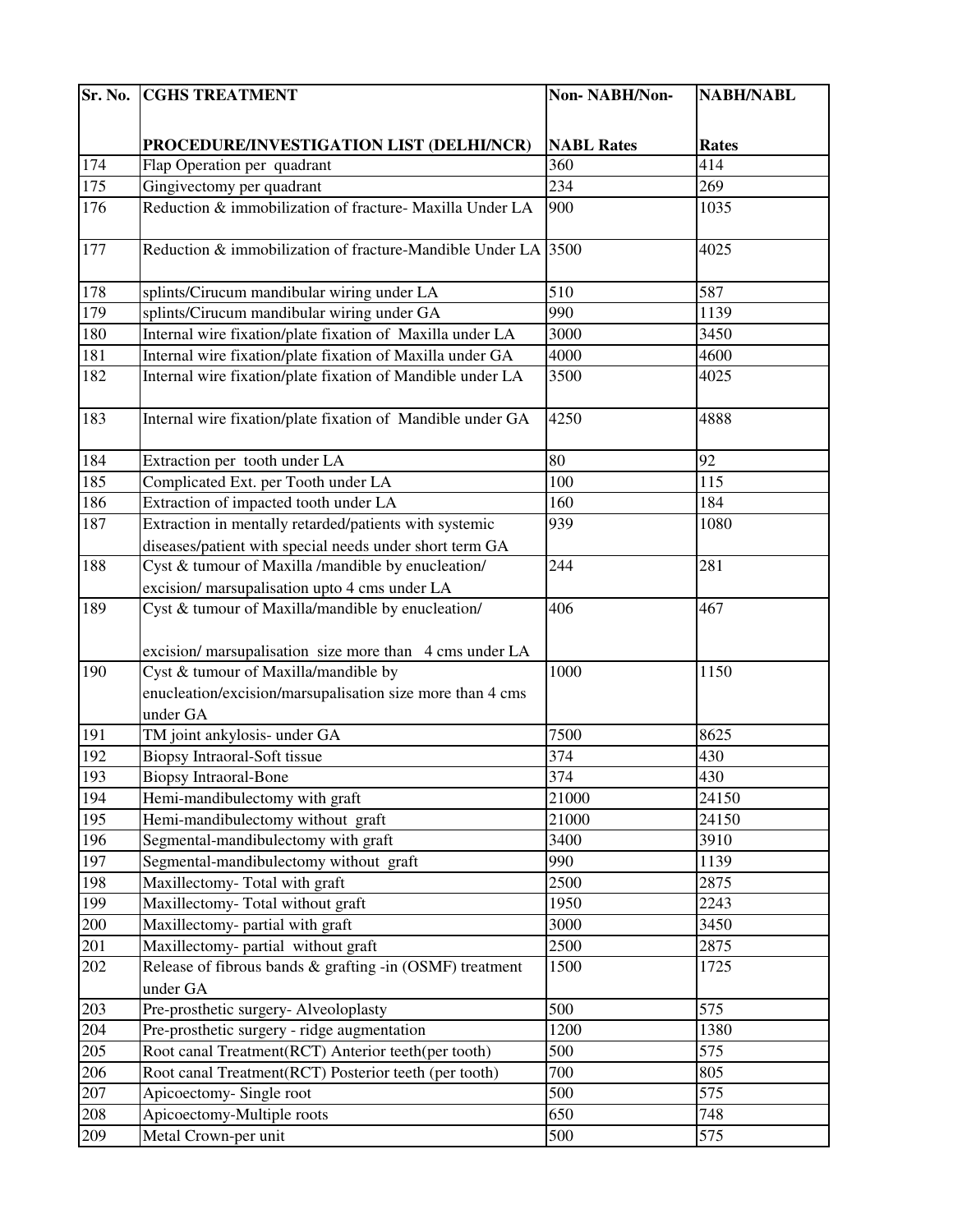| Sr. No. | <b>CGHS TREATMENT</b>                                        | Non-NABH/Non-     | <b>NABH/NABL</b> |
|---------|--------------------------------------------------------------|-------------------|------------------|
|         |                                                              |                   |                  |
|         | PROCEDURE/INVESTIGATION LIST (DELHI/NCR)                     | <b>NABL Rates</b> | <b>Rates</b>     |
| 210     | Metal Crown with Acrylic facing per unit                     | 700               | 805              |
| 211     | Complete single denture-metal based                          | 1500              | 1725             |
| 212     | Complete denture- acrylic based per arch                     | 950               | 1093             |
| 213     | Removable partial denture-Metal based-upto 3 teeth           | 700               | 805              |
| 214     | Removable partial denture-Metal based-more than 3 teeth      | 900               | 1035             |
|         |                                                              |                   |                  |
| 215     | Removable partial denture-Acrylic based-upto 3 teeth         | 500               | 575              |
| 216     | Removable partial denture-Acrylic based-more than 3 teeth    | 264               | 304              |
|         |                                                              |                   |                  |
| 217     | Amalgum restoration-per tooth                                | 200               | 230              |
| 218     | Composite Restoration-per tooth-anterior tooth               | 250               | 288              |
| 219     | Glas Ionomer-per tooth                                       | 200               | 230              |
| 220     | Scaling & polishing                                          | 300               | 345              |
| 221     | Removable Orthodontics appliance- per Arch                   | 700               | 805              |
| 222     | <b>Fixed Orhtodontics-per Arch</b>                           | 1150              | 1323             |
| 223     | Space maintainers-Fixed                                      | 500               | 575              |
| 224     | Habit breaking appliances-removable                          | 800               | 920              |
| 225     | Habit breaking appliances-Fixed                              | 1500              | 1725             |
| 226     | <b>Expansion</b> plate                                       | 1000              | 1150             |
| 227     | Feeding appliance for cleft palate                           | 1500              | 1725             |
| 228     | Maxillo-facial prosthesis (sal/auricular/orbital/facial lost | 3500              | 4025             |
|         | part)                                                        |                   |                  |
| 229     | Functional orthodentic appliances                            | 3000              | 3450             |
| 230     | Obturator (Maxillo-facial)                                   | 1500              | 1725             |
| 231     | Occlusal night guard(splint)                                 | 800               | 920              |
|         | <b>TREATMENT PROCEDURE ENT</b>                               |                   |                  |
| 232     | Pure Tone Audiogram                                          | 172               | 198              |
| 233     | Impedence with stepedeal reflex                              | 230               | 265              |
| 234     | <b>SISI</b> Tone Decay                                       | 132               | 152              |
| 235     | Multiple hearing assessment test to Adults                   | 115               | 132              |
| 236     | <b>Speech Discrimination Score</b>                           | 90                | 103              |
| 237     | Speech Assessment                                            | 120               | 138              |
| 238     | Speech therapy per session of 30-40 minutes                  | 131               | 151              |
| 239     | Cold Calorie Test for Vestibular function                    | 172               | 198              |
| 240     | Removal of foreign body From Nose                            | 345               | 397              |
| 241     | Removal of foreign body From Ear                             | 230               | 265              |
| 242     | Syringing (Ear)                                              | 166               | 191              |
| 243     | Polyp removal under LA                                       | 575               | 661              |
| 244     | Polyp removal under GA                                       | 850               | 978              |
| 245     | Peritonsillar abscess Drainage under LA                      | 1449              | 1666             |
| 246     | Myringoplasty                                                | 6900              | 7935             |
| 247     | Staepedectomy                                                | 9200              | 10580            |
| 248     | Myringotomy with Grommet insertion                           | 4600              | 5290             |
| 249     | Tympanotomy                                                  | 8625              | 9919             |
| 250     | Tympanoplasty                                                | 13800             | 15870            |
| 251     | Mastoidectomy                                                | 14950             | 17193            |
| 252     | Otoplasty                                                    | 16100             | 18515            |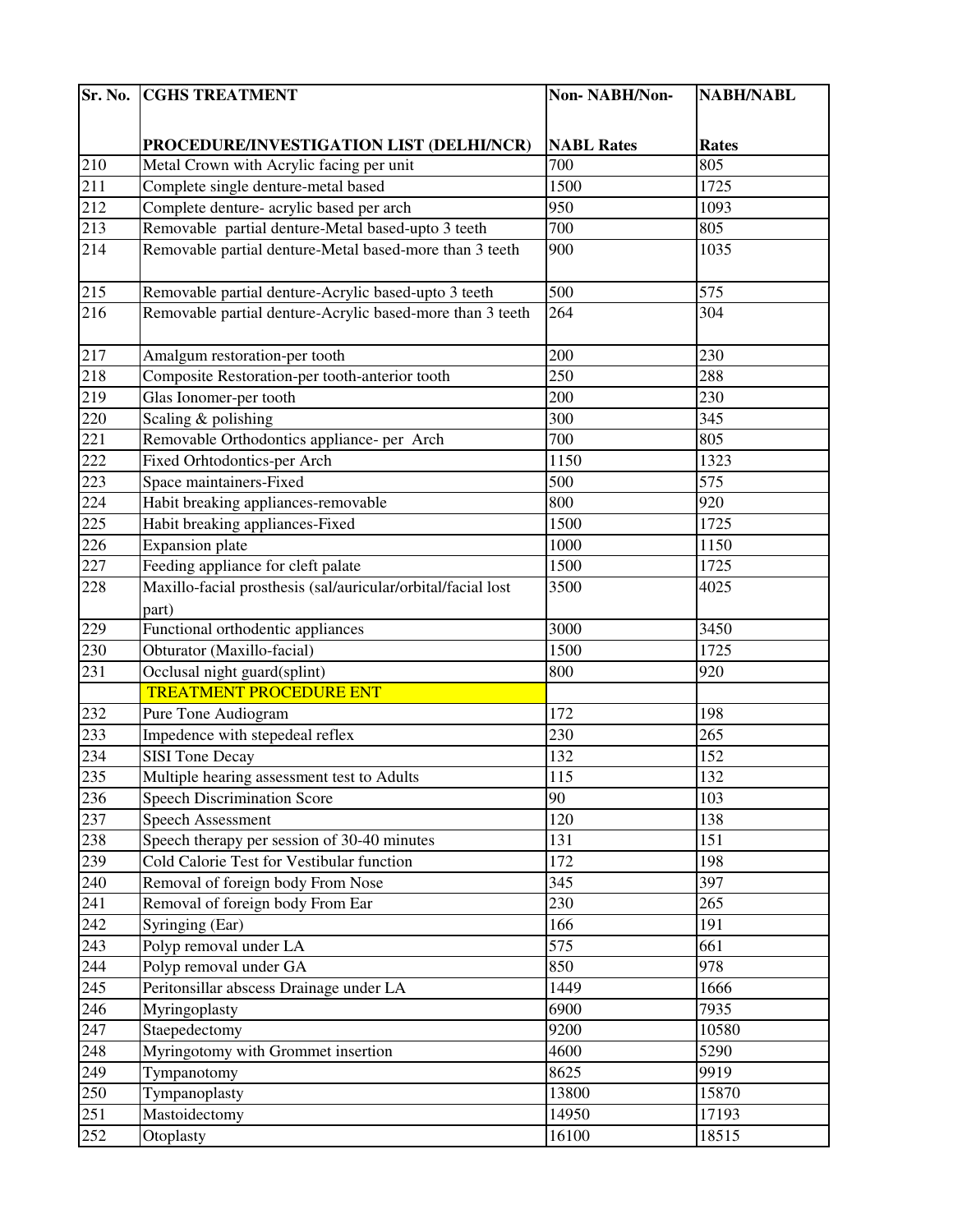| Sr. No. | <b>CGHS TREATMENT</b>                                               | Non-NABH/Non-     | <b>NABH/NABL</b> |
|---------|---------------------------------------------------------------------|-------------------|------------------|
|         |                                                                     |                   |                  |
|         | PROCEDURE/INVESTIGATION LIST (DELHI/NCR)                            | <b>NABL Rates</b> | <b>Rates</b>     |
| 253     | Labyrinthectomy                                                     | 13800             | 15870            |
| 254     | Skull Base surgery                                                  | 25000             | 28750            |
| 255     | <b>Facial Nerve Decompression</b>                                   | 17250             | 19838            |
| 256     | Septoplasty                                                         | 5750              | 6613             |
| 257     | <b>Submucous Resection</b>                                          | 7314              | 8411             |
| 258     | Septo-rhinoplasty                                                   | 16100             | 18515            |
| 259     | Rhinoplasty- Non-cosmetic                                           | 11500             | 13225            |
| 260     | <b>Fracture Reduction</b>                                           | 4250              | 5000             |
| 261     | Intra nasal Diathermy                                               | 1150              | 1323             |
| 262     | Turbinectomy                                                        | 5750              | 6613             |
| 263     | Endoscopic DCR                                                      | 13000             | 14950            |
| 264     | <b>Endoscopic Surgery</b>                                           | 13800             | 15870            |
| 265     | Septal Perforation Repair                                           | 13800             | 15870            |
| 266     | <b>Antrum Puncture</b>                                              | 950               | 1093             |
| 267     | <b>Lateral Rhinotomy</b>                                            | 1000              | 1150             |
| 268     | Cranio-facial resection                                             | 25500             | 29325            |
| 269     | Caldwell Luc Surgery                                                | 10626             | 12220            |
| 270     | Angiofibroma Excision                                               | 17000             | 19550            |
| 271     | Endoscopic Hypophysectomy                                           | 21500             | 24725            |
| 272     | <b>Endoscopic Optic Nerve Decompression</b>                         | 32775             | 37691            |
| 273     | Decompression of Orbit                                              | 25500             | 29325            |
| 274     | Punch/Wedge biopsy                                                  | 674               | 775              |
| 275     | Tonsillectomy                                                       | 5000              | 5750             |
| 276     | Uvulo-palatoplasty                                                  | 15000             | 17250            |
| 277     | FESS for antrochoal polyp                                           | 5750              | 6613             |
| 278     | FESS for ethmoidal polyp                                            | 5750              | 6613             |
| 279     | Polyp removal ear                                                   | 748               | 860              |
| 280     | Polyp removal Nose(Septal polyp)                                    | 748               | 860              |
| 281     | Mastoidectomy plus Ossciculoplasty including TORP or<br><b>PORP</b> | 2415              | 2777             |
| 282     | Endolymphatic sac decompression                                     | 2875              | 3306             |
| 283     | Diagnostic endoscopy under GA                                       | 2300              | 2645             |
| 284     | Yonges operation for Atrophic rhinitis                              | 6900              | 7935             |
| 285     | Vidian neurectomy for vasomotor Rhinitis                            | 10350             | 11903            |
| 286     | Nasal Packing-anterior                                              | 345               | 397              |
| 287     | Nasal Packing-posterior                                             | 805               | 926              |
| 288     | Ranula Excision                                                     | 6843              | 7869             |
| 289     | Tongue Tie excision                                                 | 1500              | 1725             |
| 290     | Sub Mandibular Duct Lithotomy                                       | 269               | 309              |
| 291     | Adenoidectomy                                                       | 5640              | 6486             |
| 292     | Palatopharyngoplasty                                                | 8165              | 9390             |
| 293     | Pharyngoplasty                                                      | 17193             | 19772            |
| 294     | Styloidectomy                                                       | 9200              | 10580            |
| 295     | Direct laryngoscopy including Biopsy under GA                       | 5000              | 5750             |
| 296     | Oesophagoscopy/foreign body removal from                            | 1800              | 2070             |
| 297     | Bronchoscopy with F.B.removal                                       | 2438              | 2804             |
| 298     | Other Major Surgery                                                 | 15000             | 17250            |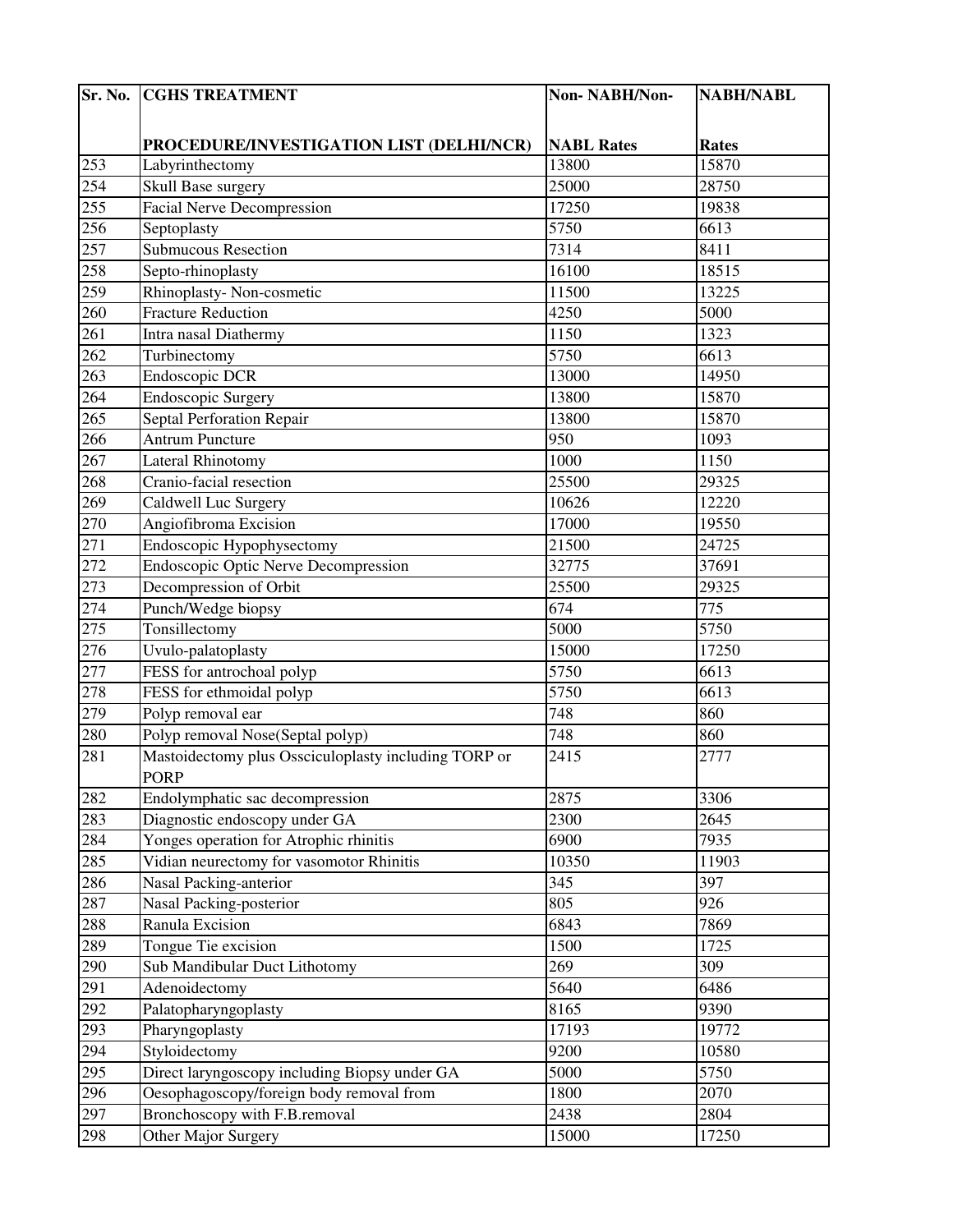| Sr. No.          | <b>CGHS TREATMENT</b>                                   | Non-NABH/Non-     | <b>NABH/NABL</b> |
|------------------|---------------------------------------------------------|-------------------|------------------|
|                  |                                                         |                   |                  |
|                  | PROCEDURE/INVESTIGATION LIST (DELHI/NCR)                | <b>NABL Rates</b> | <b>Rates</b>     |
| 299              | Other Minor Surgery                                     | 8500              | 10000            |
|                  | <b>TREATMENT PROCEDURE FOR HEAD AND NECK</b>            |                   |                  |
|                  |                                                         |                   |                  |
| 300              | Ear Lobe Repair one side                                | 500               | 575              |
| 301              | Excision of Pinna for Growth (Squamous/Basal/ Injuries) | 4000              | 4600             |
|                  | Skin Only                                               |                   |                  |
| 302              | Excision of Pinna for Growth (Squamous/Basal/ Injuries) | 3800              | 4370             |
|                  | Skin and Cartilage                                      |                   |                  |
| 303              | Partial Amputation of Pinna                             | 4500              | $\sqrt{5175}$    |
| 304              | <b>Total Amputation of Pinna</b>                        | 6200              | 7130             |
| 305              | Total Amputation & Excision of External Auditory Meatus | 1500              | 1725             |
| 30 <sup>6</sup>  | Excision of Cystic Hygroma                              | 5175              | 5951             |
| 307              | Excision of Cystic Hygroma Extensive                    | 7452              | 8570             |
| 308              | <b>Excision of Branchial Cyst</b>                       | 10350             | 11903            |
| 309              | <b>Excision of Branchial Sinus</b>                      | 10350             | 11903            |
| 310              | Excision of Pharyngeal Diverticulum                     | 10580             | 12167            |
| 311              | <b>Excision of Carotid Body-Tumours</b>                 | 11615             | 13357            |
| 312              | <b>Operation for Cervical Rib</b>                       | 12500             | 14375            |
| 313              | <b>Block Dissection of Cervical Lymph Nodes</b>         | 15000             | 17250            |
| 314              | Pharyngectomy & Reconstruction                          | 15000             | 17250            |
| $\overline{315}$ | Operation for Carcinoma Lip - Wedge-Excision            | 8050              | 9258             |
| 316              | Operation for Carcinoma Lip - Vermilionectomy           | 5758              | 6622             |
| 317              | Operation for Carcinoma Lip - Wedge Excision and        | 9292              | 10686            |
|                  | Vermilonectomy                                          |                   |                  |
| 318              | <b>Estlander Operation</b>                              | 7475              | 8596             |
| 319              | Abbe Operation                                          | 9800              | 11270            |
| 320              | <b>Cheek Advancement</b>                                | 9775              | 11241            |
| 321              | Excision of the Maxilla                                 | 19320             | 22218            |
| 322              | Excision of mandible-segmental                          | 15525             | 17854            |
| 323              | Mandibulectomy                                          | 21000             | 24150            |
| 324              | Partial Glossectomy                                     | 5520              | 6348             |
| 325              | Hemiglossectomy                                         | 7000              | 8050             |
| 326              | <b>Total Glossectomy</b>                                | 22885             | 26318            |
| 327              | Commondo Operation                                      | 22000             | 25300            |
| 328              | Parotidectomy - Superficial                             | 12075             | 13886            |
| 329              | Parotidectomy - Total                                   | 15000             | 17250            |
| 330              | Parotidectomy - Radical                                 | 19550             | 22483            |
| 331              | Repair of Parotid Duct                                  | 11500             | 13225            |
| 332              | Removal of Submandibular Salivary gland                 | 8625              | 9919             |
| 333              | Hemithyroidectomy                                       | 9500              | 10925            |
| 334              | Partial Thyroidectomy (lobectomy)                       | 11500             | 13225            |
| 335              | <b>Subtotal Thyroidectomy</b>                           | 13053             | 15011            |
| 336              | <b>Total Thyroidectomy</b>                              | 19000             | 21850            |
| 337              | Resection Enucleation of thyroid Adenoma                | 10580             | 12167            |
| 338              | <b>Total Thyroidectomy and Block Dissection</b>         | 26450             | 30418            |
| 339              | <b>Excision of Lingual Thyroid</b>                      | 16882             | 19414            |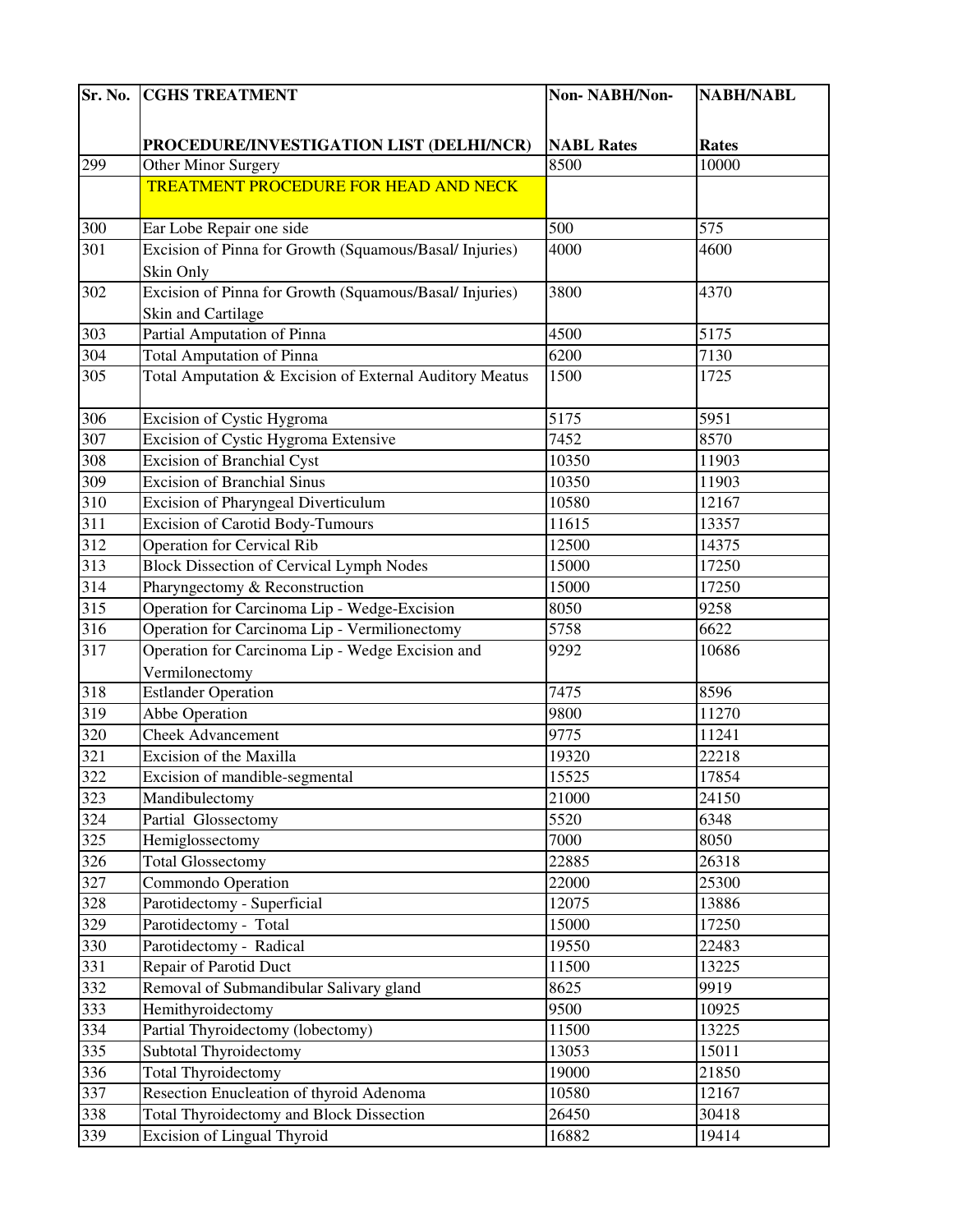| Sr. No.          | <b>CGHS TREATMENT</b>                         | Non-NABH/Non-     | <b>NABH/NABL</b> |
|------------------|-----------------------------------------------|-------------------|------------------|
|                  |                                               |                   |                  |
|                  | PROCEDURE/INVESTIGATION LIST (DELHI/NCR)      | <b>NABL Rates</b> | <b>Rates</b>     |
| 340              | Excision of Thyroglossal Cyst/Fistula         | 13225             | 15209            |
| 341              | Excision of Parathyroid Adenoma/Carcinoma     | 21275             | 24466            |
| $\overline{342}$ | Laryngectomy                                  | 17825             | 20499            |
| 343              | Laryngo Pharyngectomy                         | 30000             | 34500            |
| 344              | <b>Hyoid Suspension</b>                       | 10350             | 11903            |
| 345              | Genioplasty                                   | 12000             | 13800            |
| 346              | Direct Laryngoscopy including biopsy under GA | 5175              | 5951             |
| 347              | Phonosurgery                                  | 13800             | 15870            |
| 348              | Fibroptic examition of Larynx under LA        | 1725              | 1984             |
| 349              | Microlaryngeal Surgery                        | 10350             | 11903            |
| 350              | Laryngofissure                                | 17250             | 19838            |
| 351              | <b>Tracheal Stenosis Excision</b>             | 19780             | 22747            |
|                  | Head and neck cancer                          |                   |                  |
| 352              | <b>Excisional Biopsies</b>                    | 5750              | 6613             |
| 353              | <b>Benign Tumour Excisions</b>                | 9500              | 10925            |
| 354              | Temporal Bone subtotal resection              | 20700             | 23805            |
| 355              | <b>Modified Radical Neck Dissection</b>       | 25300             | 29095            |
| 356              | Carotid Body Excision                         | 26000             | 29900            |
| 357              | <b>Total Laryngectomy</b>                     | 39192             | 45071            |
| 358              | Flap Reconstructive Surgery                   | 41400             | 47610            |
| 359              | Parapharyngeal Tumour Excision                | 39330             | 45230            |
| 360              | Other Major Surgery                           | 21250             | 25000            |
| 361              | Other Minor Surgery                           | 5000              | 5750             |
|                  | <b>TREATMENT PROCEDURE BREAST</b>             |                   |                  |
| 362              | Drainage of abscess                           | 6000              | 6900             |
| 363              | Excision of lumps                             | 6969              | 8014             |
| 364              | Local mastectomy-simple                       | 12650             | 14548            |
| 365              | Radical mastectomy-formal or modified.        | 28750             | 33063            |
| 366              | Excision of mammary fistula                   | 15525             | 17854            |
| 367              | Segmental resection of breast                 | 16100             | 18515            |
| 368              | Other Major Surgery                           | 25000             | 28750            |
| 369              | Other Minor Surgery                           | 5000              | 5750             |
|                  | <b>TREATMENT PROCEDURE GENERAL SURGERY</b>    |                   |                  |
| 370              | <b>Injury Of Superficial Soft Tissues</b>     | 425               | 500              |
| 371              | Suturing of small wounds                      | 269               | 309              |
| 372              | Secondary suture of wounds                    | 3400              | 4000             |
| 373              | Debridement of wounds                         | 450               | 518              |
| 374              | <b>Removal Of Foreign Bodies</b>              | 300               | 345              |
|                  | <b>Biopsies</b>                               |                   |                  |
| 375              | Excision of Cervical Lymph Node               | 1725              | 1984             |
| 376              | Excision of Axillary Lymph Node               | 2277              | 2619             |
| 377              | Excision of Inguinal Lymph Node               | 2277              | 2619             |
| 378              | <b>Excision Biopsy of Ulcers</b>              | 1470              | 1691             |
| 379              | <b>Excision Biopsy of Superficial Lumps</b>   | 3220              | 3703             |
| 380              | <b>Incision Biopsy of Growths/Ulcers</b>      | 1470              | 1691             |
| 381              | <b>Trucut Needle Biopsy</b>                   | 1550              | 1783             |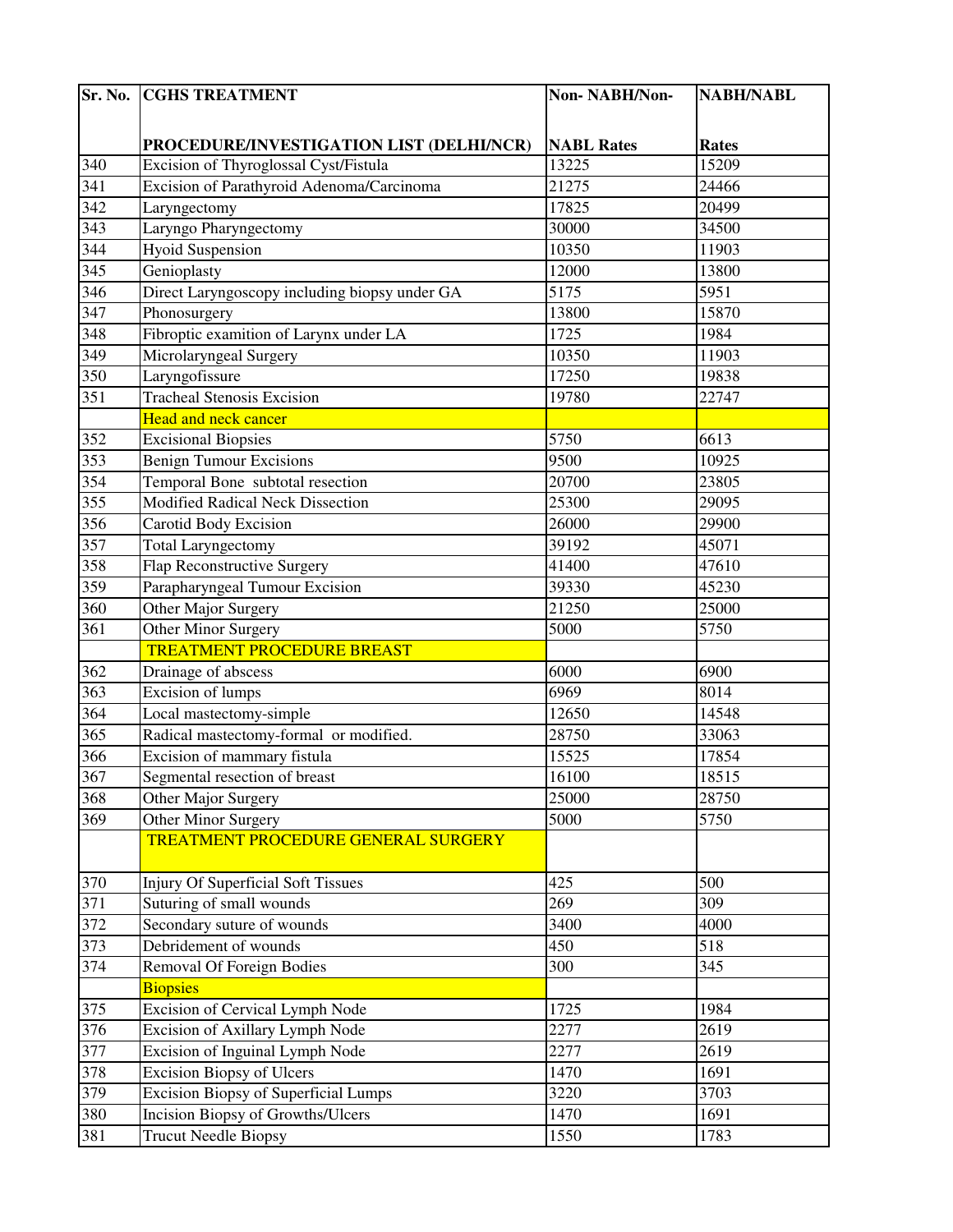| Sr. No. | <b>CGHS TREATMENT</b>                                       | Non-NABH/Non-     | <b>NABH/NABL</b> |
|---------|-------------------------------------------------------------|-------------------|------------------|
|         |                                                             |                   |                  |
|         | PROCEDURE/INVESTIGATION LIST (DELHI/NCR)                    | <b>NABL Rates</b> | <b>Rates</b>     |
| 382     | Percutaneous Kidney Biopsy                                  | 1470              | 1691             |
| 383     | Marrow Biopsy (Open)                                        | 1060              | 1219             |
| 384     | <b>Muscle Biopsy</b>                                        | 1470              | 1691             |
| 385     | <b>Scalene Node Biopsy</b>                                  | 1350              | 1553             |
| 386     | <b>Excision of Sebaceous Cysts</b>                          | 1242              | 1428             |
| 387     | Excision of Superficial Lipoma                              | 1932              | 2222             |
| 388     | Excision of Superficial Neurofibroma                        | 2500              | 2875             |
| 389     | <b>Excision of Dermoid Cysts</b>                            | 2277              | 2619             |
| 390     | Haemorrhoidectomy                                           | 20720             | 24375            |
| 391     | Stappler haemorrhoidectomy                                  | 38000             | 43700            |
| 392     | keloid excision                                             | 1150              | 1323             |
| 393     | Vericose vein surgery; Tendelenburg operation with suturing | 10000             | 11500            |
|         | or ligation.                                                |                   |                  |
|         | <b>TREATMENT PROCEDURE OESOPHAGUS</b>                       |                   |                  |
| 394     | Atresia of Oesophagus and Tracheo Oesophageal Fistula       | 28750             | 33063            |
|         |                                                             |                   |                  |
| 395     | Operations for Replacement of Oesophagus by Colon           | 25000             | 28750            |
| 396     | Oesophagectomy for Carcinoma Easophagus                     | 25000             | 28750            |
| 397     | Oesophageal Intubation (Mausseau Barbin Tube)               | 11500             | 13225            |
| 398     | Achalasia Cardia Transthoracic                              | 14950             | 17193            |
| 399     | Achalasia Cardia Abdominal                                  | 12650             | 14548            |
| 400     | Oesophago Gastrectomy for mid 1/3 lesion                    | 24495             | 28169            |
| 401     | Heller's Operation                                          | 19750             | 22713            |
| 402     | Colon-Inter position or Replacement of Oesophagus           | 22540             | 25921            |
| 403     | Oesophago Gastrectomy - Lower Corringers procedure          | 21390             | 24599            |
| 404     | Other Major Surgery                                         | 27625             | 32500            |
| 405     | Other Minor Surgery                                         | 5000              | 5750             |
|         | <b>TREATMENT PROCEDURE ABDOMEN / GI SURGERY</b>             |                   |                  |
| 406     | Gastroscopy                                                 | 1725              | 1984             |
| 407     | Gastric & Duodenal Biopsy (Endoscopic)                      | 1950              | 2243             |
| 408     | Pyloromyotomy                                               | 2800              | 3220             |
| 409     | Gastrostomy                                                 | 8625              | 9919             |
| 410     | Simple Closure of Perforated peptic Ulcer                   | 9775              | 11241            |
| 411     | Vagotomy Pyleroplasty / Gastro Jejunostomy                  | 13800             | 15870            |
| 412     | Duodenojejunostomy                                          | 18950             | 21793            |
| 413     | Partial/Subtotal Gastrectomy for Carcinoma                  | 23000             | 26450            |
| 414     | Partial/Subtotal Gastrectomy for Ulcer                      | 22425             | 25789            |
| 415     | <b>Operation for Bleeding Peptic Ulcer</b>                  | 20976             | 24122            |
| 416     | Operation for Gastrojejunal Ulcer                           | 19780             | 22747            |
| 417     | <b>Total Gastrectomy for Cancer</b>                         | 22368             | 25723            |
| 418     | <b>Highly Selective Vagotomy</b>                            | 18630             | 21425            |
| 419     | Selective Vagotomy & Drainage                               | 18630             | 21425            |
| 420     | Congenital Diaphragmatic Hernia                             | 18975             | 21821            |
| 421     | Hiatus Hernia Repair- Abdominal                             | 14490             | 16664            |
| 422     | Hiatus Hernia Repair- Transthoracic                         | 16100             | 18515            |
| 423     | <b>Exploratory Laparotomy</b>                               | 12650             | 14548            |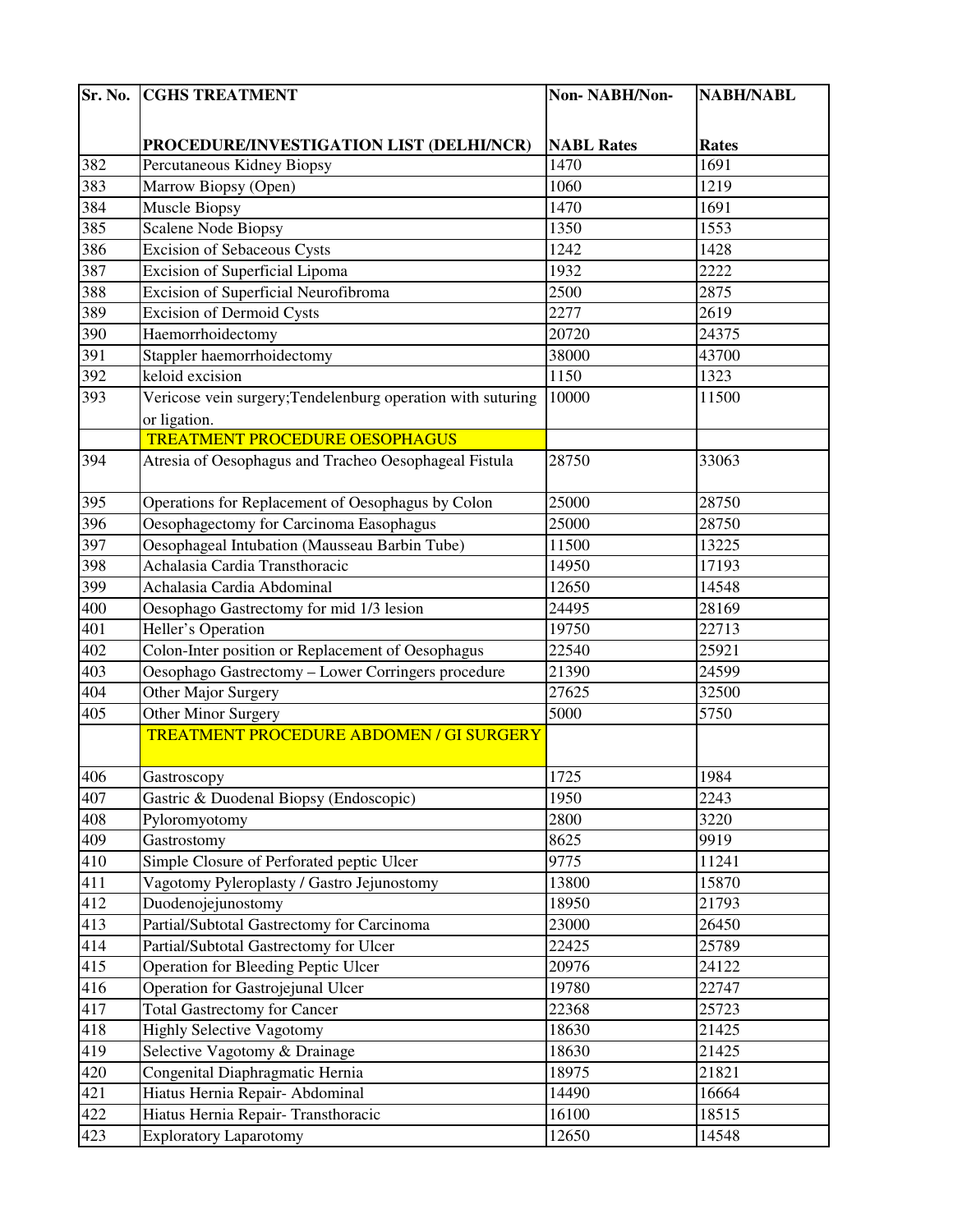| Sr. No.          | <b>CGHS TREATMENT</b>                                       | Non-NABH/Non-     | <b>NABH/NABL</b> |
|------------------|-------------------------------------------------------------|-------------------|------------------|
|                  |                                                             |                   |                  |
|                  | PROCEDURE/INVESTIGATION LIST (DELHI/NCR)                    | <b>NABL Rates</b> | <b>Rates</b>     |
| 424              | Epigastric Hernia Repair                                    | 11385             | 13093            |
| 425              | Umbilical Hernia Repair                                     | 11385             | 13093            |
| 426              | Ventral /incisional Hernia Repair                           | 10293             | 11837            |
| 427              | Inguinal Hernia Herniorraphy                                | 14835             | 17060            |
| 428              | Inguinal Hernia - Hernioplasty                              | 16500             | 18975            |
| 429              | Femoral Hernia Repair                                       | 18285             | 21028            |
| 430              | Rare Hernias Repair (Spigalion, Obturator, Lumbar, Sciatic) | 18975             | 21821            |
|                  |                                                             |                   |                  |
| 431              | Splenectomy - For Trauma                                    | 18975             | 21821            |
| 432              | Splenectomy - For Hypersplenism                             | 14490             | 16664            |
| 433              | <b>Splenorenal Anastomosis</b>                              | 23000             | 26450            |
| 434              | Portocaval Anastomosis                                      | 28750             | 33063            |
| 435              | Direct Operation on Oesophagus for Portal Hypertension      | 22885             | 26318            |
| 436              | Mesentericocaval Anastomosis                                | 25450             | 29268            |
| 437              | <b>Warren Shunt</b>                                         | 28750             | 33063            |
| 438              | Pancerato Duodenectomy                                      | 21735             | 24995            |
| 439              | By Pass Procedure for Inoperable Carcinoma of Pancreas      | 23000             | 26450            |
| 440              | Cystojejunostomy or Cystogastrostomy                        | 14490             | 16664            |
| 441              | Cholecystectomy                                             | 10292             | 11836            |
| 442              | Cholecystectomy & Exploration of CBD                        | 14375             | 16531            |
| 443              | Repair of CBD                                               | 13600             | 16000            |
| 444              | Operation for Hydatid Cyst of Liver                         | 11902             | 13687            |
| 445              | Cholecystostomy                                             | 10292             | 11836            |
| 446              | Hepatic Resections (Lobectomy /Hepatectomy)                 | 14375             | 16531            |
| 447              | Operation on Adrenal Glands - Bilateral                     | 26105             | 30021            |
| 448              | Operation on Adrenal Glands - Unilateral                    | 13800             | 15870            |
| 449              | Appendicectomy                                              | 8108              | 9324             |
| 450              | Appendicular Abscess - Drainage                             | 9775              | 11241            |
| 451              | Mesenteric Cyst-Excision                                    | 11040             | 12696            |
| 452              | Peritonioscopy/Laparoscopy                                  | 4600              | 5290             |
| 453              | Jejunostomy                                                 | 5750              | 6613             |
| 454              | Ileostomy                                                   | 15410             | 17722            |
| $45\overline{5}$ | Resection & Anastomosis of Small Intestine                  | 20700             | 23805            |
| 456              | <b>Duodenal Diverticulum</b>                                | 18400             | 21160            |
| 457              | <b>Operation for Intestinal Obstruction</b>                 | 10350             | 11903            |
| 458              | Operation for Intestinal perforation                        | 38000             | 43700            |
| 459              | Benign Tumours of Small Intestine                           | 19550             | 22483            |
| 460              | Excision of Small Intestine Fistula                         | 19550             | 22483            |
| 461              | <b>Operations for GI Bleed</b>                              | 16000             | 18400            |
| 462              | Operations for Haemorrhage of Small Intestines              | 19550             | 22483            |
| 463              | Operations of the Duplication of the Intestines             | 17825             | 20499            |
| 464              | Operations for Recurrent Intestinal Obstruction (Noble      | 23000             | 26450            |
|                  | Plication & Other Operations for Adhesions)                 |                   |                  |
| 465              | Ilieosigmoidostomy and related resection                    | 16790             | 19309            |
| 466              | Ilieotransverse Colostomy and related resection             | 16790             | 19309            |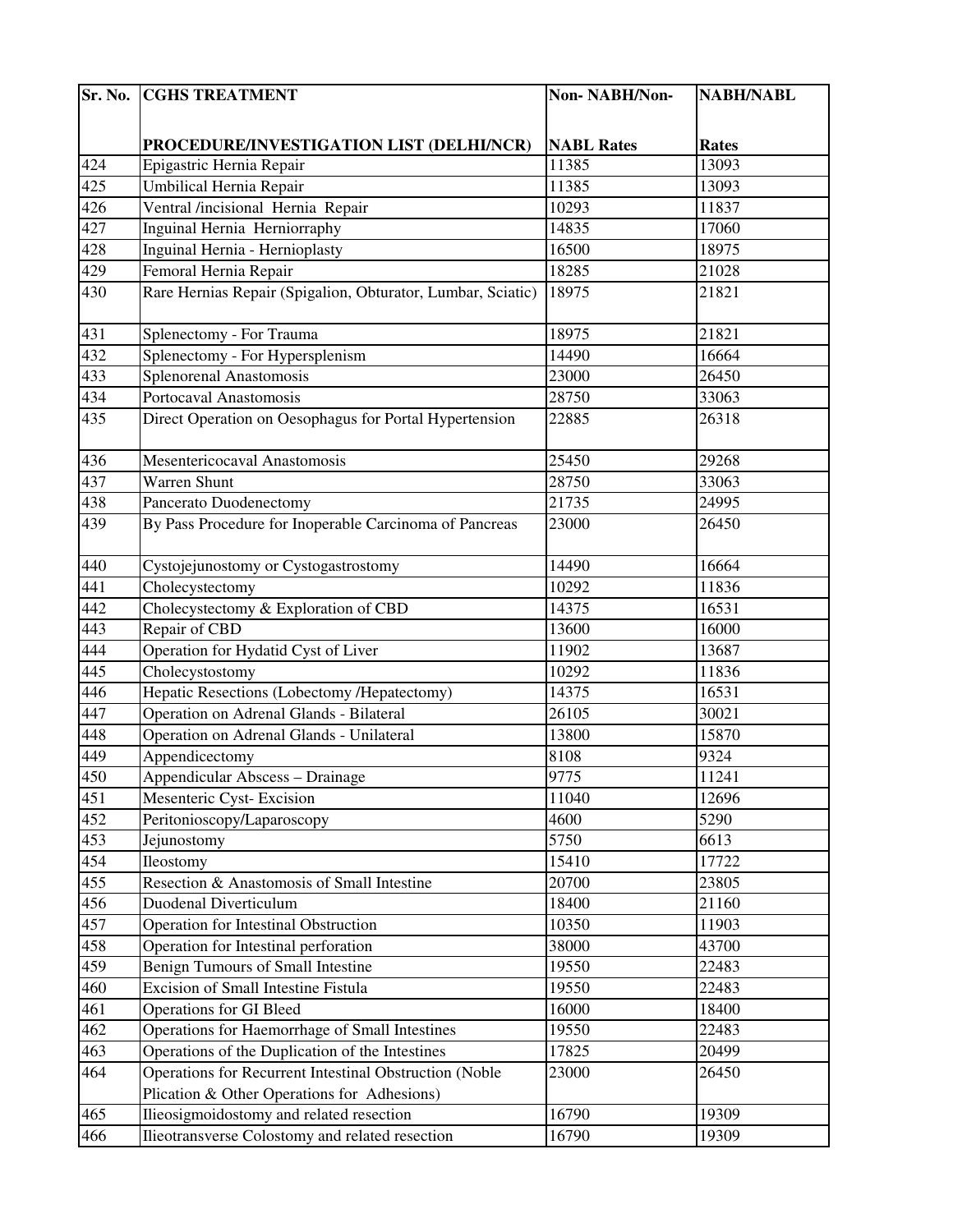|                  | <b>Sr. No. CGHS TREATMENT</b>                    | Non-NABH/Non-     | <b>NABH/NABL</b> |
|------------------|--------------------------------------------------|-------------------|------------------|
|                  |                                                  |                   |                  |
|                  | PROCEDURE/INVESTIGATION LIST (DELHI/NCR)         | <b>NABL Rates</b> | <b>Rates</b>     |
| 467              | Caecostomy                                       | 3903              | 4488             |
| 468              | Loop Colostomy Transverse Sigmoid                | 13110             | 15077            |
| 469              | <b>Terminal Colostomy</b>                        | 17250             | 19838            |
| 470              | Closure of Colostomy                             | 17480             | 20102            |
| 471              | Right Hemi-Colectomy                             | 13800             | 15870            |
| 472              | Left Hemi-Colectomy                              | 13800             | 15870            |
| 473              | <b>Total Colectomy</b>                           | 17250             | 19838            |
| 474              | Operations for Volvulus of Large Bowel           | 24920             | 28658            |
| 475              | <b>Operations for Sigmoid Diverticulitis</b>     | 18630             | 21425            |
| 476              | Fissure in Ano with Internal sphinctrectomy with | 13800             | 15870            |
|                  | fissurectomy.                                    |                   |                  |
| 477              | Fissure in Ano - Fissurectomy                    | 13800             | 15870            |
| 478              | <b>Rectal Polyp-Excision</b>                     | 5658              | 6507             |
| 479              | Fistula in Ano - High Fistulectomy               | 16780             | 19297            |
| 480              | Fistula in Ano - Low Fistulectomy                | 9867              | 11347            |
| 481              | Prolapse Rectum - Theirch Wiring                 | 10350             | 11903            |
| 482              | Prolapse Rectum - Rectopexy                      | 5750              | 6613             |
| 483              | Prolapse Rectum - Grahams Operation              | 18400             | 21160            |
| 484              | <b>Operations for Hirschsprungs Disease</b>      | 14260             | 16399            |
| 485              | Excision of Pilonidal Sinus (open)               | 11500             | 13225            |
| 486              | Excision of Pilonidal Sinus with closure         | 11500             | 13225            |
| 487              | Abdomino-Perineal Excision of Rectum             | 18300             | 21045            |
| 488              | Anterior Resection of rectum                     | 21850             | 25128            |
| $48\overline{9}$ | Pull Through Abdominal Resection                 | 17170             | 19746            |
| 490              | <b>Retro Peritoneal Tumor Removal</b>            | 18000             | 20700            |
| 491              | Radio ablation of varicose veins                 | 1800              | 2070             |
| 492              | Laser ablation of varicose veins                 | 17250             | 19838            |
| 493              | Laproscopic Fundoplication                       | 19300             | 22195            |
| 494              | Laproscopic Spleenectomy                         | 25000             | 28750            |
| 495              | Laproscopic Removal of hydatid cyst              | 18000             | 20700            |
| 496              | Laproscopic treatment of Pseudo Pancreatic cyst  | 18000             | 20700            |
| 497              | Laproscopic whipples operation                   | 20000             | 23000            |
| 498              | Laproscopic GI bypass operation                  | 22000             | 25300            |
| 499              | Laproscopic Total Colectomy                      | 25000             | 28750            |
| 500              | Laproscopic Hemi Colectomy                       | 23000             | 26450            |
| 501              | Laproscopic Anterior Resection                   | 23000             | 26450            |
| 502              | Laproscopic Cholecystetomy                       | 18975             | 21821            |
| 503              | Laproscopic Appedicectomy                        | 18000             | 20700            |
| 504              | Laproscopic Hernia inguinal repair               | 18000             | 20700            |
| 505              | Laproscopic ventral Hernia Repair                | 17500             | 20125            |
| 506              | Laproscopic Paraumblical Hernia Repair           | 17500             | 20125            |
| 507              | Laproscopic Adrenelectomy                        | 12000             | 13800            |
| 508              | Laproscopic Nephrectomy                          | 22000             | 25300            |
| 509              | Other Major Surgery                              | 38000             | 43700            |
| 510              | Other Minor Surgery                              | 6000              | 6900             |
|                  | TREATMENT PROCEDURE ICU/CCU PROCEDURES           |                   |                  |
|                  | (SPECIAL CARE CASES)                             |                   |                  |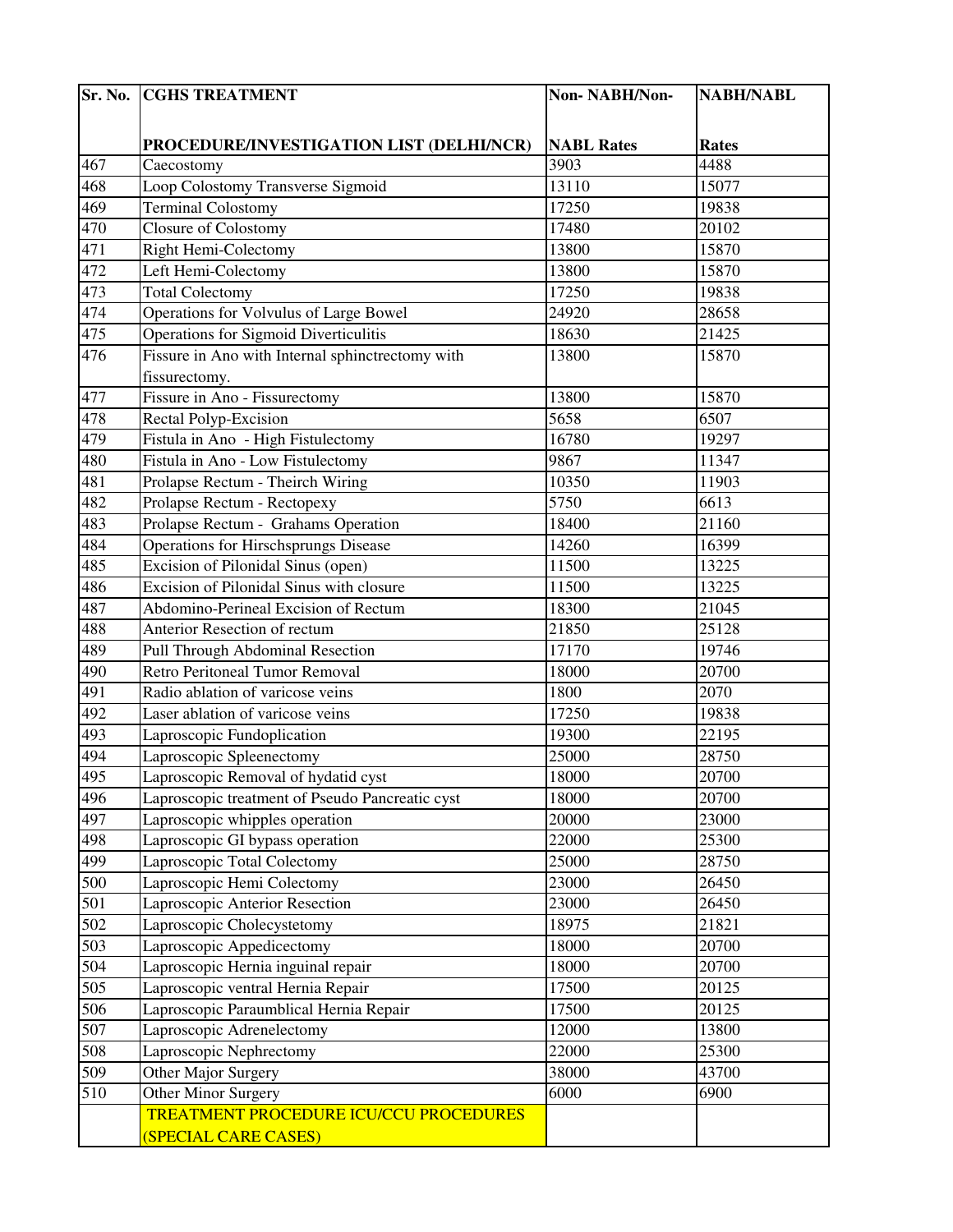| Sr. No.          | <b>CGHS TREATMENT</b>                                   | Non-NABH/Non-     | <b>NABH/NABL</b> |
|------------------|---------------------------------------------------------|-------------------|------------------|
|                  |                                                         |                   |                  |
|                  | PROCEDURE/INVESTIGATION LIST (DELHI/NCR)                | <b>NABL Rates</b> | <b>Rates</b>     |
| 511              | Coronary Care with Cardiac Monitoring (Room Rent extra) | 750               | 863              |
|                  |                                                         |                   |                  |
| 512              | Compressed air / piped oxygen /per hour                 | 50                | 58               |
| 513              | Ventilator charges (Per day)                            | 531               | 611              |
| 514              | Paediatric care for New born (Per day)                  | 186               | 214              |
| 515              | Incubator charges (Per day)                             | 345               | 397              |
| 516              | Neonatal ICU charges (Per day)                          | 391               | 450              |
| 517              | Resuscitation                                           | 184               | 212              |
| 518              | <b>Exchange Transfusion</b>                             | 265               | 305              |
| 519              | Pneupack ventilator in Nursery (Per day)                | 575               | 661              |
|                  | TREATMENT PROCEDURE CARDIOVASCULAR AND                  |                   |                  |
|                  |                                                         |                   |                  |
|                  | <b>CARDIAC SURGERY &amp; INVESTIGATIONS</b>             |                   |                  |
| 520              | <b>ASD Closure</b>                                      | 51808             | 59579            |
| 521              | VSD with graft                                          | 51808             | 59579            |
| 522              | TOF/TAPVC/TCPC/REV/RSOV repair                          | 127075            | 146136           |
| 523              | B.D.Glenn/Left atrium myxoma                            | 80750             | 95000            |
| 524              | Senning/ASO with graft                                  | 122188            | 140516           |
| 525              | <b>DSO</b>                                              | 103615            | 119157           |
| 526              | AV Canal repair                                         | 161000            | 185150           |
| 527              | Fonten                                                  | 169000            | 194350           |
| 528              | Conduit repair                                          | 169000            | 194350           |
| 529              | CABG                                                    | 127075            | 146136           |
| 530              | $CABG + IABP$                                           | 169000            | 194350           |
| 531              | CABG + Valve.                                           | 169000            | 194350           |
| 532              | CABG without bypass.                                    | 140000            | 161000           |
| 533              | Ascending aorta replacement                             | 130000            | 149500           |
| 534              | <b>DVR</b>                                              | 155422            | 178735           |
| 535              | <b>MVR/AVR</b>                                          | 103615            | 119157           |
| 536              | MV repair + AV repair                                   | 103615            | 119157           |
| 537              | Aorta femoral bypass                                    | 52000             | 59800            |
| 538              | <b>B.T Shunt/Coaractation</b>                           | 51980             | 59777            |
| 539              | P.A.Banding septostomy                                  | 51980             | 59777            |
| 540              | Pericardectomy                                          | 42320             | 48668            |
| 541              | <b>CMV/PDA</b>                                          | 51980             | 59777            |
| 542              | Gunshot injury                                          | 51980             | 59777            |
| 543              | Heart transplant                                        | 276000            | 317400           |
| 544              | Balloon coronary angioplasty/PTCA with VCD              | 80600             | 92690            |
| 545              | Balloon coronary angioplasty/PTCA without VCD           | 80000             | 92000            |
| 546              | Rotablation                                             | 48875             | 56206            |
| 547              | balloon valvotomy/PTMC                                  | 10264             | 11804            |
| 548              | <b>CATH</b>                                             | 10000             | 11500            |
| 549              | Arch Replacement                                        | 10350             | 11903            |
| 550              | <b>Aortic Dissection</b>                                | 12650             | 14548            |
| 551              | Thoraco Abdominal Aneurism Repair                       | 15000             | 17250            |
| 552              | Embolectomy                                             | 21000             | 24150            |
| $\overline{553}$ | Vascular Repair                                         | 36000             | 41400            |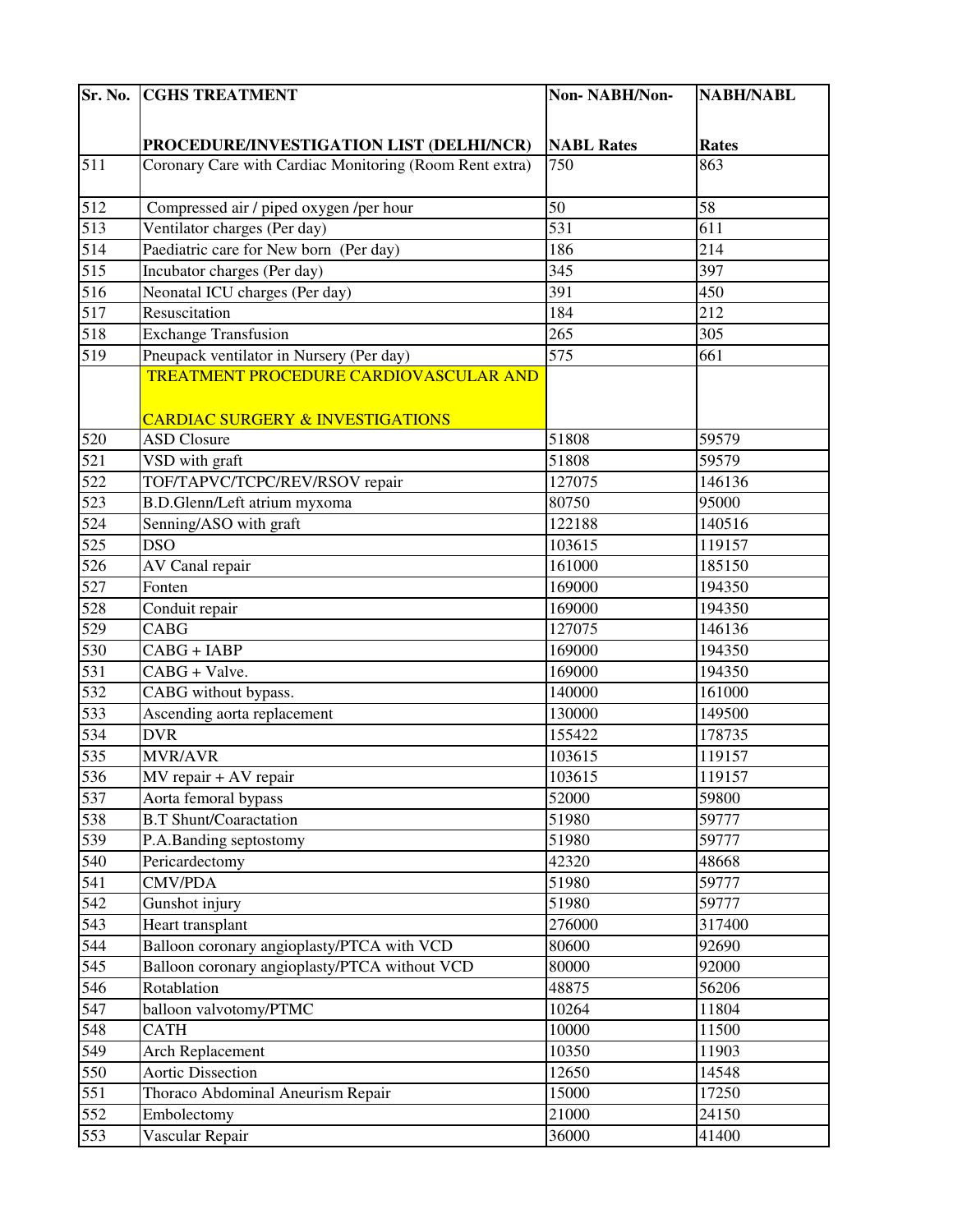|     | <b>Sr. No. CGHS TREATMENT</b>                        | Non-NABH/Non-     | <b>NABH/NABL</b> |
|-----|------------------------------------------------------|-------------------|------------------|
|     |                                                      |                   |                  |
|     | PROCEDURE/INVESTIGATION LIST (DELHI/NCR)             | <b>NABL Rates</b> | <b>Rates</b>     |
| 554 | Bentall Repair with Prosthetic Valve                 | 30000             | 34500            |
| 555 | Bentall Repair with Biologic Valve                   | 127500            | 150000           |
| 556 | Coaractation dilatation                              | 14500             | 16675            |
| 557 | Coaractation dilatation with Stenting                | 18500             | 21275            |
| 558 | TPI Single Chamber                                   | 7500              | 8625             |
| 559 | TPI Dual Chamber                                     | 8160              | 9600             |
| 560 | Permanent pacemaker implantation-Single Chamber      | 13800             | 15870            |
| 561 | Permanent pacemaker implantation- Dual Chamber       | 19320             | 22218            |
| 562 | Permanent pacemaker implantation Biventricular       | 34500             | 39675            |
| 563 | <b>AICD</b> implantation Single Chamber              | 28750             | 33063            |
| 564 | <b>AICD</b> implantation Dual Chamber                | 40000             | 46000            |
| 565 | Combo device implantation                            | 40000             | 46000            |
| 566 | Diagnostic Electrophysiological studies conventional | 4550              | 5233             |
| 567 | Ambulatory BP monitoring                             | 587               | 690              |
| 568 | External Loop/event recording                        | 2848              | 3350             |
| 569 | RF Ablation conventional                             | 35000             | 40250            |
| 570 | RF Ablation Atrial Tachycardia/Carto                 | 45000             | 51750            |
| 571 | Endomyocardial biopsy                                | 10000             | 11500            |
| 572 | <b>IABP</b>                                          | 7820              | 8993             |
| 573 | Intra vascular coils                                 | 46000             | 52900            |
| 574 | Septostomy-Balloon                                   | 16150             | 19000            |
| 575 | Septostomy-Blade                                     | 19550             | 22483            |
| 576 | <b>AVBD/PVBD</b>                                     | 48300             | 55545            |
| 577 | Digital subtraction angiography-Peripheral artery    | 11500             | 13225            |
| 578 | Digital subtraction angiography- venogram            | 11500             | 13225            |
| 579 | C.T Guided biopsy                                    | 1265              | 1455             |
| 580 | Sinogram                                             | 863               | 992              |
| 581 | Peripheral Angioplasty with VCD                      | 11500             | 13225            |
| 582 | Peripheral Angioplasty without VCD                   | 11500             | 13225            |
| 583 | Renal Angioplasty                                    | 60350             | 71000            |
| 584 | <b>IVUS</b>                                          | 25000             | 28750            |
| 585 | <b>FFR</b>                                           | 12750             | 15000            |
| 586 | Holter analysis                                      | 850               | 1000             |
| 587 | Aortic stent grafting for aortic aneurysm            | 78500             | 90275            |
| 588 | <b>IVC</b> Filter implantation                       | 16129             | 18548            |
| 589 | ASD/VSD/PDA device closure                           | 36225             | 41659            |
| 590 | ECG                                                  | 50                | 58               |
| 591 | <b>HUTT</b>                                          | 2200              | 2530             |
| 592 | 2 D echocardiography                                 | 1200              | 1380             |
| 593 | 3 D echocardiography                                 | 1403              | 1650             |
| 594 | Fetal Echo                                           | 1400              | 1610             |
| 595 | 2 D TEE                                              | 1403              | 1650             |
| 596 | 3 D TEE(Transoesophageal echo)                       | 1403              | 1650             |
| 597 | Stress Echo- exercise                                | 1500              | 1725             |
| 598 | Stress Echo-pharmacological                          | 2500              | 2875             |
| 599 | Stress MPI- exercise                                 | 1955              | 2300             |
| 600 | Stress MPI - pharmacological                         | 2500              | 2875             |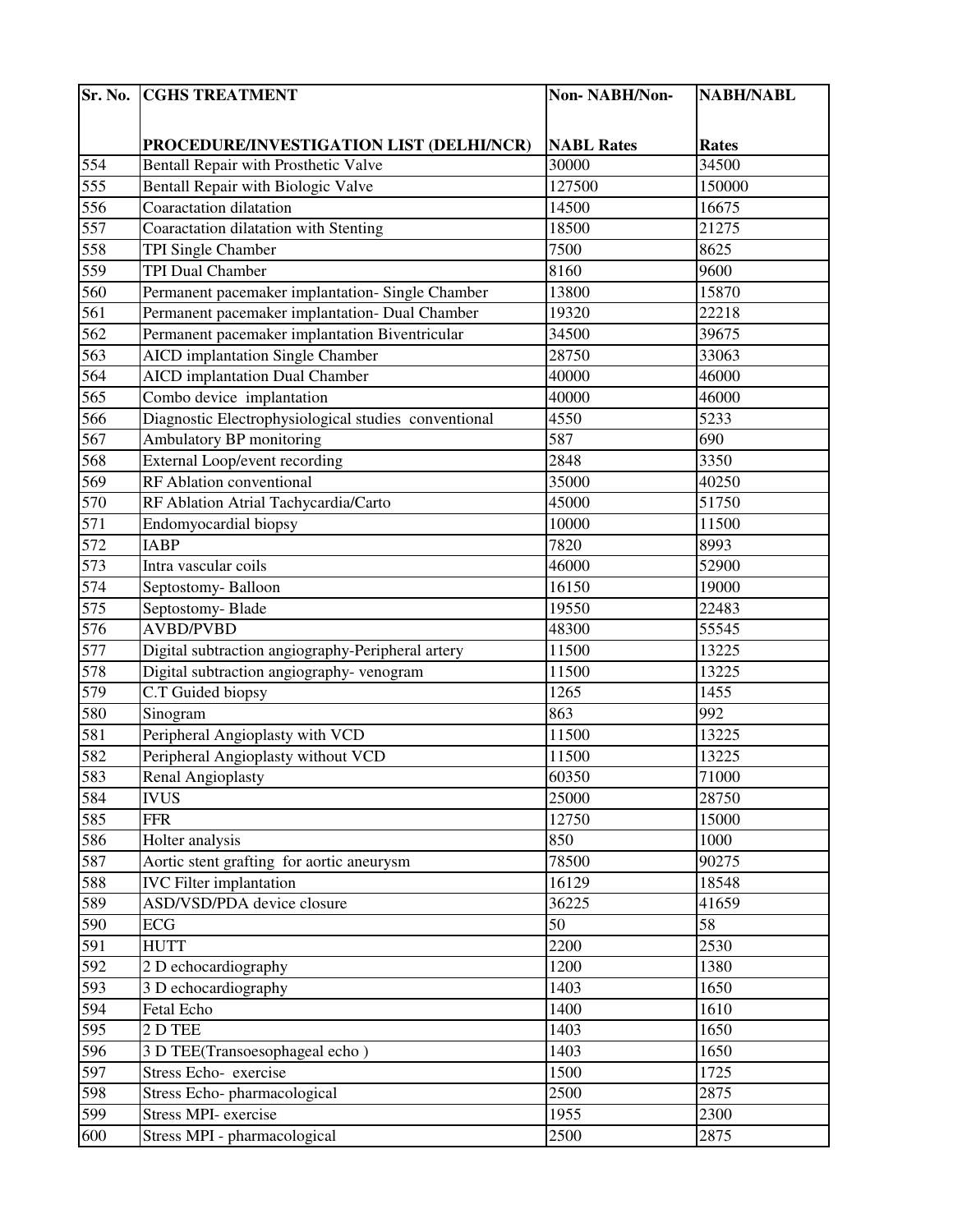| Sr. No.          | <b>CGHS TREATMENT</b>                                     | Non-NABH/Non-     | <b>NABH/NABL</b> |
|------------------|-----------------------------------------------------------|-------------------|------------------|
|                  |                                                           |                   |                  |
|                  | PROCEDURE/INVESTIGATION LIST (DELHI/NCR)                  | <b>NABL Rates</b> | <b>Rates</b>     |
| 601              | Coronary angiography                                      | 11500             | 13225            |
| 602              | CT coronary angiography                                   | 6030              | 6935             |
| 603              | Cardiac CT scan                                           | 2272              | 2613             |
| 604              | Cardiac MRI                                               | 2444              | 2811             |
| 605              | <b>Stress Cardiac MRI</b>                                 | 3000              | 3450             |
| 606              | MR angiography.                                           | 5635              | 6480             |
| 607              | Cardiac PET                                               | 1500              | 1725             |
| 608              | Pericardiocentesis                                        | 3500              | 4025             |
| 609              | Other Major Surgery                                       | 20000             | 23000            |
| 610              | Other Minor Surgery                                       | 4250              | 5000             |
|                  | <b>TREATMENT PROCEDURE OBSTETRICS AND</b>                 |                   |                  |
|                  | <b>GYNAECOLOGY</b>                                        |                   |                  |
| 611              | Normal delivery with or without Episiotomy $& P$ . repair | 8000              | 9200             |
| 612              | vacuum delivery                                           | 8625              | 9919             |
| 613              | Forceps Delivery                                          | 9200              | 10580            |
| 614              | <b>Cesarean Section</b>                                   | 14050             | 16158            |
| $61\overline{5}$ | Cesarean Hysterectomy                                     | 18975             | 21821            |
| 616              | Rupture Uterus closure & repair with Tubal Ligation       | 17250             | 19838            |
| 617              | Perforation of Uterus after D/E Laparotomy & Closure      | 13800             | 15870            |
| 618              | Laparotomy for Ectopic pregnancy                          | 13800             | 15870            |
| 619              | Laparotomy-peritonitis Lavage and Drainage                | 11500             | 13225            |
| 620              | Salphingo-Oophorectomy/Oophorectomy Laproscopic           | 10000             | 11500            |
| 621              | Ovarian Cystectomy-laparoscopic.                          | 10350             | 11903            |
| 622              | Ovarian Cystectomy -laparotomy.                           | 13800             | 15870            |
| 623              | Salpingo-Oophorectomy-laparotomy                          | 11520             | 13248            |
| 624              | Laproscopic Broad Ligament Hematoma Drainage with         | 6900              | 7935             |
|                  | repair                                                    |                   |                  |
| 625              | Exploration of perineal Haematoma & Repair                | 8000              | 9200             |
| 626              | Exploration of abdominal Haematoma (after laparotomy +    | 8050              | 9258             |
|                  | LSCS)                                                     |                   |                  |
| 627              | Manual Removal of Placenta                                | 3450              | 3968             |
| 628              | Examination under anesthesia (EUA)                        | 1000              | 1150             |
| 629              | Burst-abdomen Repair                                      | 10000             | 11500            |
| 630              | Gaping Perineal Wound Secondary Suturing                  | 1656              | 1904             |
| 631              | Gaping abdominal wound Secondary Suturing                 | 3450              | 3968             |
| 632              | Complete perineal tear-repair                             | 2128              | 2447             |
| 633              | Exploration of PPH-tear repair                            | 3500              | 4025             |
| 634              | Suction evacuation vesicular mole                         | 5000              | 5750             |
| 635              | Suction evacuation Missed abortion/incomplete abortion    | 5175              | 5951             |
| 636              | Colpotomy                                                 | 3450              | 3968             |
| 637              | Repair of post-coital tear/ perineal injury               | 3508              | 4034             |
| 638              | Excision of urethral caruncle                             | 3450              | 3968             |
| 639              | Shirodhkar/ Mc. Donald's stitch                           | 3220              | 3703             |
| 640              | Abdominal Hysterectomy with or without salpingo-          | 17250             | 19838            |
|                  | oophorectomy                                              |                   | 19838            |
| 641              | Vaginal Hysterectomy (NDVH)                               | 17250             |                  |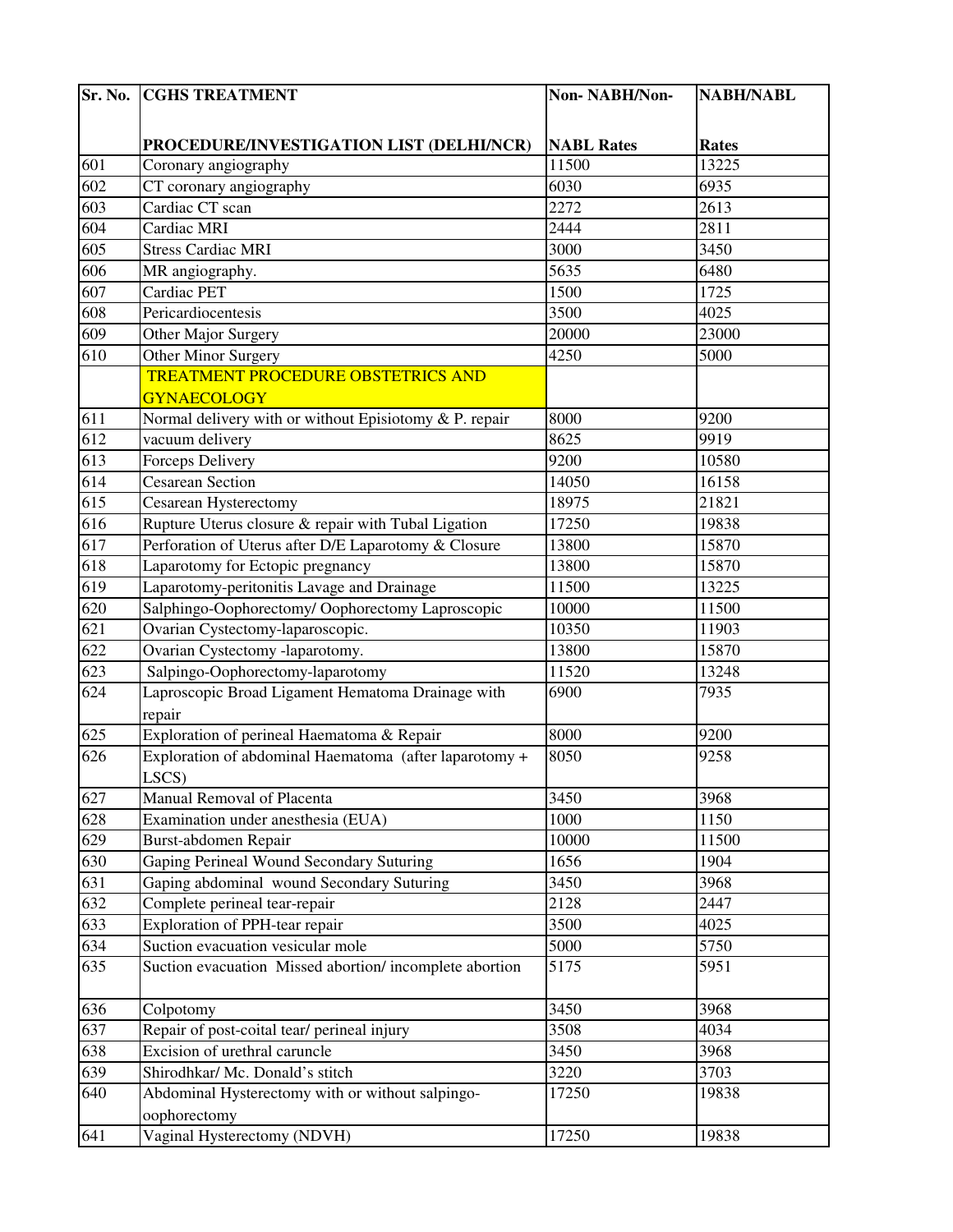| Sr. No. | <b>CGHS TREATMENT</b>                                     | Non-NABH/Non-     | <b>NABH/NABL</b> |
|---------|-----------------------------------------------------------|-------------------|------------------|
|         |                                                           |                   |                  |
|         | PROCEDURE/INVESTIGATION LIST (DELHI/NCR)                  | <b>NABL Rates</b> | <b>Rates</b>     |
| 642     | Vaginal Hysterectomy with repairs (UV Prolapse)           | 17250             | 19838            |
| 643     | Myomectomy -laparotomy                                    | 14000             | 16100            |
| 644     | Myomectomy -laparoscopic                                  | 6325              | 7274             |
| 645     | Vaginoplasty                                              | 14950             | 17193            |
| 646     | Vulvectomy -Simple                                        | 9200              | 10580            |
| 647     | Vulvectomy-Radical                                        | 9200              | 10580            |
| 648     | <b>RVF</b> Repair                                         | 18975             | 21821            |
| 649     | <b>Manchester Operation</b>                               | 15000             | 17250            |
| 650     | Shirodkar's sling Operation or other sling operations for | 3450              | 3968             |
|         | prolapse uterus                                           |                   |                  |
| 651     | Laparoscopic sling operations for prolapse uterus         | 28000             | 32200            |
| 652     | Diagnostic Curettage                                      | 2484              | 2857             |
| 653     | <b>Cervical Biopsy</b>                                    | 1800              | 2070             |
| 654     | Polypectomy                                               | 1518              | 1746             |
| 655     | <b>Other-Minor Operation Endometrial</b>                  | 2300              | 2645             |
| 656     | Excision Vaginal Cyst/Bartholin Cyst                      | 3450              | 3968             |
| 657     | <b>Excision Vaginal Septum</b>                            | 4600              | 5290             |
| 658     | Laparoscopy -Diagnostic with chromopertubation and or     | 4025              | 4629             |
|         | adhesiolysis and drilling                                 |                   |                  |
| 659     | Laparoscopy Sterilization                                 | 3450              | 3968             |
| 660     | <b>LAVH</b>                                               | 25243             | 29029            |
| 661     | Balloon Temponade for PPH                                 | 2800              | 3220             |
| 662     | Total laparoscopic hysterectomy                           | 25243             | 29029            |
| 663     | Laparoscopic treatment of Ectopic pregnancy-              | 9775              | 11241            |
|         | salpingectomy/salpinostomy conservative                   |                   |                  |
| 664     | Conisation of cervix                                      | 4025              | 4629             |
| 665     | Trachhelectomy of cervix for early CA cervix              | 5500              | 6325             |
| 666     | Hysteroscopic cannulation                                 | 2875              | 3306             |
| 667     | Laparotomy recannalization of Fallopian tubes-            | 22425             | 25789            |
|         | (Tubuloplasty)                                            |                   |                  |
| 668     | Laparoscopic recannalization of Fallopian tubes-          | 19500             | 22425            |
|         | (Tubuloplasty)                                            |                   |                  |
| 669     | Colposcopy                                                | 958               | 1102             |
| 670     | Inversion of Uterus - Vaginal Reposition                  | 2500              | 2875             |
| 671     | Inversion of Uterus - Abdominal Reposition                | 2500              | 2875             |
| 672     | Laparoscopic VVF Repair                                   | 28000             | 32200            |
| 673     | <b>Abdominal VVF Repair</b>                               | 28000             | 32200            |
| 674     | Vaginal VVF Repair                                        | 28000             | 32200            |
| 675     | Interventional Ultrasonography (CVS)                      | 880               | 1012             |
| 676     | Amniocentesis                                             | 880               | 1012             |
| 677     | Karyotyping                                               | 800               | 920              |
| 678     | Thermal balloon ablation.                                 | 11500             | 13225            |
| 679     | Ultrasonographic myolysis                                 | 10293             | 11837            |
| 680     | Vaginal Myomectomy                                        | 10000             | 11500            |
| 681     | Intra Uterine Inseminition                                | 920               | 1058             |
| 682     | <b>ICSI</b>                                               | 11500             | 13225            |
| 683     | Laparotomy abdominal sacro-colpopexy                      | 15000             | 17250            |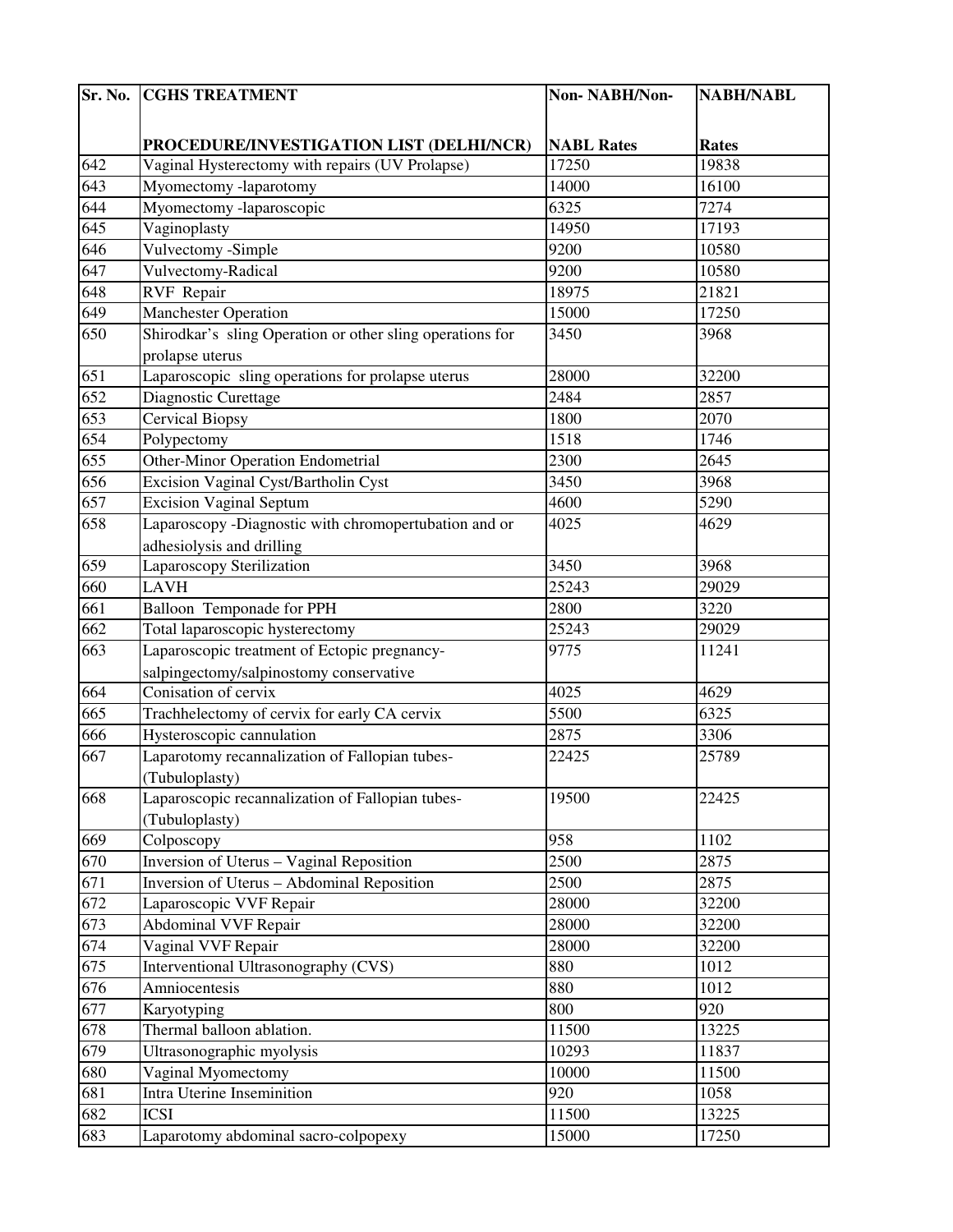| Sr. No. | <b>CGHS TREATMENT</b>                                   | Non-NABH/Non-     | <b>NABH/NABL</b> |
|---------|---------------------------------------------------------|-------------------|------------------|
|         |                                                         |                   |                  |
|         | PROCEDURE/INVESTIGATION LIST (DELHI/NCR)                | <b>NABL Rates</b> | <b>Rates</b>     |
| 684     | Vaginal Colpopexy                                       | 22000             | 25300            |
| 685     | Laparoscopic abdominal sacro-colpopexy                  | 20000             | 23000            |
| 686     | Laparotomy pelvic Lymphadenectomy                       | 1200              | 1380             |
| 687     | Laparoscopic pelvic Lymphadenectomy                     | 3500              | 4025             |
| 688     | Endometrial aspiration cytology/biopsy                  | 570               | 656              |
| 689     | Transvaginal sonography (TVS for Follicular monitioring | 460               | 529              |
|         | /aspiration)                                            |                   |                  |
| 690     | laparoscopic treatment for stress incontinence          | 15000             | 17250            |
| 691     | Transvaginal tapes for Stress incontinence              | 15000             | 17250            |
| 692     | trans-obturator tapes for Stress incontinence           | 12000             | 13800            |
| 693     | Interventional radiographic arterial embolization       | 18000             | 20700            |
| 694     | Diagnostic cystoscopy                                   | 2875              | 3306             |
| 695     | Staging laparotomy surgery for CA Ovary                 | 6325              | 7274             |
| 696     | Internal Iliac ligation                                 | 3393              | 3902             |
| 697     | stepwise devascularisation                              | 9200              | 10580            |
| 698     | Assisted breech delivery                                | 10925             | 12564            |
| 699     | Intra-uterine fetal blood transfusion                   | 21275             | 24466            |
| 700     | <b>Hysteroscopy TCRE</b>                                | 8500              | 9775             |
| 701     | Hysteroscopy Removal of IUCD                            | 7500              | 8625             |
| 702     | Hysteroscopy Removal of Septum                          | 11000             | 12650            |
| 703     | Hysteroscopy Diagnostic                                 | 7500              | 8625             |
| 704     | Radical Hysterectomy for Cancer cervix with pelvic      | 8500              | 9775             |
|         | lymphadenectomy                                         |                   |                  |
| 705     | Radical Hysterectomy for Cancer endometrium extending   | 8500              | 9775             |
|         |                                                         |                   |                  |
|         | to cervix with pelvic and para aortic lymphadenectomy   |                   |                  |
| 706     | Sterilization Post partum (minilap)                     | 3750              | 4313             |
| 707     | Sterilization interval (minilap)                        | 3750              | 4313             |
| 708     | Ultrasonography Level II scan/Anomaly Scan              | 500               | 575              |
| 709     | Fetal nuchal Translucency                               | 300               | 345              |
| 710     | Fetal Doppler/Umblical Doppler/Uterine Vessel Doppler   | 850               | 978              |
| 711     | MTP-1st Trimester                                       | 3000              | 3450             |
| 712     | MTP - 2nd Trimester                                     | 4370              | 5026             |
| 713     | Quadruple test                                          | 2000              | 2300             |
| 714     | <b>Biophysical score</b>                                | 600               | 690              |
| 715     | Other Major Surgery                                     | 28000             | 32200            |
| 716     | Other Minor Surgery                                     | 5000              | 5750             |
|         | TREATMENT PROCEDURE NEPHROLOGY AND                      |                   |                  |
|         | <b>UROLOGY</b>                                          |                   |                  |
| 717     | Partial Nephrectomy -open                               | 16215             | 18647            |
| 718     | Partial Nephrectomy-laproscopic/endoscopic              | 14490             | 16664            |
| 719     | Nephrolithomy -open                                     | 12000             | 13800            |
| 720     | Nephrolithomy -laproscopic/endoscopic                   | 14000             | 16100            |
| 721     | Pyelolithotomy-open                                     | 13000             | 14950            |
| 722     | Pyelolithotomy -laproscopic/endoscopic                  | 10580             | 12167            |
| 723     | Operations for Hydronephrosis -pyeloplasty open         | 18400             | 21160            |
|         |                                                         |                   |                  |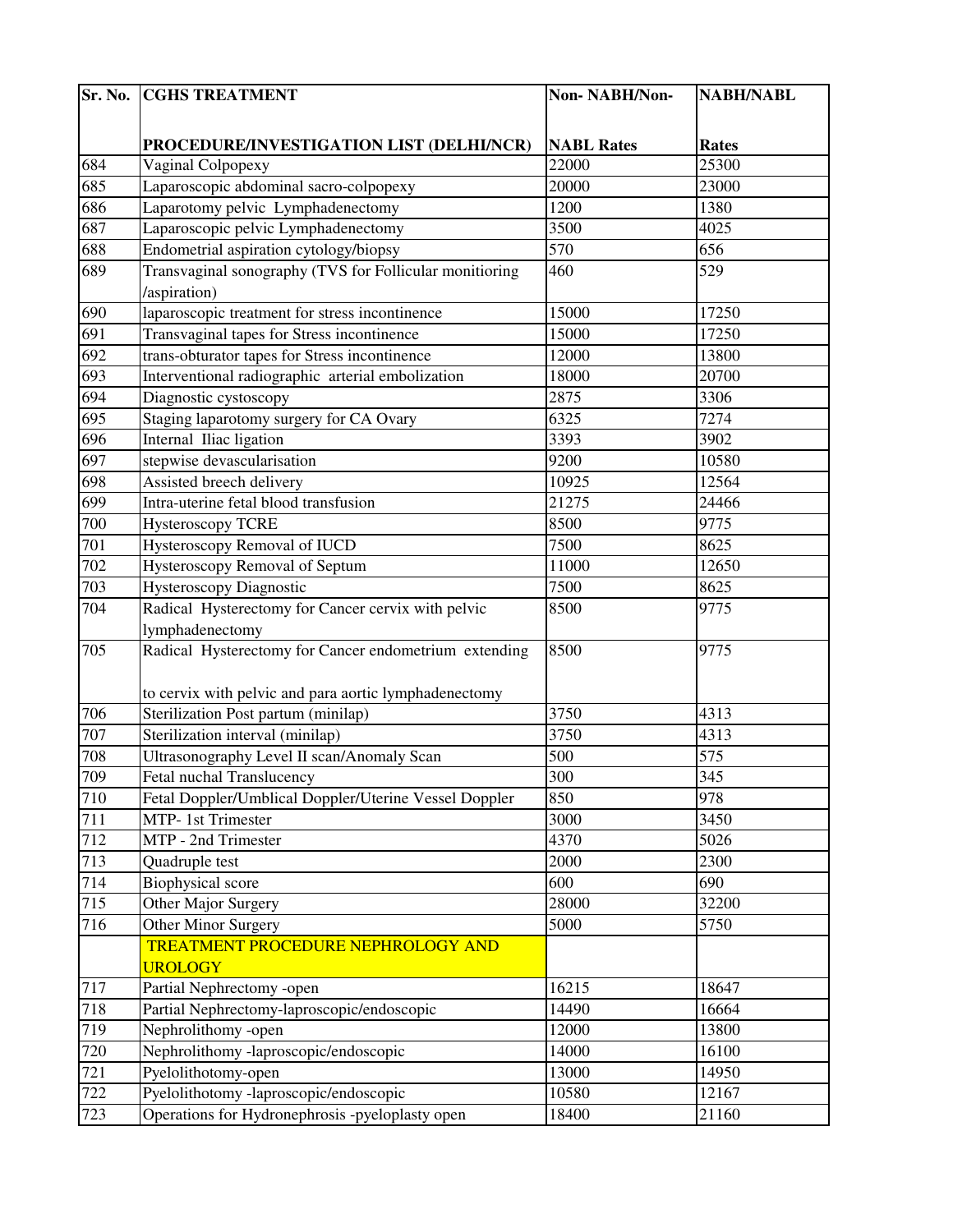| Sr. No. | <b>CGHS TREATMENT</b>                                        | Non-NABH/Non-     | <b>NABH/NABL</b> |
|---------|--------------------------------------------------------------|-------------------|------------------|
|         |                                                              |                   |                  |
|         | PROCEDURE/INVESTIGATION LIST (DELHI/NCR)                     | <b>NABL Rates</b> | <b>Rates</b>     |
| 724     | Operations for Hydronephrosis -pyeloplasty Lap/endoscopic    | 19000             | 21850            |
|         |                                                              |                   |                  |
| 725     | Operations for Hydronephrosis Endoplyelotomy antegrade       | 20000             | 23000            |
|         |                                                              |                   |                  |
| 726     | Operations for Hydronephrosis Endoplyelotomy retrograde      | 20000             | 23000            |
|         |                                                              |                   |                  |
| 727     | Operations for Hydronephrosis -ureterocalicostomy            | 18000             | 20700            |
| 728     | Operations for Hydronephrosis-Ileal ureter                   | 18000             | 20700            |
| 729     | Open Drainage of Perinephric Abscess                         | 8000              | 9200             |
| 730     | Percutaneous Drainage of Perinephric Abscess -Ultrasound     | 5750              |                  |
|         | guided                                                       |                   |                  |
| 731     | Cavernostomy                                                 | 9775              | 11500            |
| 732     | Operations for Cyst of the Kidney -open                      | 11960             | 13754            |
| 733     | Operations for Cyst of the Kidney -Lap/endoscopic            | 14030             | 16135            |
| 734     | Ureterolithotomy -open                                       | 13248             | 15235            |
| 735     | Ureterolithotomy-Lap/Endoscopic                              | 10000             | 11500            |
| 736     | Nephroureterectomy open                                      | 16100             | 18515            |
| 737     | Nephroureterectomy -Lap/Endoscopic                           | 16100             | 18515            |
| 738     | Operations for Ureter for -Double Ureters                    | 19000             | 21850            |
| 739     | Operations for Ureter - for Ectopia of Single Ureter         | 18000             | 20700            |
| 740     | Operations for Vesico- ureteric Reflux -Open                 | 18000             | 20700            |
| 741     | Operations for Vesico- ureteric Reflux-Lap/Endoscopic        | 18000             | 20700            |
| 742     | Operations for Vesico- ureteric Reflux/ Urinary incontinence | 20700             | 23805            |
|         | with bulking agents                                          |                   |                  |
| 743     | Ureterostomy - Cutaneous                                     | 12000             | 13800            |
| 744     | Uretero-Colic anastomosis                                    | 16000             | 18400            |
| 745     | Formation of an Ileal Conduit                                | 17250             | 19838            |
| 746     | <b>Ureteric Catheterisation</b>                              | 8278              | 10950            |
| 747     | Biopsy of Bladder (Cystoscopic)                              | 2300              | 2645             |
| 748     | Cysto-Litholapaxy                                            | 10925             | 12564            |
| 749     | Operations for Injuries of the Bladder                       | 10000             | 11500            |
| 750     | Suprapubic Drainage (Cystostomy/vesicostomy)                 | 6000              | 6900             |
| 751     | Simple Cystectomy                                            | 17250             | 19838            |
| 752     | Diverticulectomy -open                                       | 16000             | 18400            |
| 753     | Diverticulectomy-Lap/Endoscopic                              | 18400             | 21160            |
| 754     | Diverticulectomy - Endoscopic incision of neck               | 1725              | 1984             |
| 755     | <b>Augmentation Cystoplasty</b>                              | 6670              | 7671             |
| 756     | Operations for Extrophy of the Bladder-Single stage repair   | 22300             | 25645            |
|         |                                                              |                   |                  |
| 757     | Operations for Extrophy of the Bladder-Multistage repair     | 20815             | 23937            |
| 758     | Operations for Extrophy of the Bladder-simple cystectomy     | 22500             | 25875            |
|         | with urinary diversion                                       |                   |                  |
| 759     | Repair of Ureterocoel -Open                                  | 13800             | 15870            |
| 760     | Repair of Ureterocoel -Lap/Endoscopic                        | 14375             | 16531            |
| 761     | Repair of Ureterocoel -Endoscopic incision                   | 13000             | 14950            |
| 762     | Open Suprapubic Prostatectomy                                | 20700             | 23805            |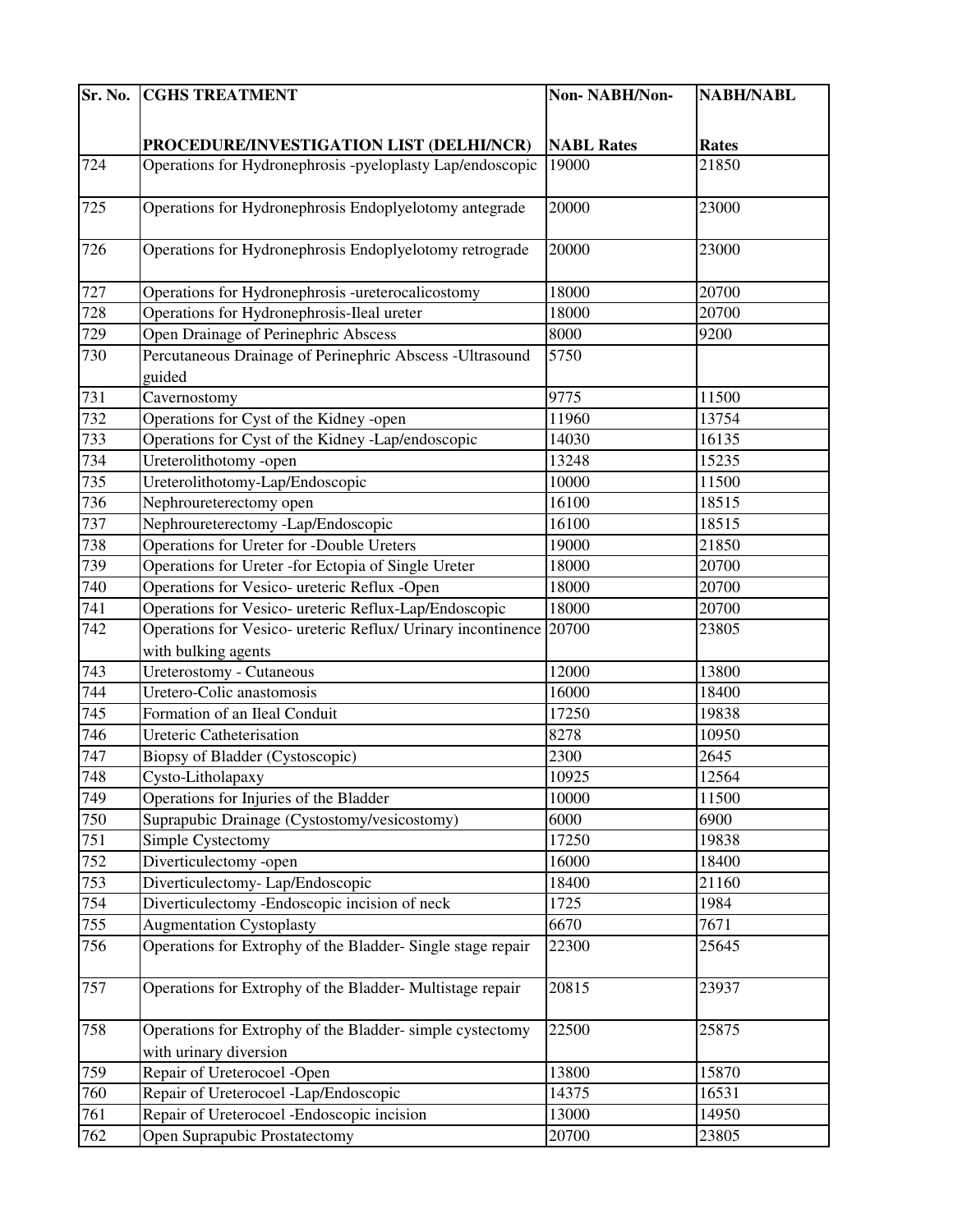| Sr. No. | <b>CGHS TREATMENT</b>                                       | Non-NABH/Non-     | <b>NABH/NABL</b> |
|---------|-------------------------------------------------------------|-------------------|------------------|
|         |                                                             |                   |                  |
|         | PROCEDURE/INVESTIGATION LIST (DELHI/NCR)                    | <b>NABL Rates</b> | <b>Rates</b>     |
| 763     | Open Retropubic Prostatectomy                               | 20125             | 23144            |
| 764     | <b>Transurethral Resection of Prostate (TURP)</b>           | 18630             | 21425            |
| 765     | Urethroscopy/ Cystopanendoscopy                             | 4600              | 5290             |
| 766     | Internal urethrotomy -optical                               | 5750              | 6613             |
| 767     | Internal urethrotomy -Core through urethroplasty            | 11040             | 12696            |
| 768     | Urethral Reconstruction -End to end ansatamosis             | 3450              | 3968             |
| 769     | Urethral Reconstruction - substitution urethroplasty        | 19550             | 22483            |
|         | (Transpubic urethroplasty                                   |                   |                  |
| 770     | Abdomino Perineal urethroplasty                             | 14000             | 16100            |
| 771     | Posterior Urethral Valve fulguration.                       | 11270             | 12961            |
| 772     | Operations for Incontinence of Urine - Male -Open           | 17250             | 19838            |
| 773     | Operations for Incontinence of Urine - Male -Sling          | 18400             | 21160            |
| 774     | Operations for Incontinence of Urine - Male-Bulking agent   | 19435             | 22350            |
|         |                                                             |                   |                  |
| 775     | Operations for Incontinence of Urine - Female -Open         | 17250             | 19838            |
| 776     | Operations for Incontinence of Urine - Female-Sling         | 18400             | 21160            |
| 777     | Operations for Incontinence of Urine - Female-Bulking agent | 19435             | 22350            |
|         |                                                             |                   |                  |
| 778     | Reduction of Paraphimosis                                   | 1725              | 1984             |
| 779     | Circumcision                                                | 3000              | 3450             |
| 780     | Meatotomy                                                   | 2346              | 2698             |
| 781     | Meatoplasty                                                 | 3220              | 3703             |
| 782     | Operations for Hypospadias + Chordee Correction             | 9200              | 10580            |
| 783     | Operations for Hypospadias - Second Stage                   | 15000             | 17250            |
| 784     | Operations for Hypospadias - One Stage Repair               | 9200              | 10580            |
| 785     | Operations for Crippled Hypospadias                         | 11500             | 13225            |
| 786     | Operations for Epispadias _primary repair                   | 12593             | 14482            |
| 787     | Operations for Epispadias-crippled epispadias               | 11385             | 13093            |
| 788     | Partial Amputation of the Penis                             | 10764             | 12379            |
| 789     | Total amputation of the Penis                               | 12000             | 13800            |
| 790     | Orchidectomy-Simple                                         | 9775              | 11241            |
| 791     | Orchidectomy -Radical                                       | 12075             | 13886            |
| 792     | Post Radical Orchidectomy retroperitoneal lymph node        | 14000             | 16100            |
|         | dissection.                                                 |                   |                  |
| 793     | Epididymectomy                                              | 15938             | 18750            |
| 794     | Adreneclectomy Unilateral/Bilateral for Tumour/For          | 25300             | 29095            |
|         | Carcinoma-Open                                              |                   |                  |
| 795     | Adreneclectomy Unilateral/Bilateral for Tumour/For          | 14375             | 16531            |
|         | Carcinoma -Lap/Endoscopic                                   |                   |                  |
| 796     | Operations for Hydrocele - Unilateral                       | 5865              | 6745             |
| 797     | <b>Operations for Hydrocele - Bilateral</b>                 | 8556              | 9839             |
| 798     | <b>Operation for Torsion of Testis</b>                      | 11500             | 13225            |
| 799     | Micro-surgical Vasovasostomy /Vaso epidedymal               | 11040             | 12696            |
|         | ansatamosis.                                                |                   |                  |
| 800     | Operations for Varicocele Unilateral-Microsurgical          | 7705              | 8861             |
| 801     | Operations for Varicocele Palomo's Unilateral - Lap         | 9200              | 10580            |
| 802     | Operations for Varicocele Bilateral --Microsurgical         | 12650             | 14548            |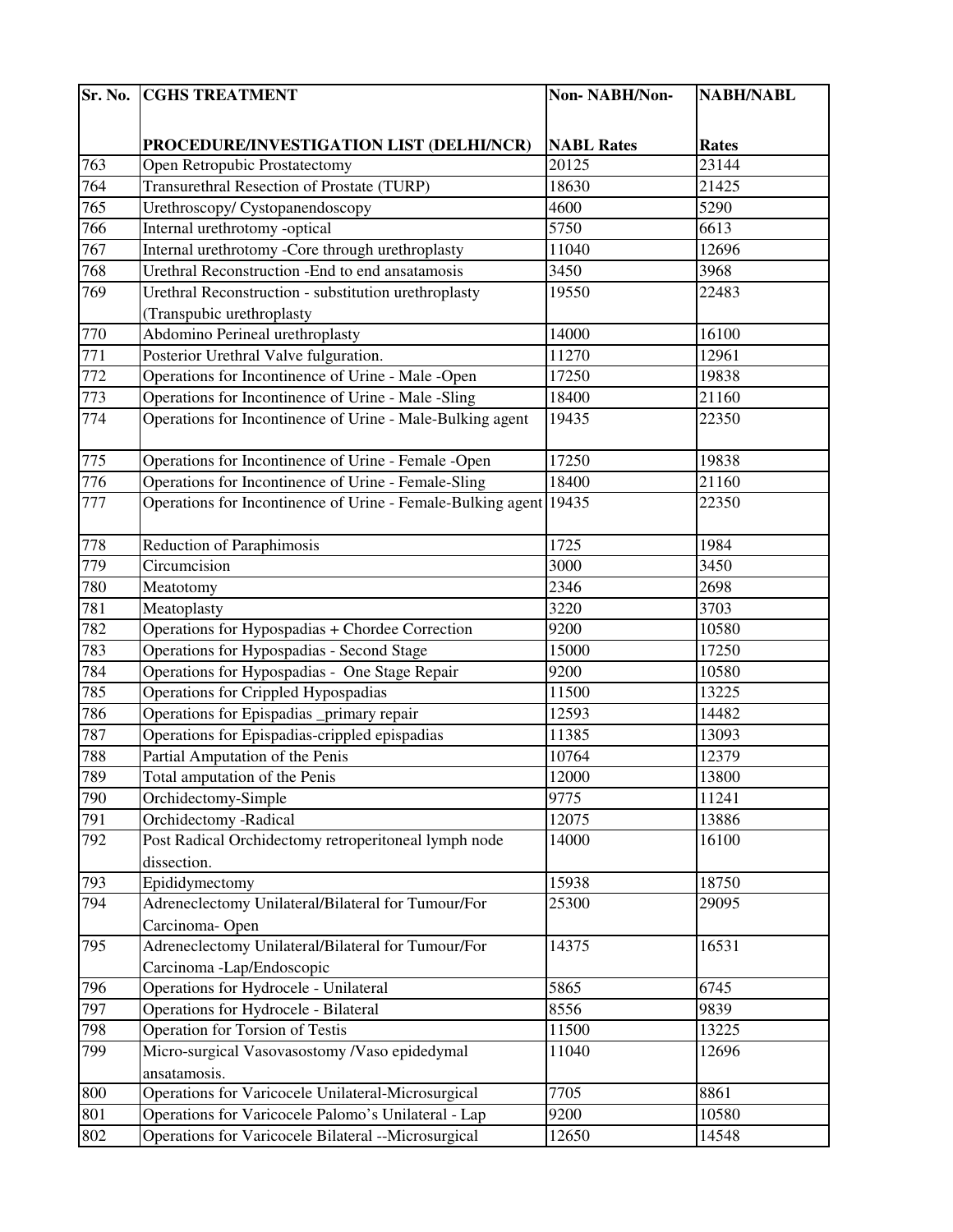| Sr. No. | <b>CGHS TREATMENT</b>                                              | Non-NABH/Non-     | <b>NABH/NABL</b> |
|---------|--------------------------------------------------------------------|-------------------|------------------|
|         |                                                                    |                   |                  |
|         | PROCEDURE/INVESTIGATION LIST (DELHI/NCR)                           | <b>NABL Rates</b> | <b>Rates</b>     |
| 803     | Operations for Varicocele Bilateral - Lap/ Palomo                  | 14950             | 17193            |
| 804     | Block Dissection of ilio-inguinal Nodes - One Side (For Ca-        | 6325              | 7274             |
|         | Penis)                                                             |                   |                  |
| 805     | Block Dissection of ilio-inguinal Nodes - Both Sides (For Ca-23000 |                   | 26450            |
|         | Penis)                                                             |                   |                  |
| 806     | <b>Excision of Filarial Scrotum</b>                                | 11500             | 13225            |
| 807     | Kidney Transplantation (related)                                   | 200000            | 230000           |
| 808     | Kidney Transplantation (Spousal/ unrelated) Including              | 300000            | 345000           |
|         | immunosuppressant therapy                                          |                   |                  |
| 809     | <b>ABO</b> incompatible Transplantation                            | 490000            | 563500           |
| 810     | Swap Transplantation                                               | 388000            | 446200           |
| 811     | Kidney Transplant Graft Nephrectomy                                | 59500             | 70000            |
| 812     | Donor Nephrectomy (open)                                           | 28750             | 33063            |
| 813     | Donor Nephrectomy (Laproscopic)                                    | 46000             | 52900            |
| 814     | <b>Cadaver Transplantation</b>                                     | 83300             | 95795            |
| 815     | Kidney Transplant with Native Kidney Nephrectomy                   | 28000             | 32200            |
|         | (Related)/ Unilateral                                              |                   |                  |
| 816     | Kidney Transplant with Native Kidney Nephrectomy                   | 85000             | 97750            |
|         | (Related)/ Bilateral                                               |                   |                  |
| 817     | Kidney Transplant with Native Kidney Nephrectomy                   | 85000             | 97750            |
|         | (Spousal/ Unrelated) Unilateral                                    |                   |                  |
| 818     | Kidney Transplant with Native Kidney Nephrectomy                   | 85000             | 97750            |
|         | (Spousal/ Unrelated) Bilateral                                     |                   |                  |
| 819     | Post-Transplant Collection drainage for Lymphocele (open)          | 6800              | 8000             |
|         |                                                                    |                   |                  |
| 820     | Post-Transplant Collection drainage for Lymphocele                 | 6800              | 8000             |
|         | (percutaneous)                                                     |                   |                  |
| 821     | Post-Transplant Collection drainage for Lymphocele                 | 7650              | 9000             |
|         | (Laproscopic)                                                      |                   |                  |
| 822     | Arteriovenous Fistula for Haemodialysis                            | 2300              | 2645             |
| 823     | Arteriovenous Shunt for Haemodialysis                              | 3500              | 4025             |
| 824     | Jugular Catheterization for Haemodialysis                          | 1500              | 1725             |
| 825     | Subclavian Catheterization for Haemodialysis                       | 2250              | 2588             |
| 826     | One sided (single Lumen) Femoral Catheterization for               | 1000              | 1150             |
|         | Haemodialysis                                                      |                   |                  |
| 827     | Bilateral (single Lumen) Femoral Catheterization for               | 1500              | 1725             |
|         | Haemodialysis                                                      |                   | 2128             |
| 828     | Double Lumen Femoral Catheterization for Haemodialysis 1850        |                   |                  |
| 829     | Permcath Insertion                                                 | 2800              | 3220             |
| 830     | Arterio venous Prosthetic Graft                                    | 1850              | 2128             |
| 831     | Single lumen Jugular Catheterization                               | 1500              | 1725             |
| 832     | Single lumen Subclavian Catheterization                            | 1700              | 2000             |
| 833     | Plasma Exchange/ Plasma phresis                                    | 1725              | 1984             |
| 834     | Open method CAPD catheter insertion                                | 3500              | 4025             |
| 835     | Schlendinger method CAPD catheter insertion                        | 3500              | 4025             |
| 836     | Sustained low efficiency hemodialysis                              | 1250              | 1438             |
|         |                                                                    |                   |                  |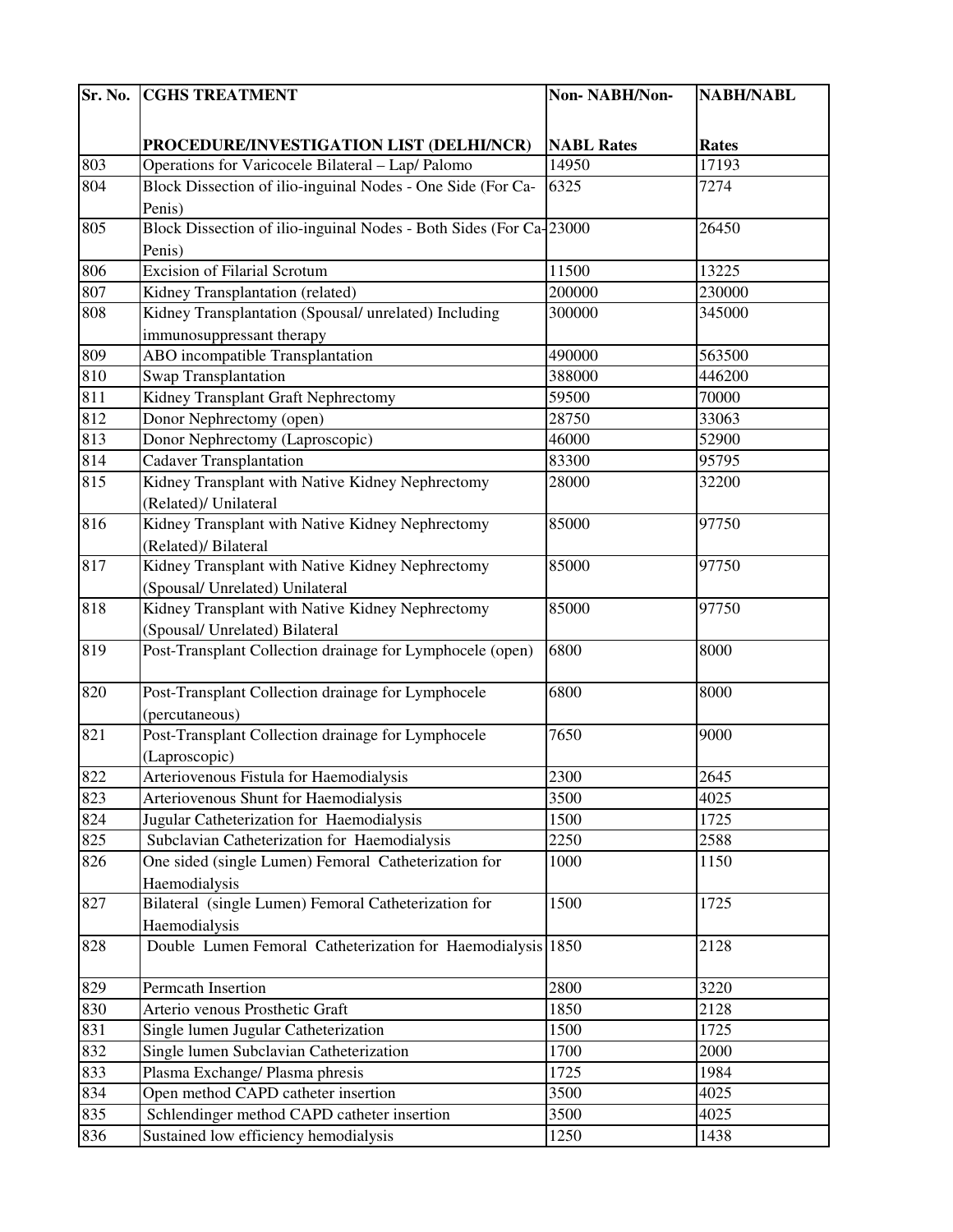| Sr. No. | <b>CGHS TREATMENT</b>                                      | Non-NABH/Non-     | <b>NABH/NABL</b> |
|---------|------------------------------------------------------------|-------------------|------------------|
|         |                                                            |                   |                  |
|         | PROCEDURE/INVESTIGATION LIST (DELHI/NCR)                   | <b>NABL Rates</b> | <b>Rates</b>     |
| 837     | Continuous Veno venous/Arteriovenous Hemofilteration       | 2250              | 2588             |
| 838     | Hemodialysis for Sero negative cases                       | 1400              | 1610             |
| 839     | Hemodialysis for Sero Positive cases                       | 1650              | 1898             |
| 840     | <b>Acute Peritoneal Dialysis</b>                           | 1450              | 1668             |
| 841     | Fistologram for Arteriovenous Fistula                      | 2500              | 2875             |
| 842     | Ultrasound guided kidney Biopsy                            | 850               | 978              |
| 843     | Fistula stenosis dilation                                  | 3000              | 3450             |
| 844     | Slow continuous Ultrafilteration                           | 2500              | 2875             |
| 845     | PCNL - Unilateral                                          | 20000             | 23000            |
| 846     | PCNL - Bilateral                                           | 25000             | 28750            |
| 847     | Endoscopic Bulking agent Inject                            | 4500              | 5175             |
| 848     | <b>Testicular Biopsy</b>                                   | 1955              | 2248             |
| 849     | Radical Nephrectomy -Open                                  | 17250             | 19838            |
| 850     | Radical Nephrectomy -Lap/Endoscopic                        | 20700             | 23805            |
| 851     | Radical Nephrectomy plus IV thrombus                       | 23000             | 26450            |
| 852     | Radical Nephrectomy plus IV thrombus plus cardiac bypass.  | 23000             | 26450            |
| 853     | Vesico Vaginal Fistula Repair (Open)                       | 16000             | 18400            |
| 854     | Vesico Vaginal Fistula Repair (Laproscopic)                | 22000             | 25300            |
| 855     | Radical Cystectomy -Ileal conduit                          | 17000             | 20000            |
| 856     | Radical Cystectomy - continent diversion.                  | 15000             | 17250            |
| 857     | Radical Cystectomy - Neo bladder                           | 18500             | 21275            |
| 858     | Nephrectomy Simple -Open                                   | 10074             | 11585            |
| 859     | Nephrectomy Simple-lap/Endoscopic                          | 12593             | 14482            |
| 860     | Nephrostomy -Open                                          | 10000             | 11500            |
| 861     | Nephrostomy -Lap/Endoscopic                                | 10704             | 12593            |
| 862     | Ureteric Re- implant for Megaureter/Vesicoureteric reflex/ | 10494             | 12068            |
|         | uterocele (open)                                           |                   |                  |
| 863     | Ureteric Re-implant for Megaureter/Vesicoureteric reflex/  | 10494             | 12068            |
|         | uterocele (Laproscopic)                                    |                   |                  |
| 864     | <b>Partial Cystectomy</b>                                  | 13800             | 15870            |
| 865     | TURP & TUR Bladder Tumour                                  | 17250             | 19838            |
| 866     | TURP with Cystolithotripsy                                 | 17000             | 19550            |
| 867     | Closure of Urethral Fistula                                | 11000             | 12650            |
| 868     | Orchidopexy - Unilateral -Open                             | 9867              | 11347            |
| 869     | Orchidopexy - Unilateral- Lap/Endoscopic                   | 12334             | 14184            |
| 870     | Orchidopexy - Bilateral -Open                              | 12282             | 14124            |
| 871     | Orchidopexy - Bilateral -Lap/Endoscopic                    | 14500             | 16675            |
| 872     | Cystolithotomy -Suprapubic                                 | 9775              | 11241            |
| 873     | Endoscopic Removal of Stone in Bladder                     | 3450              | 3968             |
| 874     | Resection Bladder Neck Endoscopic /Bladder neck            | 10925             | 12564            |
|         | incision/transurethral incision on prostrate               |                   |                  |
| 875     | Ureteroscopic Surgery                                      | 10350             | 11903            |
| 876     | Urethroplasty 1st Stage                                    | 10925             | 12564            |
| 877     | Scrotal Exploration                                        | 8556              | 9839             |
| 878     | Perineal Urethrostomy                                      | 4715              | 5422             |
| 879     | Dilatation of Stricture Urethra under G.A.                 | 2000              | 2300             |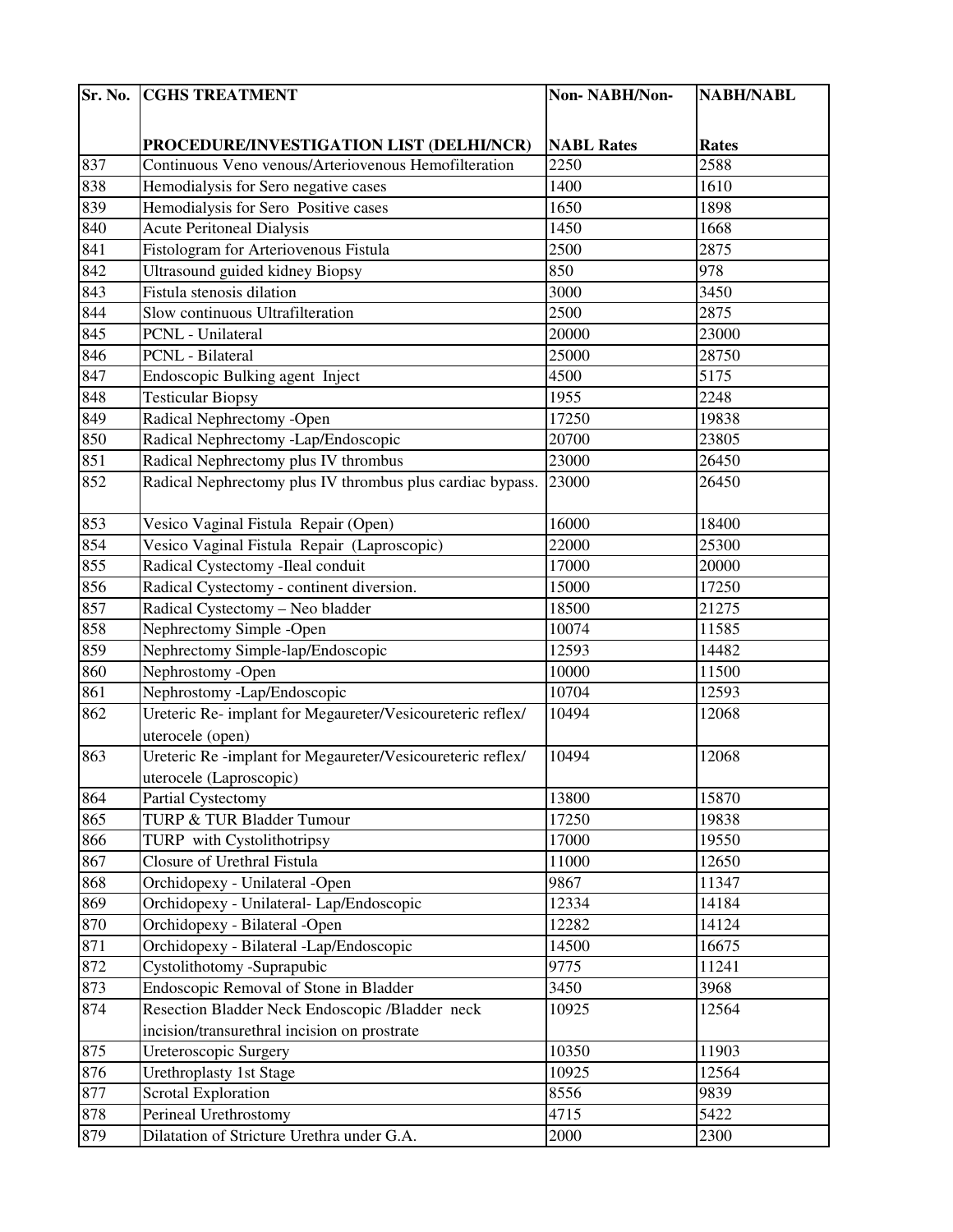| Sr. No. | <b>CGHS TREATMENT</b>                                  | Non-NABH/Non-     | <b>NABH/NABL</b> |
|---------|--------------------------------------------------------|-------------------|------------------|
|         |                                                        |                   |                  |
|         | PROCEDURE/INVESTIGATION LIST (DELHI/NCR)               | <b>NABL Rates</b> | <b>Rates</b>     |
| 880     | Dilatation of Stricture Urethra under LA               | 1725              | 1984             |
| 881     | Laproscopic Nephrectomy                                | 33350             | 38353            |
| 882     | Laproscopic partial Nephrectomy                        | 10000             | 11500            |
| 883     | Laproscopic pyelolithotomy                             | 12650             | 14548            |
| 884     | Laproscopic Pyeloplasty                                | 9775              | 11241            |
| 885     | Laproscopic surgery for Renal cyst                     | 9775              | 11241            |
| 886     | Laproscopic ureterolithotomy                           | 11500             | 13225            |
| 887     | Laproscopic Nephro ureterotectomy                      | 13225             | 15209            |
| 888     | Lithotripsy Extra corporeal shock wave.                | 19550             | 22483            |
| 889     | <b>Uroflow Study (Uroflometry)</b>                     | 450               | 518              |
| 890     | Urodynamic Study (Cystometry)                          | 480               | 552              |
| 891     | Cystoscopy with Retrograde Catheter - Unilateral / RGP | 2803              | 3223             |
| 892     | Cystoscopy with Retrograde Catheter - Bilateral /RGP   | 4675              | 5500             |
| 893     | Cystoscopy with Bladder Biopsy (Cold Cup Biopsy)       | 3381              | 3888             |
| 894     | Voiding-cysto-urethrogram and retrograde urethrogram   | 414               | 476              |
|         | (Nephrostogram)                                        |                   |                  |
| 895     | Radical prostatectomy-Open                             | 17825             | 20499            |
| 896     | Radical prostatectomy-Laproscopic                      | 20125             | 23144            |
| 897     | Radical prostatectomy- Robotic (Robotic Partial        | 20125             | 23144            |
|         | Nephrectomy)                                           |                   |                  |
| 898     | Hollmium YAG Prostate Surgery                          | 15000             | 17250            |
| 899     | Hollmium YAG OIU                                       | 4600              | 5290             |
| 900     | Hollmium YAG Core Through                              | 17250             | 19838            |
| 901     | Hollmium YAG Stone Lithotripsy                         | 10200             | 12000            |
| 902     | Green Light laser for prostate                         | 17250             | 19838            |
| 903     | RIRS/ Flexible Ureteroscopy                            | 6800              | 7820             |
| 904     | Microscopic VEA/ Vaso-Vasostomy (for Infertility)      | 13500             | 15525            |
| 905     | Cystoscopic Botulinum Toxin Injection (Over active     | 6800              | 7820             |
|         | bladder/ Neurogenic bladder)                           |                   |                  |
| 906     | Peyronie's disease - Plaque excision with grafting     | 3400              | 4000             |
| 907     | High Intensity Focus Ultrasound (HIFU) (Robotic) for   | 4600              | 5290             |
|         | Carcinoma prostrate and renal cell carcinoma           |                   |                  |
| 908     | Prosthetic surgery for urinary incontinence            | 2300              | 2645             |
| 909     | TRUS guided prostate biopsy                            | 575               | 661              |
| 910     | Ultra sound guided PCN                                 | 720               | 828              |
| 911     | Other Major Surgery                                    | 15000             | 17250            |
| 912     | Other Minor Surgery                                    | 6800              | 7820             |
|         | TREATMENT PROCEDURE NEURO-SURGERY                      |                   |                  |
| 913     | Craniotomy and Evacuation of Haematoma -Subdural       | 50715             | 58322            |
| 914     | Craniotomy and Evacuation of Haematoma -Extradural     | 50000             | 57500            |
| 915     | Evacuation / Excision of Brain Abscess by craniotomy   | 40000             | 46000            |
| 916     | Excision of Lobe (Frontal Temporal Cerebellum etc.)    | 41000             | 47150            |
| 917     | Excision of Brain Tumours -Supratentorial              | 39123             | 44991            |
| 918     | Excision of Brain Tumours - Infratentorial             | 45000             | 51750            |
| 919     | Surgery of spinal Cord Tumours                         | 45000             | 51750            |
| 920     | Ventriculoatrial /Ventriculoperitoneal Shunt           | 25000             | 28750            |
| 921     | <b>Twist Drill Craniostomy</b>                         | 4250              | 5000             |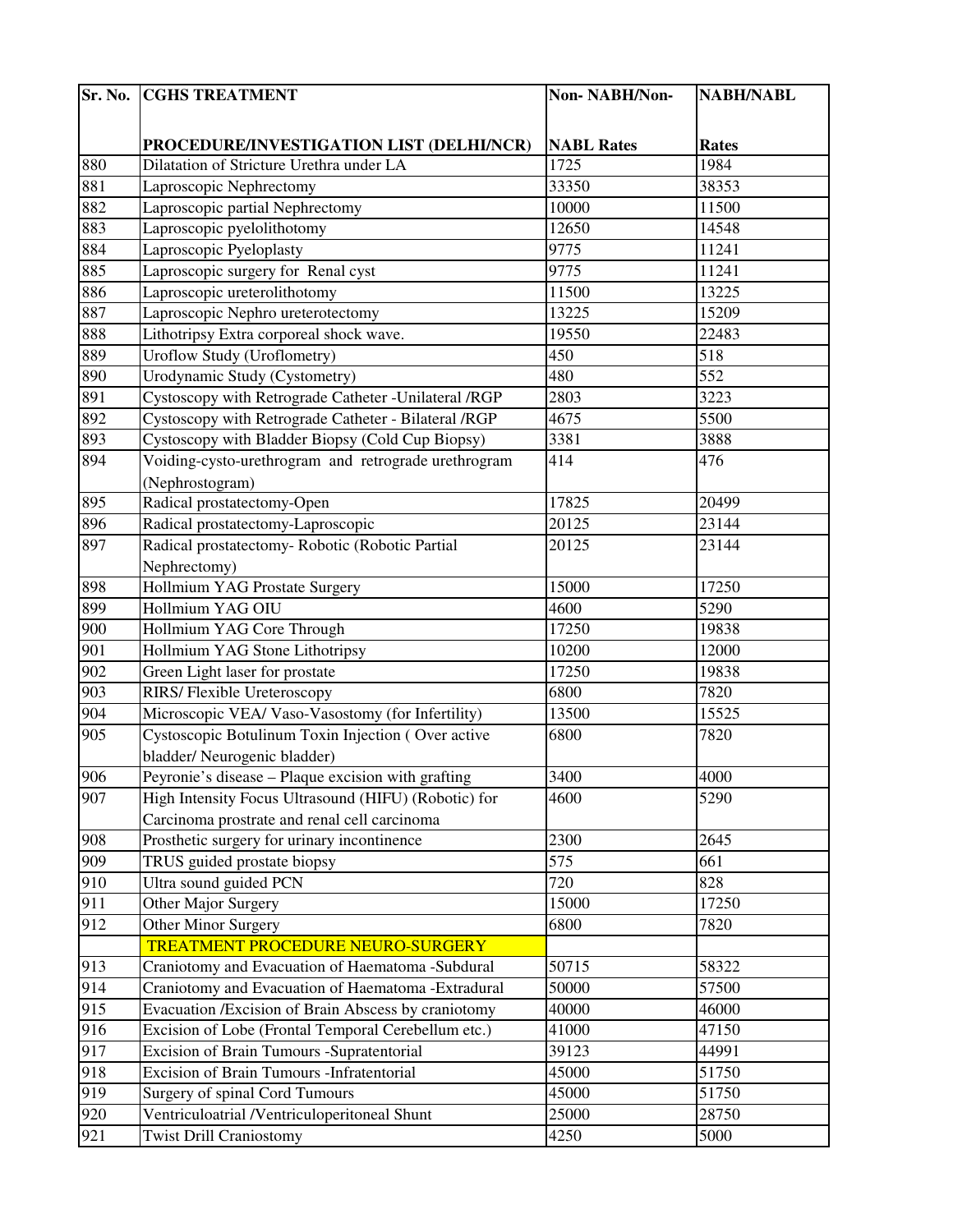| Sr. No. | <b>CGHS TREATMENT</b>                            | Non-NABH/Non-     | <b>NABH/NABL</b> |
|---------|--------------------------------------------------|-------------------|------------------|
|         |                                                  |                   |                  |
|         | PROCEDURE/INVESTIGATION LIST (DELHI/NCR)         | <b>NABL Rates</b> | <b>Rates</b>     |
| 922     | <b>Subdural Tapping</b>                          | 2456              | 2824             |
| 923     | Ventricular Tapping                              | 2967              | 3412             |
| 924     | Abscess Tapping                                  | 2875              | 3306             |
| 925     | Placement of ICP Monitor -                       | 2875              | 3306             |
| 926     | <b>Skull Traction Application</b>                | 2300              | 2645             |
| 927     | <b>Lumber Pressure Monitoring</b>                | 4250              | 5000             |
| 928     | <b>Vascular Malformations</b>                    | 22000             | 25300            |
| 929     | Meningo Encephalocoele excision and repair       | 15000             | 17250            |
| 930     | Meningomyelocoel Repair                          | 24995             | 28744            |
| 931     | C.S.F. Rhinorrhaea Repair                        | 28750             | 33063            |
| 932     | Cranioplasty                                     | 24150             | 27773            |
| 933     | <b>Anterior Cervical Dissectomy</b>              | 16600             | 19090            |
| 934     | Brachial Plexus Exploration and neurotization    | 15525             | 17854            |
| 935     | <b>Median Nerve Decompression</b>                | 14000             | 16100            |
| 936     | Peripheral Nerve Surgery - Major                 | 17250             | 19838            |
| 937     | Peripheral Nerve Surgery Minor                   | 8280              | 9522             |
| 938     | Ventriculo-Atrial Shunt                          | 11615             | 13357            |
| 939     | Nerve Biopsy                                     | 6900              | 7935             |
| 940     | <b>Brain Biopsy</b>                              | 5808              | 6679             |
| 941     | Anterior Cervical Spine Surgery with fusion      | 32200             | 37030            |
| 942     | Anterio Lateral Decompression of spine           | 28750             | 33063            |
| 943     | <b>Brain Mapping</b>                             | 837               | 963              |
| 944     | Cervical or Dorsal or Lumbar Laminectomy         | 23000             | 26450            |
| 945     | Combined Trans-oral Surgery & CV Junction Fusion | 34500             | 39675            |
| 946     | C.V. Junction Fusion procedures                  | 30000             | 34500            |
| 947     | <b>Depressed Fracture Elevation</b>              | 25000             | 28750            |
| 948     | <b>Lumbar Discectomy</b>                         | 27600             | 31740            |
| 949     | Endarterectomy (Carotid)                         | 20000             | 23000            |
| 950     | R.F. Lesion for Trigeminal Neuralgia             | 11500             | 13225            |
| 951     | Spasticity Surgery -                             | 39675             | 45626            |
| 952     | <b>Spinal Fusion Procedure</b>                   | 30000             | 34500            |
| 953     | <b>Spinal Intra Medullary Tumours</b>            | 34500             | 39675            |
| 954     | Spinal Bifida Surgery Major                      | 18975             | 21821            |
| 955     | Spinal Bifida Surgery Minor                      | 15000             | 17250            |
| 956     | Stereotaxic Procedures-biopsy/aspiration of cyst | 23000             | 26450            |
| 957     | <b>Trans Sphenoidal Surgery</b>                  | 30000             | 34500            |
| 958     | <b>Trans Oral Surgery</b>                        | 30000             | 34500            |
| 959     | Implantation of DBS -One electrode               | 34500             | 39675            |
| 960     | Implantation of DBS -two electrodes              | 40250             | 46288            |
| 961     | Endoscopic aqueductoplasty                       | 15000             | 17250            |
| 962     | Facial nerve reconstruction                      | 30000             | 34500            |
| 963     | Carotid stenting                                 | 42263             | 48602            |
| 964     | Cervical disc arthroplasty                       | 27600             | 31740            |
| 965     | Lumbar disc arthroplasty                         | 13800             | 15870            |
| 966     | Corpus callostomy for Epilepsy                   | 35000             | 40250            |
| 967     | Hemishpherotomy for Epilepsy                     | 32200             | 37030            |
| 968     | Endoscopic CSF rhinorrhea repair                 | 30000             | 34500            |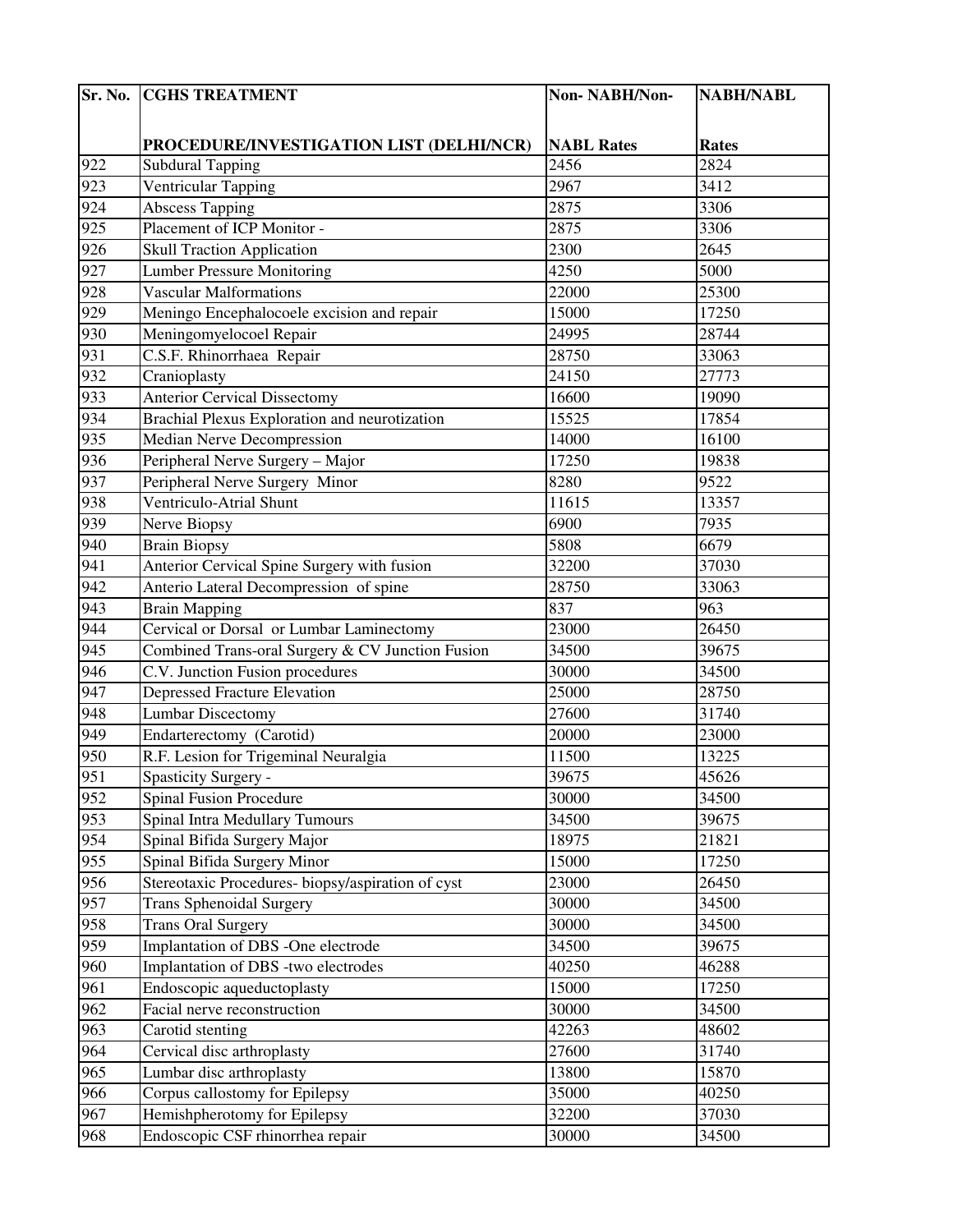| Sr. No.          | <b>CGHS TREATMENT</b>                                      | Non-NABH/Non-     | <b>NABH/NABL</b> |
|------------------|------------------------------------------------------------|-------------------|------------------|
|                  |                                                            |                   |                  |
|                  | PROCEDURE/INVESTIGATION LIST (DELHI/NCR)                   | <b>NABL Rates</b> | <b>Rates</b>     |
| 969              | Burr hole evacuation of chronic subdural haematoma         | 24150             | 27773            |
| 970              | Epilepsy surgery                                           | 36225             | 41659            |
| 971              | RF lesion for facet joint pain syndrome                    | 17250             | 19838            |
| 972              | Cervical laminoplasty                                      | 32000             | 36800            |
| 973              | Lateral mass C1-C2 screw fixation                          | 23000             | 26450            |
| 974              | Microsurgical decompression for Trigeminal nerve           | 38000             | 43700            |
| 975              | Microsurgical decompression for hemifacial spasm           | 4646              | 5343             |
| 976              | IC EC bypass procedures                                    | 32000             | 36800            |
| 977              | Image guided craniotomy                                    | 28980             | 33327            |
| 978              | Baclofen pump implantation                                 | 39000             | 44850            |
| 979              | Programmable VP shunt                                      | 25000             | 28750            |
| 980              | Endoscopic sympathectomy                                   | 17107             | 19673            |
| 981              | Lumber puncture                                            | 207               | 238              |
| 982              | External ventricular drainage (EVD)                        | 4600              | 5290             |
| 983              | Endoscopic 3rd ventriculostomy                             | 40000             | 46000            |
| 984              | Endoscopic cranial surgery/Biopsy/aspiration               | 31536             | 36266            |
| $\overline{985}$ | Endoscopic discectomy (Lumbar, Cervical)                   | 35621             | 40964            |
| 986              | Aneurysm coiling (Endovascular)                            | 34400             | 39560            |
| 987              | Surgery for skull fractures                                | 40000             | 46000            |
| 988              | Carpel Tunnel decompression                                | 15000             | 17250            |
| 989              | Clipping of intracranial aneurysm                          | 24150             | 27773            |
| 990              | Surgery for intracranial Arteriovenous malformarions(AVM)  | 40000             | 46000            |
| 991              | Foramen magnum decompression for Chari Malformation        | 93750             | 107813           |
| 992              | Dorsal column stimulation for backache in failed back      | 28750             | 33063            |
|                  | syndrome                                                   |                   |                  |
| 993              | Surgery for recurrent disc prolapse/epidural fibrosis      | 32200             | 37030            |
| 994              | Surgery for brain stem tumours                             | 43988             | 50586            |
| 995              | Decompressive craniotomy for hemishpherical acute          | 40000             | 46000            |
|                  | subdural haematoma/brain swelling/large infarct            |                   |                  |
| 996              | Intra-arterial thrombolysis with TPA (for ischemic stroke) | 4600              | 5290             |
| 997              | Steriotactic aspiration of intracerebral haematoma         | 32545             | 37427            |
| 998              | Endoscopic aspiration of intracerebellar haematoma         | 40000             | 46000            |
| 999              | Steriotactic Radiosurgery for brain pathology(X            | 27560             | 31694            |
|                  | knife/Gamma) - ONE session                                 |                   |                  |
| 1000             | Steriotactic Radiosurgery for brain pathology(X knife /    | 57500             | 66125            |
|                  | Gamma knife -Two or more sessions                          |                   |                  |
| 1001             | Chemotheraphy wafers for malignant brain tumors            | 14450             | 16618            |
| 1002             | <b>Battery Placement for DBS</b>                           | 22000             | 25300            |
| 1003             | Baclofen pump implantation for spasticity                  | 17330             | 19930            |
| 1004             | Peripheral Nerve tumor surgery                             | 24000             | 27600            |
| 1005             | Surgery Intra Cranial Meningioma                           | 20000             | 23000            |
| 1006             | Surgery for Intracranial Schwannoma                        | 35000             | 40250            |
| 1007             | <b>Surgery for Gliomas</b>                                 | 45000             | 51750            |
| 1008             | Surgery for Orbital tumors                                 | 40000             | 46000            |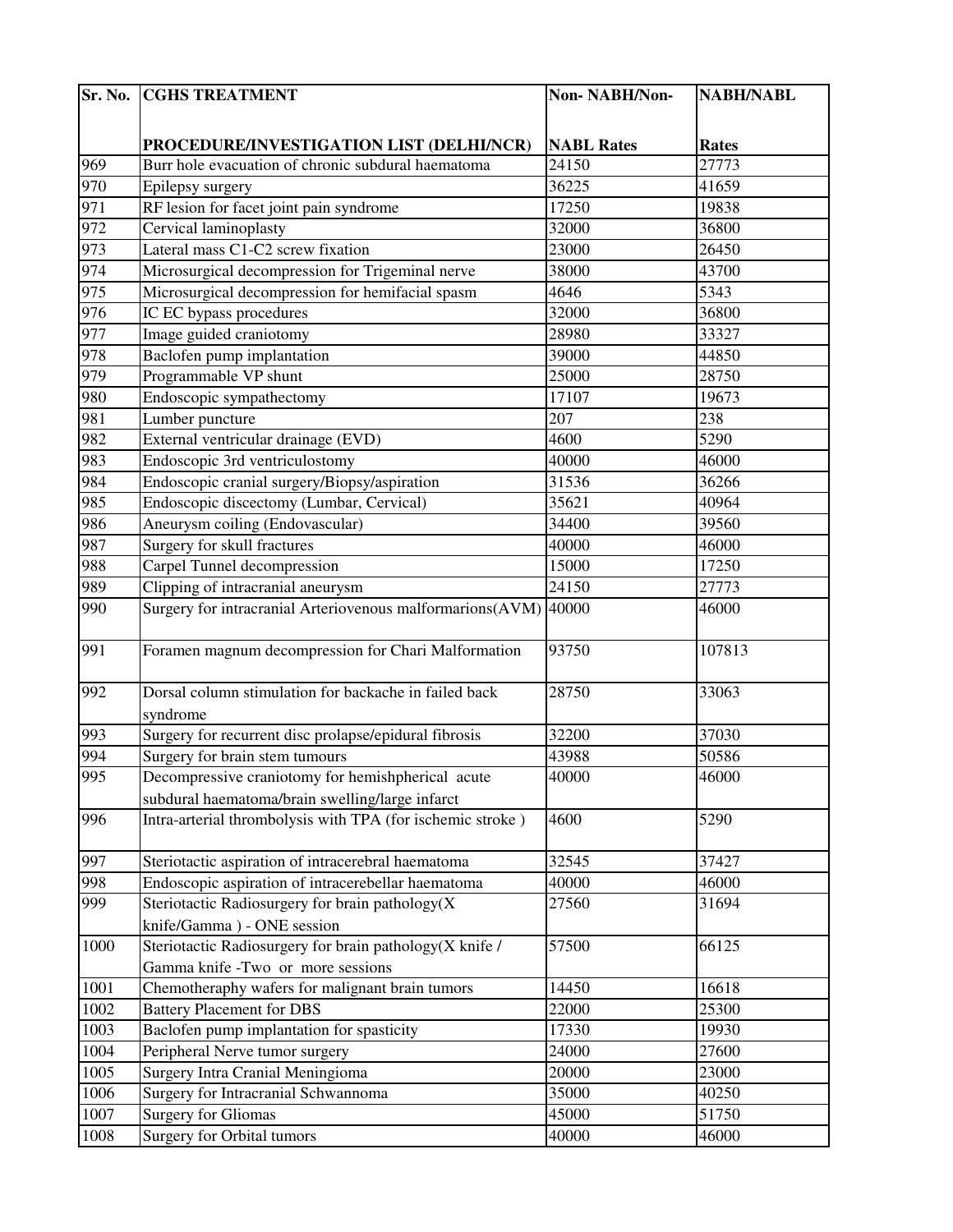| Sr. No. | <b>CGHS TREATMENT</b>                                       | Non-NABH/Non-     | <b>NABH/NABL</b> |
|---------|-------------------------------------------------------------|-------------------|------------------|
|         |                                                             |                   |                  |
|         | PROCEDURE/INVESTIGATION LIST (DELHI/NCR)                    | <b>NABL Rates</b> | <b>Rates</b>     |
| 1009    | Surgery for Cranial (Skull) tumors                          | 38500             | 44275            |
| 1010    | Surgery for Scalp AVM's                                     | 25000             | 28750            |
| 1011    | Kyphoplasty                                                 | 40000             | 46000            |
| 1012    | <b>Balloon Kyphoplasty</b>                                  | 40000             | 46000            |
| 1013    | Lesioning procedures for Parkinson's disease, Dystonia etc. | 35000             | 40250            |
|         |                                                             |                   |                  |
| 1014    | Other Major Surgery                                         | 42500             | 50000            |
| 1015    | Other Minor Surgery                                         | 17000             | 20000            |
|         | TREATMENT PROCEDURE PAEDIATRIC SURGERY                      |                   |                  |
|         |                                                             |                   |                  |
| 1016    | Excision of thyroglossal Duct/Cyst                          | 16000             | 18400            |
| 1017    | Diaphragmatic Hernia Repair (Thoracic or Abdominal          | 17250             | 19838            |
|         | Approach)                                                   |                   |                  |
| 1018    | Tracheo Oesophageal Fistula (Correction Surgery)            | 23000             | 26450            |
| 1019    | <b>Colon Replacement of Oesophagus</b>                      | 23000             | 26450            |
| 1020    | <b>Omphalo Mesenteric Cyst Excision</b>                     | 17250             | 19838            |
| 1021    | Omphalo Mesenteric Duct- Excision                           | 15525             | 17854            |
| 1022    | Meckels Diverticulectomy                                    | 3347              | 3849             |
| 1023    | Omphalocele 1st Stage (Hernia Repair)                       | 15525             | 17854            |
| 1024    | Omphalocele 2nd Stge (Hernia Repair)                        | 17250             | 19838            |
| 1025    | Gastrochisis Repair                                         | 16100             | 18515            |
| 1026    | <b>Inguinal Herniotomy</b>                                  | 12558             | 14442            |
| 1027    | Congenital Hydrocele                                        | 12000             | 13800            |
| 1028    | Hydrocele of Cord                                           | 12000             | 13800            |
| 1029    | <b>Torsion Testis Operation</b>                             | 15000             | 17250            |
| 1030    | Congenital Pyloric Stenosis- operation                      | 13938             | 16029            |
| 1031    | Duodenal- Atresia Operation                                 | 14000             | 16100            |
| 1032    | Pancreatic Ring Operation                                   | 22425             | 25789            |
| 1033    | <b>Meconium Ileus Operation</b>                             | 14500             | 16675            |
| 1034    | Malrotation of Intestines Operation                         | 13000             | 14950            |
| 1035    | Rectal Biopsy (Megacolon)                                   | 9736              | 11196            |
| 1036    | <b>Colostomy Transverse</b>                                 | 15000             | 17250            |
| 1037    | Colostomy Left Iliac                                        | 15000             | 17250            |
| 1038    | Abdominal Perineal Pull Through (Hirschaprugis Disease)     | 19000             | 21850            |
| 1039    | Imperforate Anus Low Anomaly -Cut Back Operation            | 10235             | 11770            |
| 1040    | Imperforate Anus Low Anomaly - Perineal Anoplasty           | 12000             | 13800            |
| 1041    | Imperforate Anus High Anomaly -Sacroabdomino Perineal       | 12500             | 14375            |
|         | Pull Through                                                |                   |                  |
| 1042    | Imperforate Anus High Anomaly - Closure of Colostomy        | 8625              | 9919             |
| 1043    | <b>Intususception Operation</b>                             | 20700             | 23805            |
| 1044    | Choledochoduodenostomy for Atresia of Extra Hepatic         | 15000             | 17250            |
|         | <b>Billiary Duct</b>                                        |                   |                  |
| 1045    | Operation of Choledochal Cyst                               | 16000             | 18400            |
| 1046    | Nephrectomy for -Pyonephrosis                               | 17000             | 19550            |
| 1047    | Nephrectomy for - Hydronephrosis                            | 15000             | 17250            |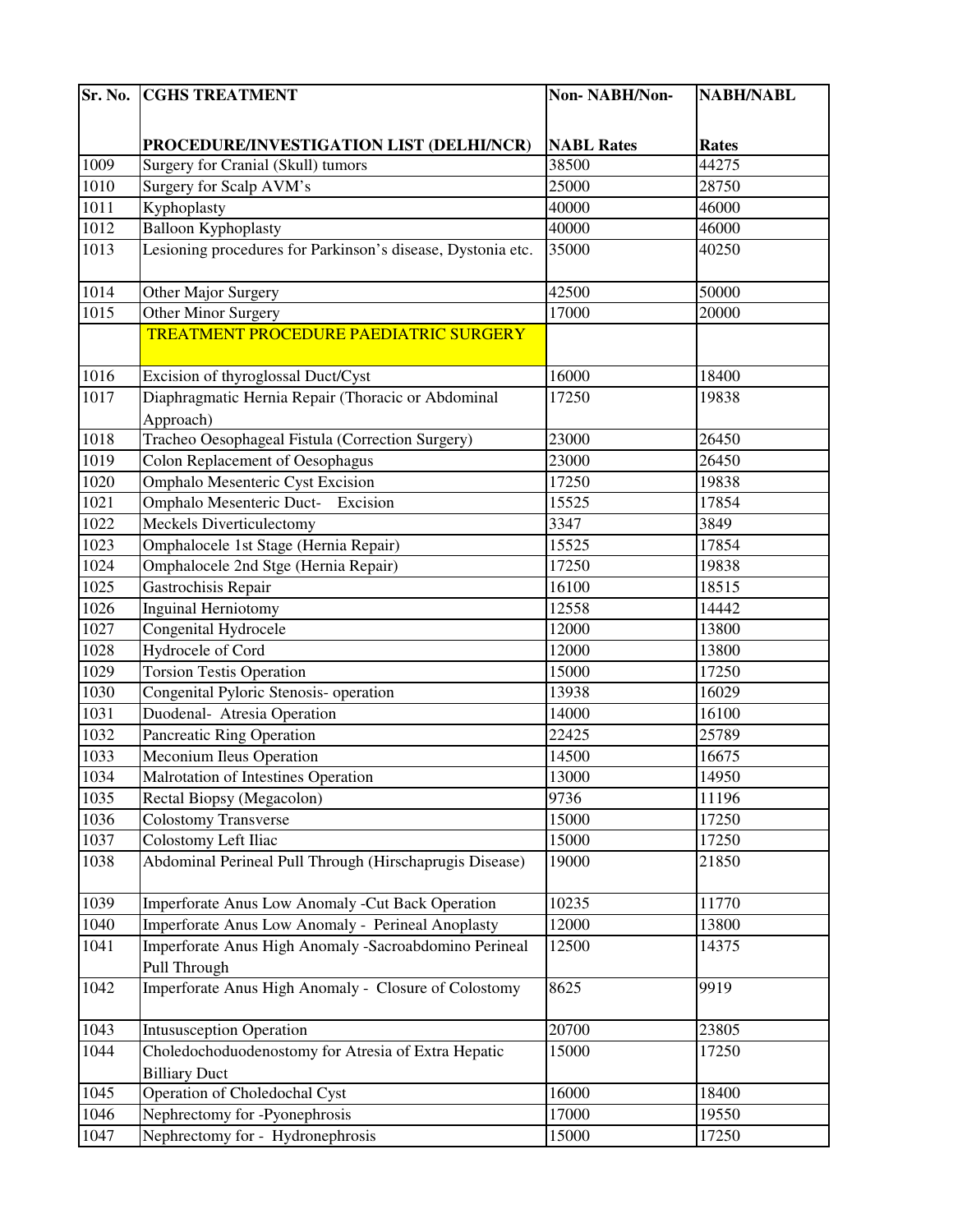| PROCEDURE/INVESTIGATION LIST (DELHI/NCR)<br><b>NABL Rates</b><br><b>Rates</b><br>17250<br>1048<br>Nephrectomy for -Wilms Tumour<br>15000<br>Paraortic Lymphadenoctomy with Nephrectomy for Wilms<br>1049<br>20000<br>23000<br>Tumour<br>1050<br>Sacro-Coccygeal Teratoma Excision<br>14000<br>16100<br>1051<br>Neuroblastoma Debulking<br>16000<br>18400<br>Neuroblastoma Total Excision<br>1052<br>20700<br>23805<br>1053<br>15000<br>17250<br>Rhabdomyosarcoma wide Excision<br>1054<br>Congenital Atresia & Stenosis of Small Intestine<br>21850<br>19000<br>Muconium ileus<br>1055<br>16000<br>18400<br>1056<br>Mal-rotation & Volvulus of the Midgut<br>15000<br>17250<br>1057<br>Excision of Meckle's Deverticulum<br>12000<br>13800<br>1058<br>Other Major Surgery<br>27000<br>31050<br>Other Minor Surgery<br>1059<br>11050<br>13000<br><b>TREATMENT PROCEDURE BURNS AND PLASTIC</b><br><b>SURGERY</b><br>1060<br>300<br>Primary Suturing of Wound<br>345<br>Injection of Keloids - Ganglion<br>1264<br>1061<br>1099<br>1062<br>Injection of Keloids - Haemangioma<br>1323<br>1150<br>1063<br>Free Grafts - Wolfe Grafts<br>1725<br>1984<br>7475<br>8596<br>1064<br>Free Grafts - Theirech- Small Area 5%<br>8000<br>1065<br>9200<br>Free Grafts - Large Area 10%<br>Free Grafts - Very Large Area 20% and above.<br>1066<br>10350<br>11903<br>8970<br>1067<br>10316<br>Skin Flaps - Rotation Flaps<br>Skin Flaps - Advancement Flaps<br>1068<br>12500<br>14375<br>Skin Flaps - Direct- cross Leg Flaps- Cross Arm Flap<br>1069<br>12500<br>14375<br>1070<br>Skin Flaps - Cross Finger<br>12500<br>14375<br>1071<br>Skin Flaps - Abdominal<br>9350<br>11000<br>Skin Flaps - Thoracic<br>9350<br>1072<br>11000<br>1073<br>Skin Flaps - Arm Etc.<br>11000<br>12650<br>1074<br>Subcutaneous Pedicle Flaps Raising<br>6900<br>7935<br>7000<br>1075<br>Subcutaneous Pedicle Flaps Delay<br>5950<br>5950<br>7000<br>1076<br>Subcutaneous Pedicle Flaps Transfer<br>1077<br>Cartilage Grafting<br>8625<br>9919<br>Reduction of Facial Fractures of Nose<br>1078<br>1380<br>1587<br>1079<br>Reduction of Facial Fractures of Maxilla<br>8000<br>9200<br>1080<br>Reduction of Fractures of Mandible & Maxilla - Eye Let<br>7475<br>8596<br>Splinting<br>Reduction of Fractures of Mandible & Maxilla - Cast Netal<br>1081<br>6900<br>7935<br>Splints<br>7500<br>1082<br>Reduction of Fractures of Mandible & Maxilla - Gumming<br>8625<br>Splints<br>1083<br>Internal Wire Fixation of Mandible & Maxilla<br>11500<br>13225<br>1084<br>Cleft Lip - repair.<br>13225<br>11500<br>1085<br>Cleft Palate Repair<br>12650<br>14548<br>Primary Bone Grafting for alveolar cleft in Cleft Lip<br>1086<br>11500<br>13225<br>1087<br>Secondary Surgery for Cleft Lip Deformity<br>10000<br>11500<br>Secondary Surgery for Cleft Palate<br>1088<br>12650<br>14548 | Sr. No. | <b>CGHS TREATMENT</b> | Non-NABH/Non- | <b>NABH/NABL</b> |
|--------------------------------------------------------------------------------------------------------------------------------------------------------------------------------------------------------------------------------------------------------------------------------------------------------------------------------------------------------------------------------------------------------------------------------------------------------------------------------------------------------------------------------------------------------------------------------------------------------------------------------------------------------------------------------------------------------------------------------------------------------------------------------------------------------------------------------------------------------------------------------------------------------------------------------------------------------------------------------------------------------------------------------------------------------------------------------------------------------------------------------------------------------------------------------------------------------------------------------------------------------------------------------------------------------------------------------------------------------------------------------------------------------------------------------------------------------------------------------------------------------------------------------------------------------------------------------------------------------------------------------------------------------------------------------------------------------------------------------------------------------------------------------------------------------------------------------------------------------------------------------------------------------------------------------------------------------------------------------------------------------------------------------------------------------------------------------------------------------------------------------------------------------------------------------------------------------------------------------------------------------------------------------------------------------------------------------------------------------------------------------------------------------------------------------------------------------------------------------------------------------------------------------------------------------------------------------------------------------------------------------------------------------------------------------------------------------------------------------------------------------------------------------------------------------------------------------------------------------|---------|-----------------------|---------------|------------------|
|                                                                                                                                                                                                                                                                                                                                                                                                                                                                                                                                                                                                                                                                                                                                                                                                                                                                                                                                                                                                                                                                                                                                                                                                                                                                                                                                                                                                                                                                                                                                                                                                                                                                                                                                                                                                                                                                                                                                                                                                                                                                                                                                                                                                                                                                                                                                                                                                                                                                                                                                                                                                                                                                                                                                                                                                                                                        |         |                       |               |                  |
|                                                                                                                                                                                                                                                                                                                                                                                                                                                                                                                                                                                                                                                                                                                                                                                                                                                                                                                                                                                                                                                                                                                                                                                                                                                                                                                                                                                                                                                                                                                                                                                                                                                                                                                                                                                                                                                                                                                                                                                                                                                                                                                                                                                                                                                                                                                                                                                                                                                                                                                                                                                                                                                                                                                                                                                                                                                        |         |                       |               |                  |
|                                                                                                                                                                                                                                                                                                                                                                                                                                                                                                                                                                                                                                                                                                                                                                                                                                                                                                                                                                                                                                                                                                                                                                                                                                                                                                                                                                                                                                                                                                                                                                                                                                                                                                                                                                                                                                                                                                                                                                                                                                                                                                                                                                                                                                                                                                                                                                                                                                                                                                                                                                                                                                                                                                                                                                                                                                                        |         |                       |               |                  |
|                                                                                                                                                                                                                                                                                                                                                                                                                                                                                                                                                                                                                                                                                                                                                                                                                                                                                                                                                                                                                                                                                                                                                                                                                                                                                                                                                                                                                                                                                                                                                                                                                                                                                                                                                                                                                                                                                                                                                                                                                                                                                                                                                                                                                                                                                                                                                                                                                                                                                                                                                                                                                                                                                                                                                                                                                                                        |         |                       |               |                  |
|                                                                                                                                                                                                                                                                                                                                                                                                                                                                                                                                                                                                                                                                                                                                                                                                                                                                                                                                                                                                                                                                                                                                                                                                                                                                                                                                                                                                                                                                                                                                                                                                                                                                                                                                                                                                                                                                                                                                                                                                                                                                                                                                                                                                                                                                                                                                                                                                                                                                                                                                                                                                                                                                                                                                                                                                                                                        |         |                       |               |                  |
|                                                                                                                                                                                                                                                                                                                                                                                                                                                                                                                                                                                                                                                                                                                                                                                                                                                                                                                                                                                                                                                                                                                                                                                                                                                                                                                                                                                                                                                                                                                                                                                                                                                                                                                                                                                                                                                                                                                                                                                                                                                                                                                                                                                                                                                                                                                                                                                                                                                                                                                                                                                                                                                                                                                                                                                                                                                        |         |                       |               |                  |
|                                                                                                                                                                                                                                                                                                                                                                                                                                                                                                                                                                                                                                                                                                                                                                                                                                                                                                                                                                                                                                                                                                                                                                                                                                                                                                                                                                                                                                                                                                                                                                                                                                                                                                                                                                                                                                                                                                                                                                                                                                                                                                                                                                                                                                                                                                                                                                                                                                                                                                                                                                                                                                                                                                                                                                                                                                                        |         |                       |               |                  |
|                                                                                                                                                                                                                                                                                                                                                                                                                                                                                                                                                                                                                                                                                                                                                                                                                                                                                                                                                                                                                                                                                                                                                                                                                                                                                                                                                                                                                                                                                                                                                                                                                                                                                                                                                                                                                                                                                                                                                                                                                                                                                                                                                                                                                                                                                                                                                                                                                                                                                                                                                                                                                                                                                                                                                                                                                                                        |         |                       |               |                  |
|                                                                                                                                                                                                                                                                                                                                                                                                                                                                                                                                                                                                                                                                                                                                                                                                                                                                                                                                                                                                                                                                                                                                                                                                                                                                                                                                                                                                                                                                                                                                                                                                                                                                                                                                                                                                                                                                                                                                                                                                                                                                                                                                                                                                                                                                                                                                                                                                                                                                                                                                                                                                                                                                                                                                                                                                                                                        |         |                       |               |                  |
|                                                                                                                                                                                                                                                                                                                                                                                                                                                                                                                                                                                                                                                                                                                                                                                                                                                                                                                                                                                                                                                                                                                                                                                                                                                                                                                                                                                                                                                                                                                                                                                                                                                                                                                                                                                                                                                                                                                                                                                                                                                                                                                                                                                                                                                                                                                                                                                                                                                                                                                                                                                                                                                                                                                                                                                                                                                        |         |                       |               |                  |
|                                                                                                                                                                                                                                                                                                                                                                                                                                                                                                                                                                                                                                                                                                                                                                                                                                                                                                                                                                                                                                                                                                                                                                                                                                                                                                                                                                                                                                                                                                                                                                                                                                                                                                                                                                                                                                                                                                                                                                                                                                                                                                                                                                                                                                                                                                                                                                                                                                                                                                                                                                                                                                                                                                                                                                                                                                                        |         |                       |               |                  |
|                                                                                                                                                                                                                                                                                                                                                                                                                                                                                                                                                                                                                                                                                                                                                                                                                                                                                                                                                                                                                                                                                                                                                                                                                                                                                                                                                                                                                                                                                                                                                                                                                                                                                                                                                                                                                                                                                                                                                                                                                                                                                                                                                                                                                                                                                                                                                                                                                                                                                                                                                                                                                                                                                                                                                                                                                                                        |         |                       |               |                  |
|                                                                                                                                                                                                                                                                                                                                                                                                                                                                                                                                                                                                                                                                                                                                                                                                                                                                                                                                                                                                                                                                                                                                                                                                                                                                                                                                                                                                                                                                                                                                                                                                                                                                                                                                                                                                                                                                                                                                                                                                                                                                                                                                                                                                                                                                                                                                                                                                                                                                                                                                                                                                                                                                                                                                                                                                                                                        |         |                       |               |                  |
|                                                                                                                                                                                                                                                                                                                                                                                                                                                                                                                                                                                                                                                                                                                                                                                                                                                                                                                                                                                                                                                                                                                                                                                                                                                                                                                                                                                                                                                                                                                                                                                                                                                                                                                                                                                                                                                                                                                                                                                                                                                                                                                                                                                                                                                                                                                                                                                                                                                                                                                                                                                                                                                                                                                                                                                                                                                        |         |                       |               |                  |
|                                                                                                                                                                                                                                                                                                                                                                                                                                                                                                                                                                                                                                                                                                                                                                                                                                                                                                                                                                                                                                                                                                                                                                                                                                                                                                                                                                                                                                                                                                                                                                                                                                                                                                                                                                                                                                                                                                                                                                                                                                                                                                                                                                                                                                                                                                                                                                                                                                                                                                                                                                                                                                                                                                                                                                                                                                                        |         |                       |               |                  |
|                                                                                                                                                                                                                                                                                                                                                                                                                                                                                                                                                                                                                                                                                                                                                                                                                                                                                                                                                                                                                                                                                                                                                                                                                                                                                                                                                                                                                                                                                                                                                                                                                                                                                                                                                                                                                                                                                                                                                                                                                                                                                                                                                                                                                                                                                                                                                                                                                                                                                                                                                                                                                                                                                                                                                                                                                                                        |         |                       |               |                  |
|                                                                                                                                                                                                                                                                                                                                                                                                                                                                                                                                                                                                                                                                                                                                                                                                                                                                                                                                                                                                                                                                                                                                                                                                                                                                                                                                                                                                                                                                                                                                                                                                                                                                                                                                                                                                                                                                                                                                                                                                                                                                                                                                                                                                                                                                                                                                                                                                                                                                                                                                                                                                                                                                                                                                                                                                                                                        |         |                       |               |                  |
|                                                                                                                                                                                                                                                                                                                                                                                                                                                                                                                                                                                                                                                                                                                                                                                                                                                                                                                                                                                                                                                                                                                                                                                                                                                                                                                                                                                                                                                                                                                                                                                                                                                                                                                                                                                                                                                                                                                                                                                                                                                                                                                                                                                                                                                                                                                                                                                                                                                                                                                                                                                                                                                                                                                                                                                                                                                        |         |                       |               |                  |
|                                                                                                                                                                                                                                                                                                                                                                                                                                                                                                                                                                                                                                                                                                                                                                                                                                                                                                                                                                                                                                                                                                                                                                                                                                                                                                                                                                                                                                                                                                                                                                                                                                                                                                                                                                                                                                                                                                                                                                                                                                                                                                                                                                                                                                                                                                                                                                                                                                                                                                                                                                                                                                                                                                                                                                                                                                                        |         |                       |               |                  |
|                                                                                                                                                                                                                                                                                                                                                                                                                                                                                                                                                                                                                                                                                                                                                                                                                                                                                                                                                                                                                                                                                                                                                                                                                                                                                                                                                                                                                                                                                                                                                                                                                                                                                                                                                                                                                                                                                                                                                                                                                                                                                                                                                                                                                                                                                                                                                                                                                                                                                                                                                                                                                                                                                                                                                                                                                                                        |         |                       |               |                  |
|                                                                                                                                                                                                                                                                                                                                                                                                                                                                                                                                                                                                                                                                                                                                                                                                                                                                                                                                                                                                                                                                                                                                                                                                                                                                                                                                                                                                                                                                                                                                                                                                                                                                                                                                                                                                                                                                                                                                                                                                                                                                                                                                                                                                                                                                                                                                                                                                                                                                                                                                                                                                                                                                                                                                                                                                                                                        |         |                       |               |                  |
|                                                                                                                                                                                                                                                                                                                                                                                                                                                                                                                                                                                                                                                                                                                                                                                                                                                                                                                                                                                                                                                                                                                                                                                                                                                                                                                                                                                                                                                                                                                                                                                                                                                                                                                                                                                                                                                                                                                                                                                                                                                                                                                                                                                                                                                                                                                                                                                                                                                                                                                                                                                                                                                                                                                                                                                                                                                        |         |                       |               |                  |
|                                                                                                                                                                                                                                                                                                                                                                                                                                                                                                                                                                                                                                                                                                                                                                                                                                                                                                                                                                                                                                                                                                                                                                                                                                                                                                                                                                                                                                                                                                                                                                                                                                                                                                                                                                                                                                                                                                                                                                                                                                                                                                                                                                                                                                                                                                                                                                                                                                                                                                                                                                                                                                                                                                                                                                                                                                                        |         |                       |               |                  |
|                                                                                                                                                                                                                                                                                                                                                                                                                                                                                                                                                                                                                                                                                                                                                                                                                                                                                                                                                                                                                                                                                                                                                                                                                                                                                                                                                                                                                                                                                                                                                                                                                                                                                                                                                                                                                                                                                                                                                                                                                                                                                                                                                                                                                                                                                                                                                                                                                                                                                                                                                                                                                                                                                                                                                                                                                                                        |         |                       |               |                  |
|                                                                                                                                                                                                                                                                                                                                                                                                                                                                                                                                                                                                                                                                                                                                                                                                                                                                                                                                                                                                                                                                                                                                                                                                                                                                                                                                                                                                                                                                                                                                                                                                                                                                                                                                                                                                                                                                                                                                                                                                                                                                                                                                                                                                                                                                                                                                                                                                                                                                                                                                                                                                                                                                                                                                                                                                                                                        |         |                       |               |                  |
|                                                                                                                                                                                                                                                                                                                                                                                                                                                                                                                                                                                                                                                                                                                                                                                                                                                                                                                                                                                                                                                                                                                                                                                                                                                                                                                                                                                                                                                                                                                                                                                                                                                                                                                                                                                                                                                                                                                                                                                                                                                                                                                                                                                                                                                                                                                                                                                                                                                                                                                                                                                                                                                                                                                                                                                                                                                        |         |                       |               |                  |
|                                                                                                                                                                                                                                                                                                                                                                                                                                                                                                                                                                                                                                                                                                                                                                                                                                                                                                                                                                                                                                                                                                                                                                                                                                                                                                                                                                                                                                                                                                                                                                                                                                                                                                                                                                                                                                                                                                                                                                                                                                                                                                                                                                                                                                                                                                                                                                                                                                                                                                                                                                                                                                                                                                                                                                                                                                                        |         |                       |               |                  |
|                                                                                                                                                                                                                                                                                                                                                                                                                                                                                                                                                                                                                                                                                                                                                                                                                                                                                                                                                                                                                                                                                                                                                                                                                                                                                                                                                                                                                                                                                                                                                                                                                                                                                                                                                                                                                                                                                                                                                                                                                                                                                                                                                                                                                                                                                                                                                                                                                                                                                                                                                                                                                                                                                                                                                                                                                                                        |         |                       |               |                  |
|                                                                                                                                                                                                                                                                                                                                                                                                                                                                                                                                                                                                                                                                                                                                                                                                                                                                                                                                                                                                                                                                                                                                                                                                                                                                                                                                                                                                                                                                                                                                                                                                                                                                                                                                                                                                                                                                                                                                                                                                                                                                                                                                                                                                                                                                                                                                                                                                                                                                                                                                                                                                                                                                                                                                                                                                                                                        |         |                       |               |                  |
|                                                                                                                                                                                                                                                                                                                                                                                                                                                                                                                                                                                                                                                                                                                                                                                                                                                                                                                                                                                                                                                                                                                                                                                                                                                                                                                                                                                                                                                                                                                                                                                                                                                                                                                                                                                                                                                                                                                                                                                                                                                                                                                                                                                                                                                                                                                                                                                                                                                                                                                                                                                                                                                                                                                                                                                                                                                        |         |                       |               |                  |
|                                                                                                                                                                                                                                                                                                                                                                                                                                                                                                                                                                                                                                                                                                                                                                                                                                                                                                                                                                                                                                                                                                                                                                                                                                                                                                                                                                                                                                                                                                                                                                                                                                                                                                                                                                                                                                                                                                                                                                                                                                                                                                                                                                                                                                                                                                                                                                                                                                                                                                                                                                                                                                                                                                                                                                                                                                                        |         |                       |               |                  |
|                                                                                                                                                                                                                                                                                                                                                                                                                                                                                                                                                                                                                                                                                                                                                                                                                                                                                                                                                                                                                                                                                                                                                                                                                                                                                                                                                                                                                                                                                                                                                                                                                                                                                                                                                                                                                                                                                                                                                                                                                                                                                                                                                                                                                                                                                                                                                                                                                                                                                                                                                                                                                                                                                                                                                                                                                                                        |         |                       |               |                  |
|                                                                                                                                                                                                                                                                                                                                                                                                                                                                                                                                                                                                                                                                                                                                                                                                                                                                                                                                                                                                                                                                                                                                                                                                                                                                                                                                                                                                                                                                                                                                                                                                                                                                                                                                                                                                                                                                                                                                                                                                                                                                                                                                                                                                                                                                                                                                                                                                                                                                                                                                                                                                                                                                                                                                                                                                                                                        |         |                       |               |                  |
|                                                                                                                                                                                                                                                                                                                                                                                                                                                                                                                                                                                                                                                                                                                                                                                                                                                                                                                                                                                                                                                                                                                                                                                                                                                                                                                                                                                                                                                                                                                                                                                                                                                                                                                                                                                                                                                                                                                                                                                                                                                                                                                                                                                                                                                                                                                                                                                                                                                                                                                                                                                                                                                                                                                                                                                                                                                        |         |                       |               |                  |
|                                                                                                                                                                                                                                                                                                                                                                                                                                                                                                                                                                                                                                                                                                                                                                                                                                                                                                                                                                                                                                                                                                                                                                                                                                                                                                                                                                                                                                                                                                                                                                                                                                                                                                                                                                                                                                                                                                                                                                                                                                                                                                                                                                                                                                                                                                                                                                                                                                                                                                                                                                                                                                                                                                                                                                                                                                                        |         |                       |               |                  |
|                                                                                                                                                                                                                                                                                                                                                                                                                                                                                                                                                                                                                                                                                                                                                                                                                                                                                                                                                                                                                                                                                                                                                                                                                                                                                                                                                                                                                                                                                                                                                                                                                                                                                                                                                                                                                                                                                                                                                                                                                                                                                                                                                                                                                                                                                                                                                                                                                                                                                                                                                                                                                                                                                                                                                                                                                                                        |         |                       |               |                  |
|                                                                                                                                                                                                                                                                                                                                                                                                                                                                                                                                                                                                                                                                                                                                                                                                                                                                                                                                                                                                                                                                                                                                                                                                                                                                                                                                                                                                                                                                                                                                                                                                                                                                                                                                                                                                                                                                                                                                                                                                                                                                                                                                                                                                                                                                                                                                                                                                                                                                                                                                                                                                                                                                                                                                                                                                                                                        |         |                       |               |                  |
|                                                                                                                                                                                                                                                                                                                                                                                                                                                                                                                                                                                                                                                                                                                                                                                                                                                                                                                                                                                                                                                                                                                                                                                                                                                                                                                                                                                                                                                                                                                                                                                                                                                                                                                                                                                                                                                                                                                                                                                                                                                                                                                                                                                                                                                                                                                                                                                                                                                                                                                                                                                                                                                                                                                                                                                                                                                        |         |                       |               |                  |
|                                                                                                                                                                                                                                                                                                                                                                                                                                                                                                                                                                                                                                                                                                                                                                                                                                                                                                                                                                                                                                                                                                                                                                                                                                                                                                                                                                                                                                                                                                                                                                                                                                                                                                                                                                                                                                                                                                                                                                                                                                                                                                                                                                                                                                                                                                                                                                                                                                                                                                                                                                                                                                                                                                                                                                                                                                                        |         |                       |               |                  |
|                                                                                                                                                                                                                                                                                                                                                                                                                                                                                                                                                                                                                                                                                                                                                                                                                                                                                                                                                                                                                                                                                                                                                                                                                                                                                                                                                                                                                                                                                                                                                                                                                                                                                                                                                                                                                                                                                                                                                                                                                                                                                                                                                                                                                                                                                                                                                                                                                                                                                                                                                                                                                                                                                                                                                                                                                                                        |         |                       |               |                  |
|                                                                                                                                                                                                                                                                                                                                                                                                                                                                                                                                                                                                                                                                                                                                                                                                                                                                                                                                                                                                                                                                                                                                                                                                                                                                                                                                                                                                                                                                                                                                                                                                                                                                                                                                                                                                                                                                                                                                                                                                                                                                                                                                                                                                                                                                                                                                                                                                                                                                                                                                                                                                                                                                                                                                                                                                                                                        |         |                       |               |                  |
|                                                                                                                                                                                                                                                                                                                                                                                                                                                                                                                                                                                                                                                                                                                                                                                                                                                                                                                                                                                                                                                                                                                                                                                                                                                                                                                                                                                                                                                                                                                                                                                                                                                                                                                                                                                                                                                                                                                                                                                                                                                                                                                                                                                                                                                                                                                                                                                                                                                                                                                                                                                                                                                                                                                                                                                                                                                        |         |                       |               |                  |
|                                                                                                                                                                                                                                                                                                                                                                                                                                                                                                                                                                                                                                                                                                                                                                                                                                                                                                                                                                                                                                                                                                                                                                                                                                                                                                                                                                                                                                                                                                                                                                                                                                                                                                                                                                                                                                                                                                                                                                                                                                                                                                                                                                                                                                                                                                                                                                                                                                                                                                                                                                                                                                                                                                                                                                                                                                                        |         |                       |               |                  |
|                                                                                                                                                                                                                                                                                                                                                                                                                                                                                                                                                                                                                                                                                                                                                                                                                                                                                                                                                                                                                                                                                                                                                                                                                                                                                                                                                                                                                                                                                                                                                                                                                                                                                                                                                                                                                                                                                                                                                                                                                                                                                                                                                                                                                                                                                                                                                                                                                                                                                                                                                                                                                                                                                                                                                                                                                                                        |         |                       |               |                  |
|                                                                                                                                                                                                                                                                                                                                                                                                                                                                                                                                                                                                                                                                                                                                                                                                                                                                                                                                                                                                                                                                                                                                                                                                                                                                                                                                                                                                                                                                                                                                                                                                                                                                                                                                                                                                                                                                                                                                                                                                                                                                                                                                                                                                                                                                                                                                                                                                                                                                                                                                                                                                                                                                                                                                                                                                                                                        |         |                       |               |                  |
|                                                                                                                                                                                                                                                                                                                                                                                                                                                                                                                                                                                                                                                                                                                                                                                                                                                                                                                                                                                                                                                                                                                                                                                                                                                                                                                                                                                                                                                                                                                                                                                                                                                                                                                                                                                                                                                                                                                                                                                                                                                                                                                                                                                                                                                                                                                                                                                                                                                                                                                                                                                                                                                                                                                                                                                                                                                        |         |                       |               |                  |
|                                                                                                                                                                                                                                                                                                                                                                                                                                                                                                                                                                                                                                                                                                                                                                                                                                                                                                                                                                                                                                                                                                                                                                                                                                                                                                                                                                                                                                                                                                                                                                                                                                                                                                                                                                                                                                                                                                                                                                                                                                                                                                                                                                                                                                                                                                                                                                                                                                                                                                                                                                                                                                                                                                                                                                                                                                                        |         |                       |               |                  |
|                                                                                                                                                                                                                                                                                                                                                                                                                                                                                                                                                                                                                                                                                                                                                                                                                                                                                                                                                                                                                                                                                                                                                                                                                                                                                                                                                                                                                                                                                                                                                                                                                                                                                                                                                                                                                                                                                                                                                                                                                                                                                                                                                                                                                                                                                                                                                                                                                                                                                                                                                                                                                                                                                                                                                                                                                                                        |         |                       |               |                  |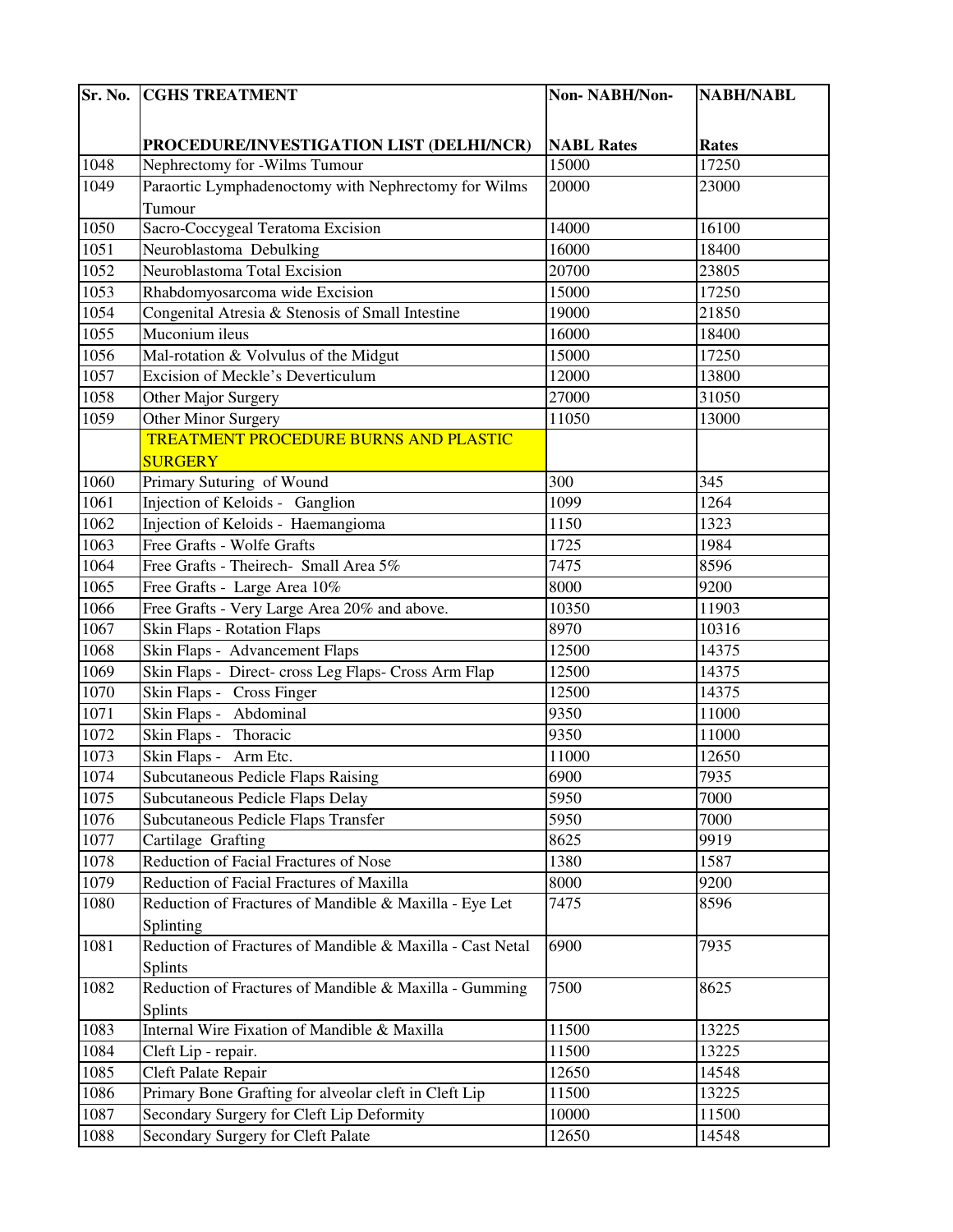| Sr. No. | <b>CGHS TREATMENT</b>                                   | Non-NABH/Non-     | <b>NABH/NABL</b>  |
|---------|---------------------------------------------------------|-------------------|-------------------|
|         |                                                         |                   |                   |
|         | PROCEDURE/INVESTIGATION LIST (DELHI/NCR)                | <b>NABL Rates</b> | <b>Rates</b>      |
| 1089    | Reconstruction of Eyelid Defects - Minor                | 6325              | $\overline{7}274$ |
| 1090    | Reconstruction of Eyelid Defects - Major                | 8500              | 9775              |
| 1091    | Plastic Surgery of Different Regions of the Ear - Minor | 8050              | 9258              |
| 1092    | Plastic Surgery of Different Regions of the Ear - Major | 10350             | 11903             |
| 1093    | Plastic Surgery of the Nose - Minor                     | 8050              | 9258              |
| 1094    | Plastic Surgery of the Nose - Major                     | 9500              | 10925             |
| 1095    | Plastic Surgery for Facial Paralysis (Support with      | 16100             | 18515             |
|         | Reanimation)                                            |                   |                   |
| 1096    | Pendulous Breast - Mammoplasty                          | 13000             | 14950             |
| 1097    | <b>Underdeveloped Breast Mammoplasty</b>                | 12000             | 13800             |
| 1098    | After Mastectomy (Reconstruction)Mammoplasty            | 12000             | 13800             |
| 1099    | <b>Syndactyly Repair</b>                                | 12750             | 15000             |
| 1100    | <b>Dermabrasion Face</b>                                | 13225             | 15209             |
| 1101    | upto 30% Burns 1st Dressing                             | 152               | 175               |
| 1102    | upto 30% Burns Subsequent Dressing                      | 124               | 143               |
| 1103    | 30% to 50% Burns 1st Dressing                           | 193               | 222               |
| 1104    | 30% to 50% Burns Subsequent Dressing                    | 152               | 175               |
| 1105    | Extensive Burn -above 50% Frist Dressing                | 276               | 317               |
| 1106    | Extensive Burn -above 50% Subsequent dressing           | 193               | 222               |
|         | <b>TREATMENT PROCEDURE ORTHOPEDICS</b>                  |                   |                   |
| 1107    | Plaster Work                                            | 255               | 300               |
| 1108    | Fingers (post slab)                                     | 259               | 298               |
| 1109    | Fingers full plaster                                    | 259               | 298               |
| 1110    | Colles Fracture - Below elbow                           | 978               | 1125              |
| 1111    | Colles Fracture - Full plaster                          | 994               | 1143              |
| 1112    | Colles fracture Ant. Or post. slab                      | 400               | 460               |
| 1113    | Above elbow full plaster                                | 173               | 199               |
| 1114    | Above Knee post-slab                                    | $\overline{575}$  | 288               |
| 1115    | Below Knee full plaster                                 | 173               | 199               |
| [1116]  | Below Knee post-slab                                    | 718               | 826               |
| 1117    | Tube Plaster (or plaster cylinder)                      | 800               | 920               |
| 1118    | Above knee full plaster                                 | 1265              | 1455              |
| 1119    | Above knee full slab                                    | 1158              | 1332              |
| 1120    | Minerva Jacket                                          | 2415              | 2777              |
| 1121    | Plaster Jacket                                          | 2185              | 2513              |
| 1122    | Shoulder spica                                          | 1955              | 2248              |
| 1123    | Single Hip spica                                        | 2243              | 2579              |
| 1124    | Double Hip spica                                        | 2760              | 3174              |
| 1125    | <b>Strapping of Finger</b>                              | 179               | 206               |
| 1126    | Strapping of Toes                                       | 180               | 207               |
| 1127    | Strapping of Wrist                                      | 230               | 265               |
| 1128    | Strapping of Elbow                                      | 262               | 301               |
| 1129    | Strapping of Knee                                       | 345               | 397               |
| 1130    | Strapping of Ankle                                      | 345               | 397               |
| 1131    | <b>Strapping of Chest</b>                               | 460               | 529               |
| 1132    | Strapping of Shoulder                                   | 518               | 596               |
| 1133    | Figure of 8 bandage                                     | 518               | 596               |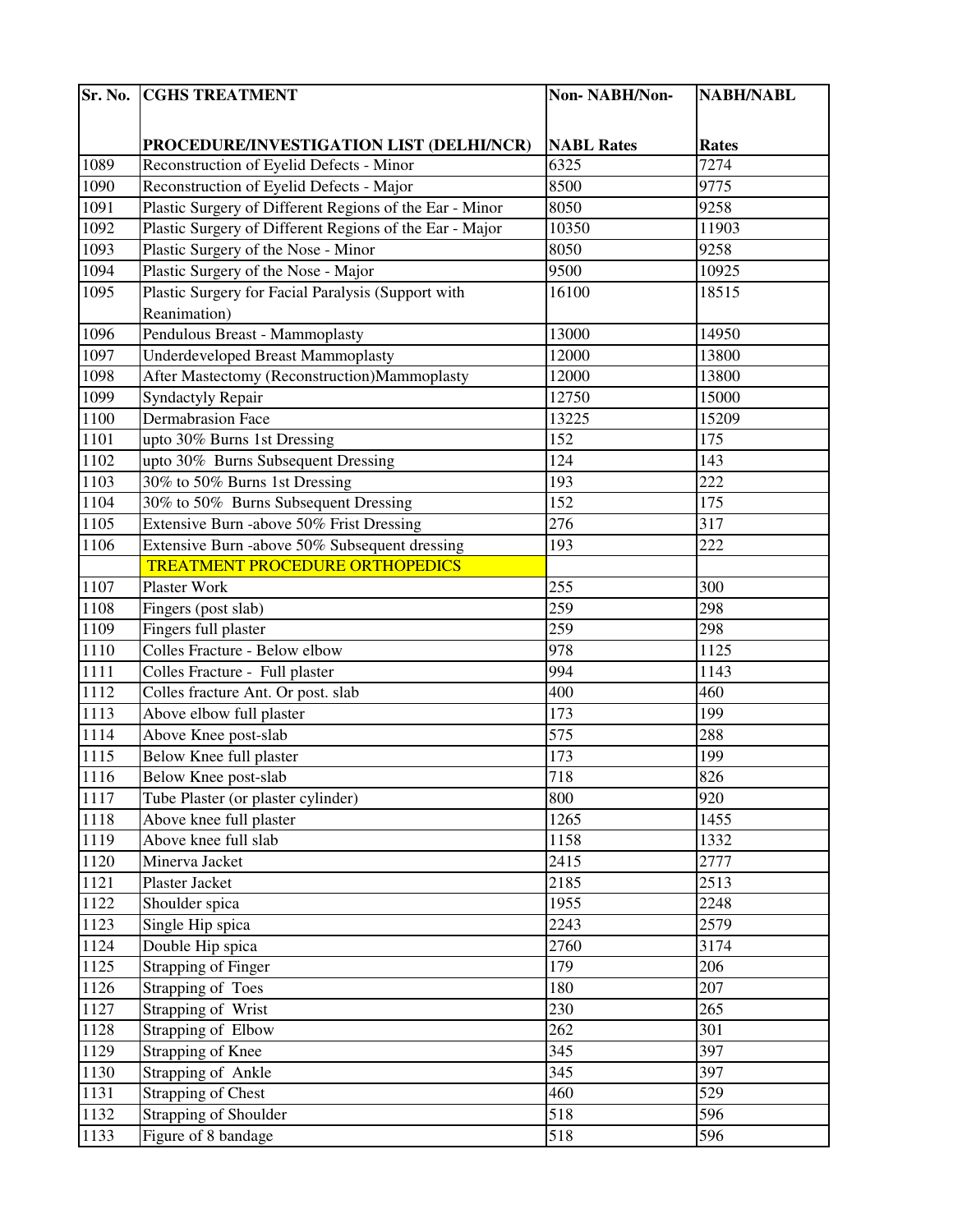| Sr. No. | <b>CGHS TREATMENT</b>                                          | Non-NABH/Non-     | <b>NABH/NABL</b> |
|---------|----------------------------------------------------------------|-------------------|------------------|
|         |                                                                |                   |                  |
|         | PROCEDURE/INVESTIGATION LIST (DELHI/NCR)                       | <b>NABL Rates</b> | <b>Rates</b>     |
| 1134    | Collar and cuff sling                                          | 255               | 300              |
| 1135    | <b>Ball</b> bandage                                            | 400               | 460              |
| 1136    | Application of P.O.P Casts for Upper & Lower Limbs             | 633               | 728              |
| 1137    | <b>Application of Functiol Cast Brace</b>                      | 1350              | 1553             |
| 1138    | <b>Application of Skin Traction</b>                            | 690               | 794              |
| 1139    | <b>Application of Skeletal Tractions</b>                       | 949               | 1091             |
| 1140    | Bandage & Strappings for Fractures                             | 552               | 635              |
| 1141    | Aspiration & Intra Articular Injections                        | 575               | 661              |
| 1142    | Application of P.O.P Spices & Jackets                          | 2473              | 2844             |
| 1143    | Close Reduction of Fractures of Limb & P.O.P                   | 2600              | 2990             |
| 1144    | <b>Reduction of Compound Fractures</b>                         | 2760              | 3174             |
| 1145    | Open Reduction & Internal Fixation of Fingurs & Toes           | 5175              | 5951             |
| 1146    | Open Reduction offracture of Long Bones of Upper / Lower       | 8050              | 9258             |
|         | Limb -iling & Exterl Fixation                                  |                   |                  |
| 1147    | Open Reduction of fracture of Long Bones of Upper / Lower 9660 |                   | 11109            |
|         | Limb - AO Procedures                                           |                   |                  |
| 1148    | <b>Tension Band Wirings</b>                                    | 5658              | 6507             |
| 1149    | <b>Bone Grafting</b>                                           | 6601              | 7591             |
| 1150    | <b>Excision of Bone Tumours</b>                                | 6900              | 7935             |
| 1151    | Excision or other Operations for Scaphoid Fractures            | 7188              | 8266             |
| 1152    | Sequestrectomy & Saucerisation                                 | 6900              | 7935             |
| 1153    | Sequestrectomy & Saucerizations - Arthrotomy                   | 9971              | 11467            |
| 1154    | Multiple Pinning Fracture Neck Femur                           | 11500             | 13225            |
| 1155    | Plate Fixations for Fracture Neck Femur                        | 13500             | 15525            |
| 1156    | A.O.Compression Procedures for Fracture Neck Femur             | 16560             | 19044            |
| 1157    | Open Reduction of Fracture Neck Femur Muscle Pedicle           | 19500             | 22425            |
|         | <b>Graft and Internal Fixations</b>                            |                   |                  |
| 1158    | <b>Close Reduction of Dislocations</b>                         | 3174              | 3650             |
| 1159    | Open Reduction of Dislocations                                 | 3439              | 3955             |
| 1160    | Open Reduction of Fracture Dislocation & Internal Fixation     | 13500             | 15525            |
|         |                                                                |                   |                  |
| 1161    | Neurolysis/Nerve repair                                        | 13800             | 15870            |
| 1162    | Nerve Repair with Grafting                                     | 16675             | 19176            |
| 1163    | Tendon with Transplant or Graft                                | 10350             | 11903            |
| 1164    | Tendon Lengthening/Tendon repair                               | 8050              | 9258             |
| 1165    | <b>Tendon Transfer</b>                                         | 3105              | 3571             |
| 1166    | Laminectomy Excision Disc and Tumours                          | 4830              | 5555             |
| 1167    | Spil Ostectomy and Internal Fixations                          | 24150             | 27773            |
| 1168    | Anterolateral decompression for tuberculosis/ Costo-           | 3450              | 3968             |
|         | Transversectomy                                                |                   |                  |
| 1169    | Antereolateral Decompression and Spil Fusion                   | 19350             | 22253            |
| 1170    | Corrective Ostectomy & Internal Fixation - short bones         | 13800             | 15870            |
| 1171    | Corrective Ostectomy & Internal Fixation - long bones          | 11040             | 12696            |
| 1172    | Arthrodesis of - Minor Joints                                  | 10350             | 11903            |
| 1173    | Arthrodesis of - Major Joints                                  | 10000             | 11500            |
| 1174    | Soft Tissue Operations for C.T.E.V.                            | 8050              | 9258             |
| 1175    | Soft Tissue Operations for Polio                               | 6900              | 7935             |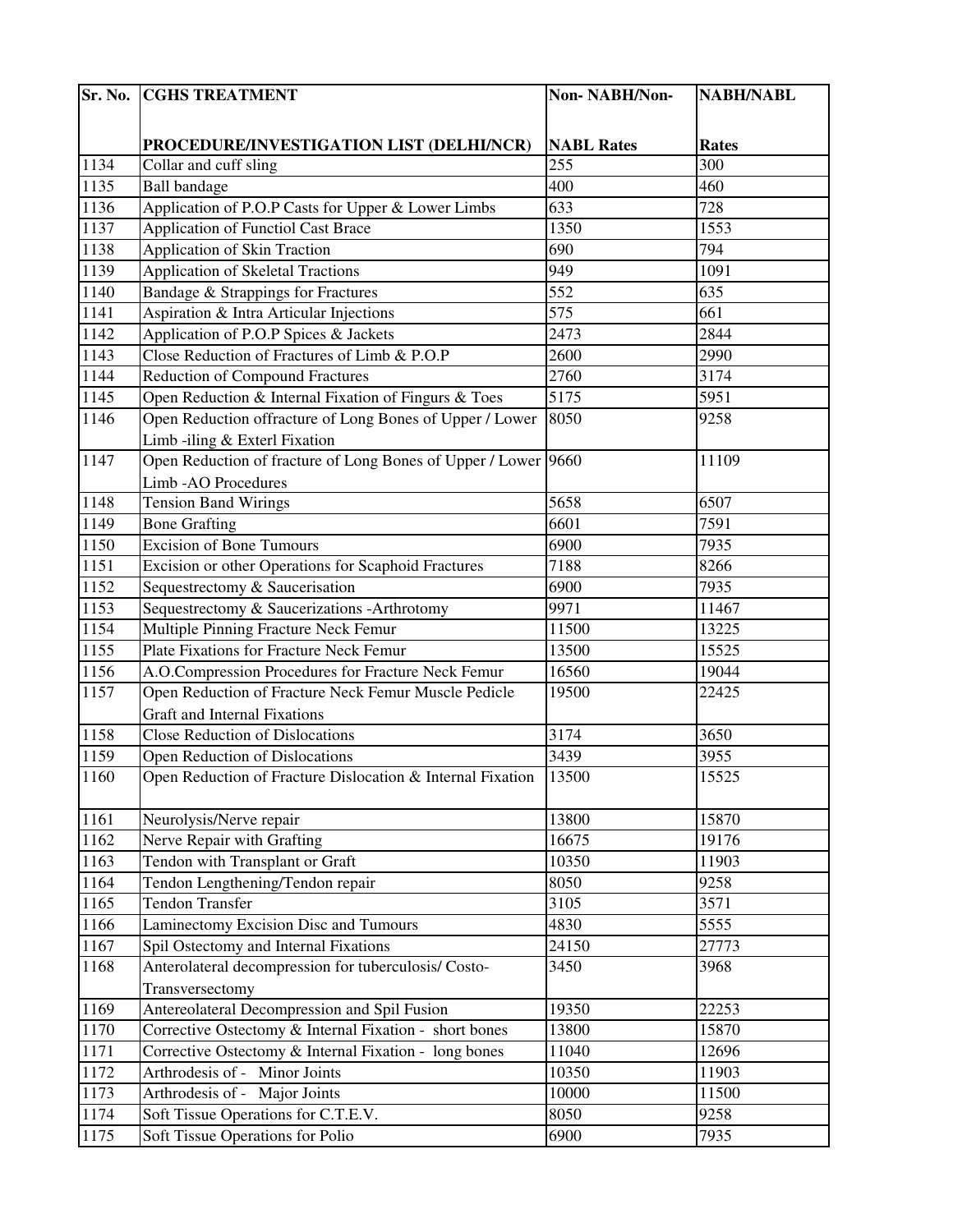| Sr. No. | <b>CGHS TREATMENT</b>                                | Non-NABH/Non-     | <b>NABH/NABL</b> |
|---------|------------------------------------------------------|-------------------|------------------|
|         |                                                      |                   |                  |
|         | PROCEDURE/INVESTIGATION LIST (DELHI/NCR)             | <b>NABL Rates</b> | <b>Rates</b>     |
| 1176    | Hemiarthroplasty-Hip                                 | 20000             | 23000            |
| 1177    | Hemiarthroplasty- Shoulder                           | 20000             | 23000            |
| 1178    | Operations for Brachial Plexus & Cervical Rib        | 24150             | 27773            |
| 1179    | Amputations - Below Knee                             | 6900              | 7935             |
| 1180    | <b>Amputations - Below Elbow</b>                     | 6843              | 7869             |
| 1181    | <b>Amputations - Above Knee</b>                      | 8050              | 9258             |
| 1182    | Amputations - Above Elbow                            | 6843              | 7869             |
| 1183    | Amputations - Forequarter                            | 13225             | 15209            |
| 1184    | Amputations - Hind Quarter and Hemipelvectomy        | 18400             | 21160            |
| 1185    | Disarticulations - Major joint                       | 20700             | 23805            |
| 1186    | Disarticulations - Minor joint                       | 12650             | 14548            |
| 1187    | Arthrography                                         | 9200              | 10580            |
| 1188    | Arthroscopy - Diagnostic                             | 8568              | 9853             |
| 1189    | Arthroscopy-therapeutic: without implant             | 10000             | 11500            |
| 1190    | Arthroscopy-therapeutic: with implant                | 17250             | 19838            |
| 1191    | Soft Tissue Operation on JOINTS -SMALL               | 6900              | 7935             |
| 1192    | Soft Tissue Operation on JOINTS -LARGE               | 13500             | 15525            |
| 1193    | Myocutaneous and Fasciocutaneous Flap Procedures for | 18630             | 21425            |
|         | Limbs                                                |                   |                  |
| 1194    | Removal of Wires & Screw                             | 1760              | 2024             |
| 1195    | Removal of Plates                                    | 4140              | 4761             |
| 1196    | <b>Total Hip Replacement</b>                         | 79000             | 90850            |
| 1197    | <b>Total Ankle Joint Replacement</b>                 | 95400             | 109710           |
| 1198    | <b>Total Knee Joint Replacement</b>                  | 110000            | 126500           |
| 1199    | <b>Total Shoulder Joint Replacement</b>              | 79000             | 90850            |
| 1200    | <b>Total Elbow Joint Replacement</b>                 | 79000             | 90850            |
| 1201    | <b>Total Wrist Joint Replacement</b>                 | 100000            | 115000           |
| 1202    | Total finger joint replacement                       | 20000             | 23000            |
| 1203    | Tubular external fixator                             | 4600              | 5290             |
| 1204    | Ilizarov's external fixator                          | 7763              | 8927             |
| 1205    | Pelvi-acetebular fracture -Internal fixation         | 8625              | 9919             |
| 1206    | Meniscectomy                                         | 12000             | 13800            |
| 1207    | Meniscus Repair                                      | 10000             | 11500            |
| 1208    | <b>ACL Reconstruction</b>                            | 8500              | 9775             |
| 1209    | PCL Reconstruction                                   | 13500             | 15525            |
| 1210    | Knee Collateral Ligament Reconstruction              | 12500             | 14375            |
| 1211    | <b>Bencarf Repair Shoulder</b>                       | 13200             | 15180            |
| 1212    | RC Repair                                            | 1500              | 1725             |
| 1213    | <b>Biceps</b> tenodesis                              | 14000             | 16100            |
| 1214    | Distal biceps tendon repair                          | 10380             | 11937            |
| 1215    | Arthrolysis of knee                                  | 12500             | 14375            |
| 1216    | Capsulotomy of Shoulder                              | 15800             | 18170            |
| 1217    | Conservative Pop                                     | 1200              | 1380             |
| 1218    | Application for CTEV per sitting                     | 1200              | 1380             |
| 1219    | <b>Total Hip Replacement Revision</b><br>Stage-I     | 17000             | 19550            |
| 1220    | <b>Total Hip Replacement Revision</b><br>Stage-II    | 50000             | 57500            |
| 1221    | <b>Total Knee Replacement Revision</b><br>Stage-I    | 35000             | 40250            |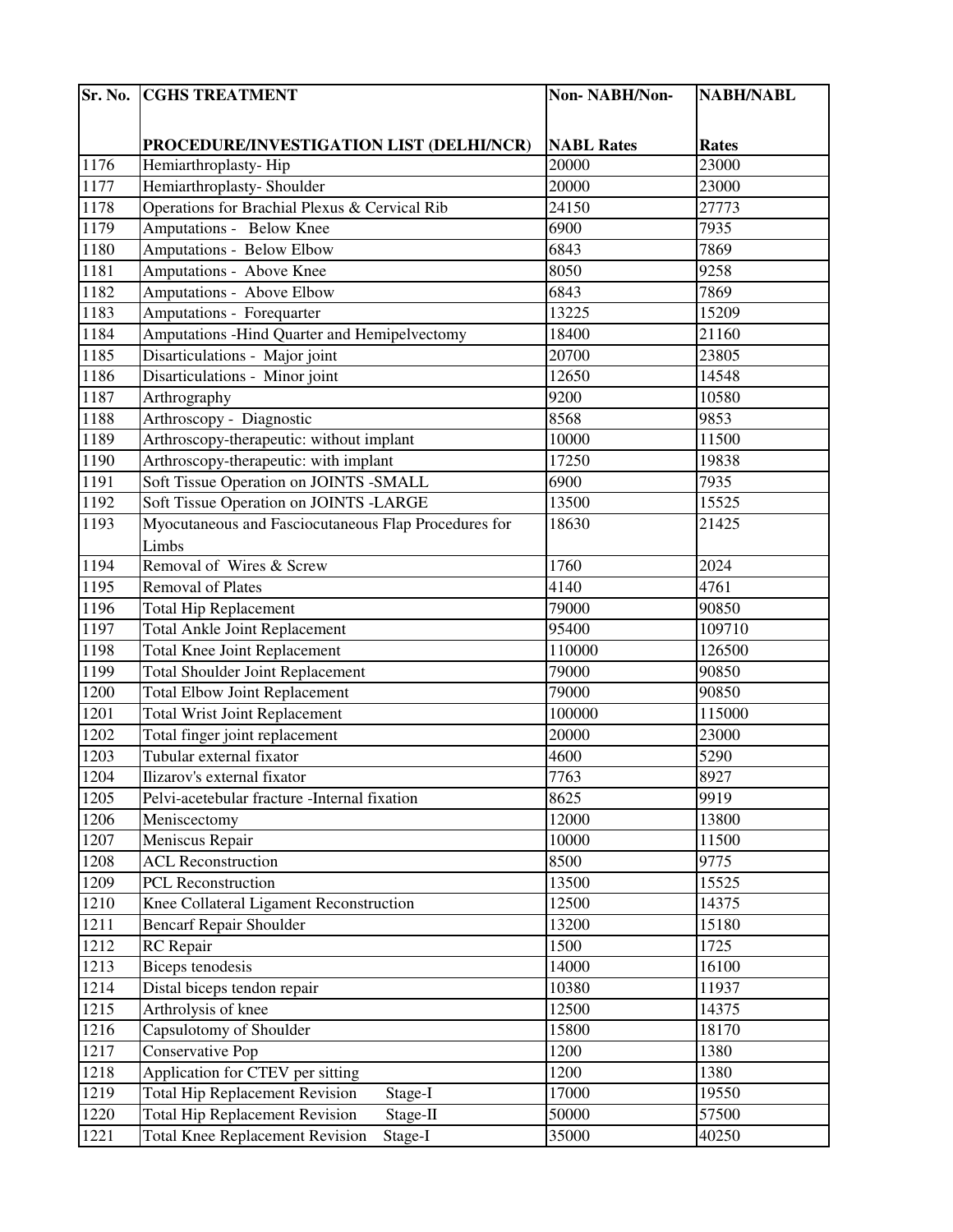| Sr. No.      | <b>CGHS TREATMENT</b>                                              | Non-NABH/Non-     | <b>NABH/NABL</b> |
|--------------|--------------------------------------------------------------------|-------------------|------------------|
|              |                                                                    |                   |                  |
|              | PROCEDURE/INVESTIGATION LIST (DELHI/NCR)                           | <b>NABL Rates</b> | <b>Rates</b>     |
| 1222         | Total Knee Replacement Revision Stage-II                           | 35000             | 40250            |
| 1223         | Illizarov/ external fixation for limb lengthening/ deformity       | 12500             | 14375            |
|              | correction                                                         |                   |                  |
| 1224         | Discectomy/ Micro Discectomy                                       | 12500             | 14375            |
| 1225         | Laminectomy                                                        | $\frac{1}{4646}$  | 5343             |
| 1226         | Spinal Fixation Cervical/dorsolumbar/ lumbosacral                  | 16000             | 18400            |
| 1227         | Fusion Surgery Cervical/ Lumbar Spine upto 2 Level                 | 22000             | 25300            |
| 1228         | More than 2 Level                                                  | 12000             | 13800            |
| 1229         | Scoliosis Surgery/ Deformity Correction of Spine                   | 25000             | 28750            |
| 1230         | Vertebroplasty                                                     | 12000             | 13800            |
| 1231         | Spinal Injections                                                  | 450               | 518              |
| 1232         | <b>DHS</b> for Fracture Neck Femur                                 | 15000             | 17250            |
| 1233         | Proximal Femoral Nail (PFN for IT Fracture)                        | 14000             | 16100            |
| 1234         | Spinal Osteotomy                                                   | 1434              | 1649             |
| 1235         | Illizarov's / External Fixation for Trauma                         | 13000             | 14950            |
| 1236         | Soft Tissue Operations for Polio/ Cerebral Palsy                   | 10557             | 12420            |
| 1237         | Mini Fixator for Hand/Foot                                         | 9000              | 10350            |
| 1238         | Other Major Surgery                                                | 38250             | 45000            |
| 1239         | Other Minor Surgery                                                | 11883             | 13980            |
|              | TREATMENT PROCEDURE PHYSIOTHERAPY                                  |                   |                  |
| 1240         | Ultrasonic therapy                                                 | 78                | 90               |
| 1241         | S.W. Diathermy                                                     | 78                | 90               |
| 1242         | Electrical stimulation (therapeutic)                               | 78                | 90               |
| 1243         | Muscle testing and diagnostic                                      | $\overline{71}$   | $\overline{82}$  |
| 1244         | Infra red                                                          | 78                | 90               |
| 1245         | U.V. Therapeutic dose                                              | 58                | 67               |
| 1246         | <b>Intermittent Lumbar Traction</b>                                | 78                | 90               |
| 1247         | <b>Intermittent Cervical traction</b>                              | $\overline{75}$   | 86               |
| 1248         | Wax bath                                                           | 75                | 86               |
| 1249         | Hot pack                                                           | 78                | 90               |
| 1250         | Breathing Exercises & Postural Drainage                            | 50                | 58               |
| 1251         | Cerebral Palsy - exercise                                          | 50                | 58               |
| 1252         | Post – polio exercise                                              | 50                | 58               |
|              | NUCLEAR MEDICINE / RADIOTHERAPY AND                                |                   |                  |
|              | <b>CHEMOTHERAPY</b>                                                |                   |                  |
| 1253         | Cobalt 60 therapy                                                  |                   |                  |
| 1254         | Radical therapy                                                    | 68425             | 78689            |
| 1255         | Palliative therapy                                                 | 24438             | 28104            |
| 1256         | Linear accelerator                                                 |                   |                  |
| 1257         | Radical therapy                                                    | 58650             | 67448            |
| 1258         | Palliative therapy                                                 | 34213             | 39345            |
| 1259         | 3 D Planning                                                       | 4888              | 5621             |
| 1260         | 2 D Planing                                                        | 4888              | 5621             |
| 1261         | IMRT(Intensity Modulated radiotherapy)                             | 100878            | 116010           |
| 1262<br>1263 | SRT (Stereotactic radiotherapy)<br>SRS(Stereotactic radio surgery) | 60996<br>80546    | 70145<br>92628   |
|              |                                                                    |                   |                  |
| 1264         | IGRT(Image guided radiotherapy)                                    | 147016            | 169068           |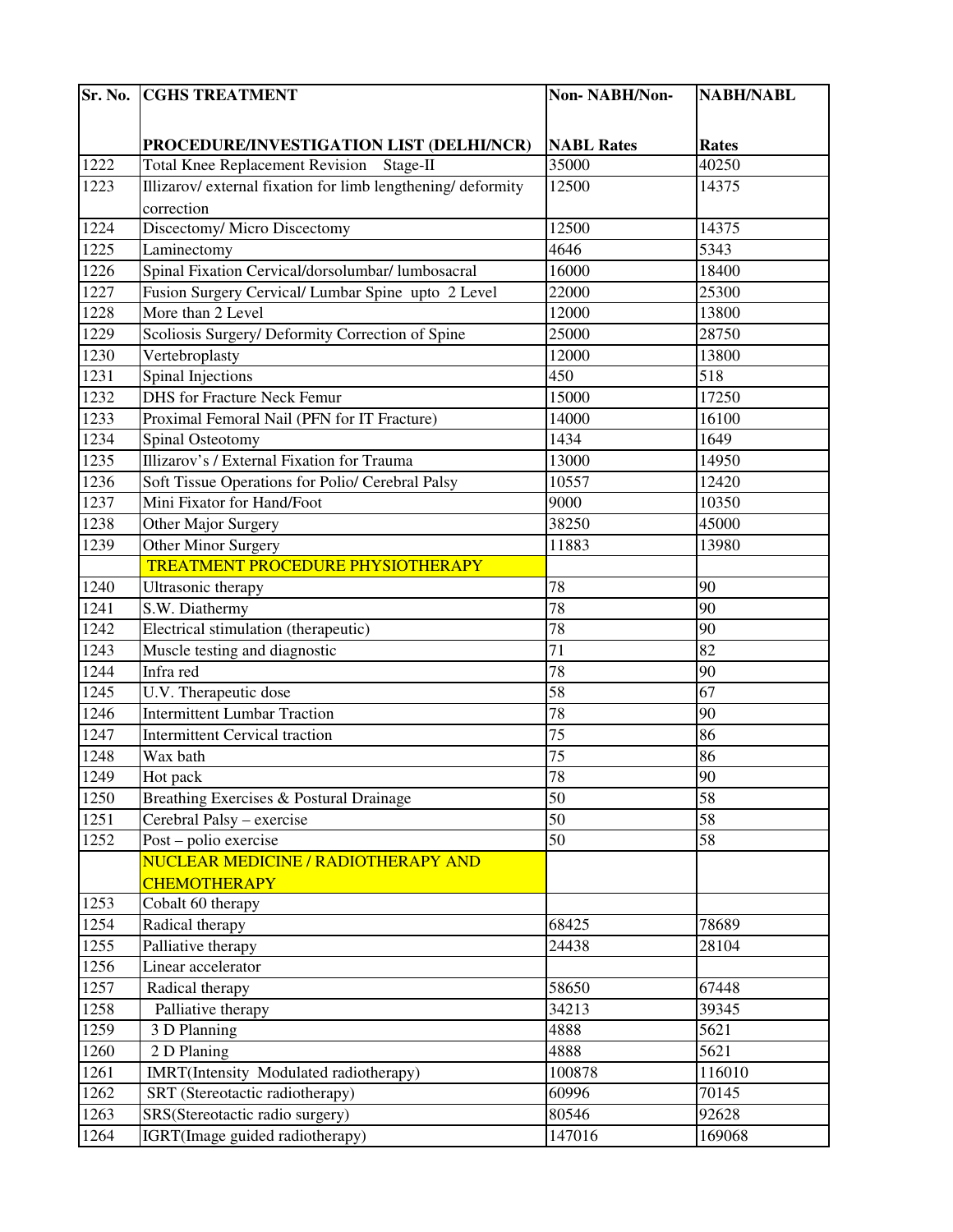| Sr. No. | <b>CGHS TREATMENT</b>                                    | Non-NABH/Non-     | <b>NABH/NABL</b> |
|---------|----------------------------------------------------------|-------------------|------------------|
|         |                                                          |                   |                  |
|         | PROCEDURE/INVESTIGATION LIST (DELHI/NCR)                 | <b>NABL Rates</b> | <b>Rates</b>     |
| 1265    | Respiratory Gating-alongwith Linear accelerator planning | 110000            | 126500           |
|         |                                                          |                   |                  |
| 1266    | Electron beam with Linear accelerator                    | 67473             | 79380            |
| 1267    | Tomotherapy                                              | 79400             | 91310            |
|         | NUCLEAR MEDICINE / BRACHYTHERAPY-HIGH                    |                   |                  |
|         | <b>DOSE RADIATION</b>                                    |                   |                  |
| 1268    | Intracavitory                                            | 11730             | 13490            |
| 1269    | Interstitial                                             | 58650             | 67448            |
| 1270    | Intraluminal                                             | 9775              | 11241            |
| 1271    | Surface mould                                            | 4644              | 5341             |
| 1272    | <b>GLIADAL WAFER</b>                                     | 93900             | 107985           |
|         | NUCLEAR MEDICINE / CHEMOTHARAPY                          |                   |                  |
| 1273    | Neoadjuvant                                              | 863               | 992              |
| 1274    | Adjuvant                                                 | 863               | 992              |
| 1275    | Concurrent-chemoadiation                                 | 920               | 1058             |
| 1276    | Single drug                                              | $\overline{552}$  | 635              |
| 1277    | Multiple drugs                                           | 897               | 1032             |
| 1278    | Targeted therapy                                         | 920               | 1058             |
| 1279    | Chemoport facility                                       | 920               | 1058             |
| 1280    | PICC line (peripherally inserted Central canulisation)   | 920               | 1058             |
|         | <b>LIST OF PROCEDURES/ TESTS IN</b>                      |                   |                  |
|         |                                                          |                   |                  |
|         | GASTROENTEROLOGY / ENDOSCOPIC PROCEDURES                 |                   |                  |
| 1281    | Upper G.I. Endoscopy + Lower G.I. Endoscopy              | 1725              | 1984             |
| 1282    | Diagnostic endoscopy                                     | 250               | 288              |
| 1283    | Endoscopic biopsy                                        | 345               | 397              |
| 1284    | Endoscopic mucosal resection                             | 1543              | 1815             |
| 1285    | Oesophageal stricture dilatation                         | 1725              | 1984             |
| 1286    | Balloon dilatation of achalasia cardia                   | 2875              | 3306             |
| 1287    | Foreign body removal                                     | 1725              | 1984             |
| 1288    | Oesophageal stenting                                     | 3000              | 3450             |
| 1289    | Band ligation of oesophageal varices                     | 2500              | 2875             |
| 1290    | Sclerotherapy of oesophageal varices                     | 2500              | 2875             |
| 1291    | Glue injection of varices                                | 2500              | 2875             |
| 1292    | Argon plasma coagulation                                 | 4025              | 4629             |
| 1293    | Pyloric balloon dilatation                               | 2415              | 2777             |
| 1294    | <b>Enteranal</b> stenting                                | 3680              | 4232             |
| 1295    | Duodenal stricture dilation                              | 990               | 1139             |
| 1296    | Single balloon enterocopy                                | 4000              | 4600             |
| 1297    | Double balloon enteroscopy                               | 3500              | 4025             |
| 1298    | Capsule endoscopy                                        | 4950              | 5693             |
| 1299    | Piles banding                                            | 1099              | 1264             |
| 1300    | Colonic stricture dilatation                             | 2737              | 3148             |
| 1301    | Hot biopsy forceps procedures                            | 3000              | 3450             |
| 1302    | Colonic stenting                                         | 2737              | 3148             |
| 1303    | Junction biopsy                                          | 2000              | 2300             |
| 1304    | Conjugal microscopy                                      | 4000              | 4600             |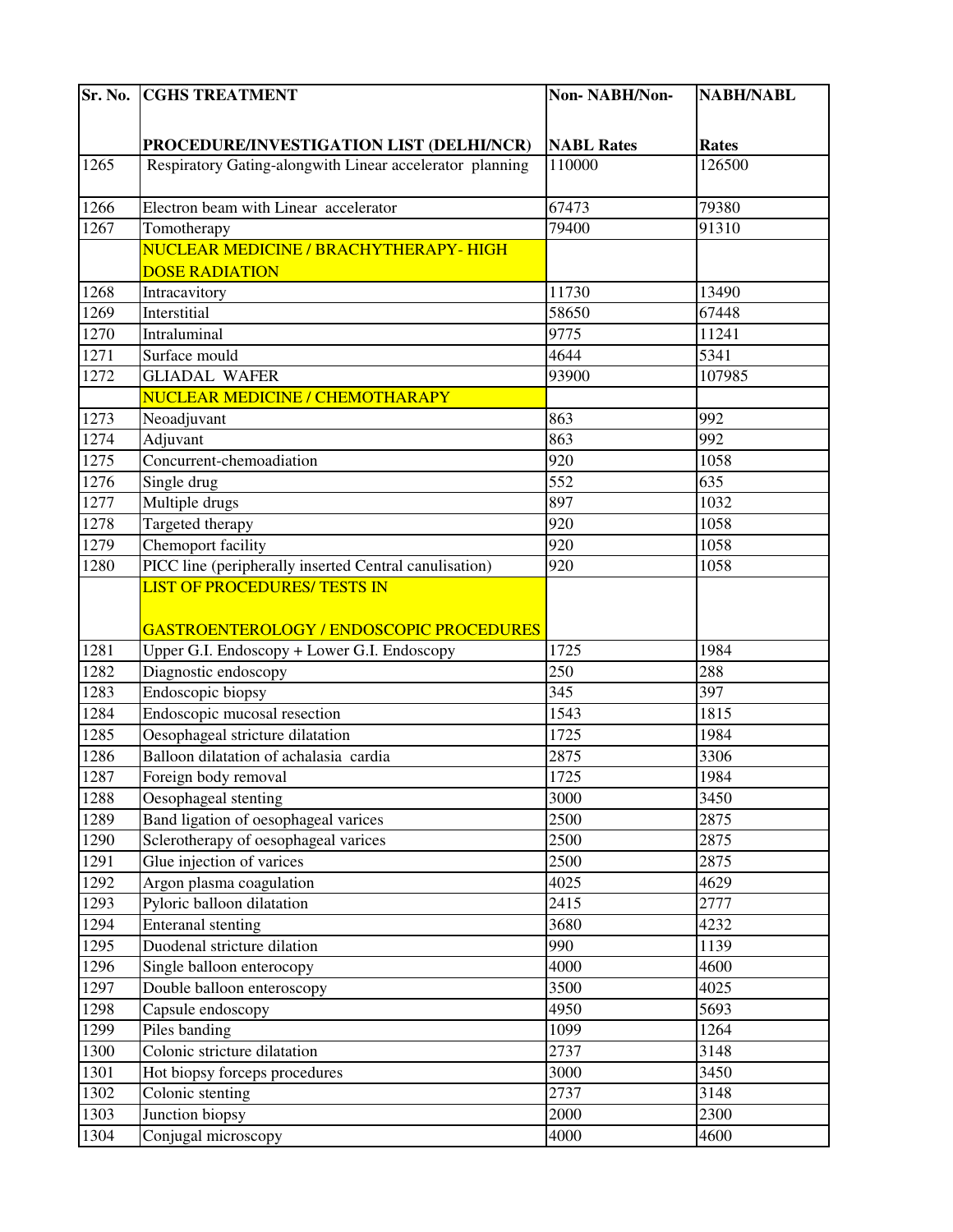| Sr. No. | <b>CGHS TREATMENT</b>                              | Non-NABH/Non-     | <b>NABH/NABL</b> |
|---------|----------------------------------------------------|-------------------|------------------|
|         |                                                    |                   |                  |
|         | PROCEDURE/INVESTIGATION LIST (DELHI/NCR)           | <b>NABL Rates</b> | <b>Rates</b>     |
| 1305    | Endoscopic sphincterotomy                          | 2415              | 2777             |
| 1306    | CBD stone extraction                               | 2415              | 2777             |
| 1307    | CBD stricture dilatation                           | 6500              | 7475             |
| 1308    | Biliary stenting (plastic and metallic)            | 4830              | 5555             |
| 1309    | Mechanical lithotripsy of CBD stones               | 8000              | 9200             |
| 1310    | Pancreatic sphincterotomy                          | 6375              | 7500             |
| 1311    | Pancreatic stricture dilatation                    | 5750              | 6613             |
| 1312    | Pancreatic stone extraction                        | 10098             | 11613            |
| 1313    | Mechanical lithotripsy of pancreatic stones        | 11385             | 13093            |
| 1314    | Endoscopic cysto gastrostomy                       | 8050              | 9258             |
| 1315    | Balloon dilatation of papilla                      | 6900              | 7935             |
| 1316    | <b>Ultrasound guided FNAC</b>                      | 575               | 661              |
| 1317    | Ultrasound guided abscess Drainage                 | 720               | 828              |
| 1318    | <b>PTBD</b>                                        | 1150              | 1323             |
| 1319    | Diagnostic angiography                             | 2000              | 2300             |
| 1320    | Vascular embolization                              | 15100             | 17365            |
| 1321    | <b>TIPS</b>                                        | 5400              | 6210             |
| 1322    | IVC graphy + hepatic veinography                   | 34212             | 39344            |
| 1323    | Muscular stenting                                  | 97750             | 112413           |
| 1324    | <b>BRTO</b>                                        | 57500             | 66125            |
| 1325    | Portal haemodymic studies                          | 1913              | 2250             |
| 1326    | Manometry and PH metry                             | 1612              | 1897             |
| 1327    | Oesophageal PH metry                               | 5000              | 5750             |
| 1328    | Oesophageal manometry                              | 5000              | 5750             |
| 1329    | Small bowel manometry                              | 6800              | 8000             |
| 1330    | Anorectal manometry                                | 6800              | 8000             |
| 1331    | Colonic manometry                                  | 7650              | 9000             |
| 1332    | <b>Biliary</b> manometry                           | 7650              | 9000             |
| 1333    | Sengstaken blackenesse tube tempode                | 2875              | 3306             |
| 1334    | Lintas machles tube tempode                        | 2875              | 3306             |
| 1335    | Fecal fat test/ fecal chymotrypsin/ fecal elastase | 350               | 403              |
| 1336    | <b>Breath</b> tests                                | 300               | 345              |
| 1337    | Extra corporeal shortwave lithotripsy              | 41400             | 47610            |
| 1338    | Liver biopsy                                       | 1380              | 1587             |
|         | NAME OF INVESTIGATION / DENTAL                     |                   |                  |
| 1339    | Dental IOPA X-ray                                  | 50                | 58               |
| 1340    | Occlusal X-ray                                     | 78                | 90               |
| 1341    | OPG X-ray                                          | 196               | 225              |
|         | NAME OF INVESTIGATION / PULMONARY                  |                   |                  |
| 1342    | Lung Ventilation & Perfusion Scan (V/Q Scan)       | 3600              | 4140             |
| 1343    | Lung Perfusion Scan                                | 2000              | 2300             |
|         | NAME OF INVESTIGATION / OSTEOLOGY                  |                   |                  |
| 1344    | Whole Body Bone Scan with SPECT.                   | 3421              | 3934             |
| 1345    | Three phase whole body Bone Scan                   | 3421              | 3934             |
|         | <b>NAME OF INVESTIGATION / NEUROSCIENCES</b>       |                   |                  |
| 1346    | Brain Perfusion SPECT Scan with Technetium 99m     | 9775              | 11241            |
|         | radiopharmaceuticals.                              |                   |                  |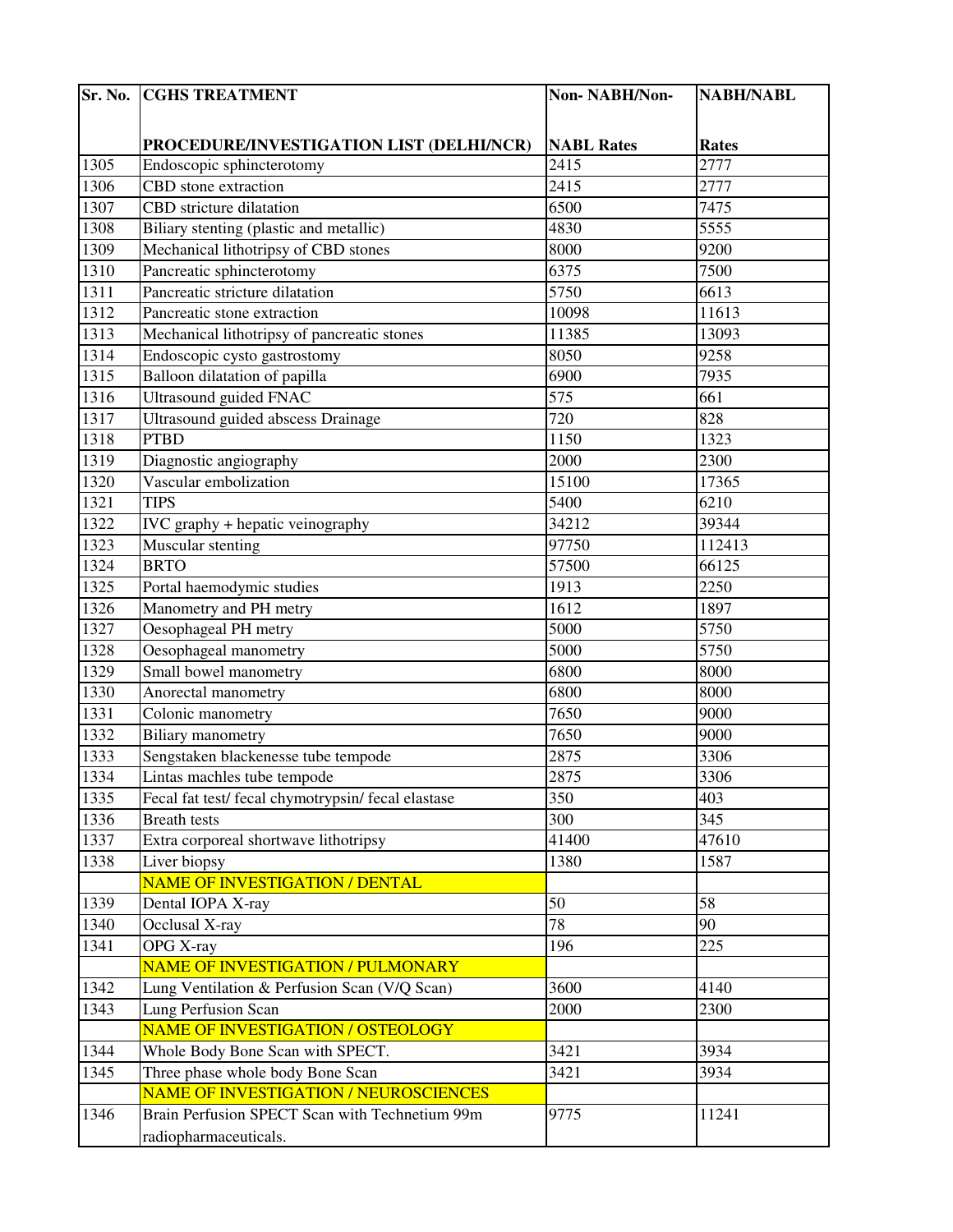| Sr. No. | <b>CGHS TREATMENT</b>                                     | Non-NABH/Non-     | <b>NABH/NABL</b> |
|---------|-----------------------------------------------------------|-------------------|------------------|
|         |                                                           |                   |                  |
|         | PROCEDURE/INVESTIGATION LIST (DELHI/NCR)                  | <b>NABL Rates</b> | <b>Rates</b>     |
| 1347    | Radionuclide Cisternography for CSF leak                  | 3740              | 4400             |
|         | NAME OF INVESTIGATION / GASTRO AND                        |                   |                  |
|         | <b>HEPATOBILIARY</b>                                      |                   |                  |
| 1348    | Gastro esophageal Reflux Study (G.E.R. Study)             | 1955              | 2248             |
| 1349    | Gastro intestinal Bleed (GloB.) Study with Technetium 99m | 3421              | 3934             |
|         | labeled RBCs.                                             |                   |                  |
| 1350    | Hepatobiliary Scintigraphy.                               | 2444              | 2811             |
| 1351    | Meckel's Scan                                             | 1955              | 2248             |
| 1352    | Hepatosplenic scintigraphy with Technetium-99m            | 1870              | 2200             |
|         | radiopharmaceuticals                                      |                   |                  |
| 1353    | Gastric emptying                                          | 1275              | 1466             |
|         | NAME OF INVESTIGATION / GENITOURINARY                     |                   |                  |
| 1354    | Renal Cortical Scintigraphy with Technetium 99m D.M.S.A.  | 3421              | 3934             |
|         |                                                           |                   |                  |
| 1355    | Dynamic Renography.                                       | 3421              | 3934             |
| 1356    | Dynamic Renography with Diuretic.                         | 3421              | 3934             |
| 1357    | Dynamic Renography with Captopril                         | 1960              | 2254             |
| 1358    | <b>Testicular Scan</b>                                    | 1466              | 1686             |
|         | NAME OF INVESTIGATION / ENDOCRINOLOGY                     |                   |                  |
| 1359    | Thyroid Uptake measurements with 131-Iodine.              | 1564              | 1799             |
| 1360    | Thyroid Scan with Technetium 99m Pertechnetate.           | 1466              | 1686             |
| 1361    | Lodine-131 Whole Body Scan.                               | 2933              | 3373             |
| 1362    | Whole Body Scan with M.I.B.G.                             | 17595             | 20234            |
| 1363    | Parathyroid Scan                                          | 4888              | 5621             |
|         | NAME OF INVESTIGATION / RADIO-ISOTOPE                     |                   |                  |
|         | <b>THERAPY</b>                                            |                   |                  |
| 1364    | 131-lodine Therapy                                        | 1530              | 1800             |
| 1365    | 131-lodine Therapy <15mCi                                 | 3854              | 4432             |
| 1366    | 131-lodine Therapy 15-50mCi                               | 4956              | 5699             |
| 1367    | 131-lodine Therapy 51-100mCi                              | 12000             | 13800            |
| 1368    | 131-lodine Therapy >100mCi                                | 15000             | 17250            |
| 1369    | Phosphorus-32 therapy for metastatic bone pain palliation | 5000              | 5750             |
|         |                                                           |                   |                  |
| 1370    | Samarium-153 therapy for metastatic bone pain palliation  | 10450             | 12018            |
|         |                                                           |                   |                  |
| 1371    | Radiosynovectomy with Yttrium                             | 21250             | 25000            |
|         | NAME OF INVESTIGATION / CARDIOLOGY                        |                   |                  |
| 1372    | Stress thallium / Myocardial Perfusion Scintigraphy       | 9450              | 10868            |
| 1373    | Rest thallium / Myocardial Perfusion Scintigraphy         | 8000              | 9200             |
| 1374    | Venography                                                | 3300              | 3795             |
| 1375    | TMT                                                       | 489               | 562              |
| 1376    | <b>TEE</b>                                                | 489               | 562              |
| 1377    | Lymph angiography                                         | 1613              | 1855             |
|         | NAME OF INVESTIGATION / TUMOUR IMAGING                    |                   |                  |
|         |                                                           | 4800              | 5520             |
| 1378    | Scintimammography.                                        |                   |                  |
| 1379    | Indium lableled octeriotide Scan.                         | 73313             | 84310            |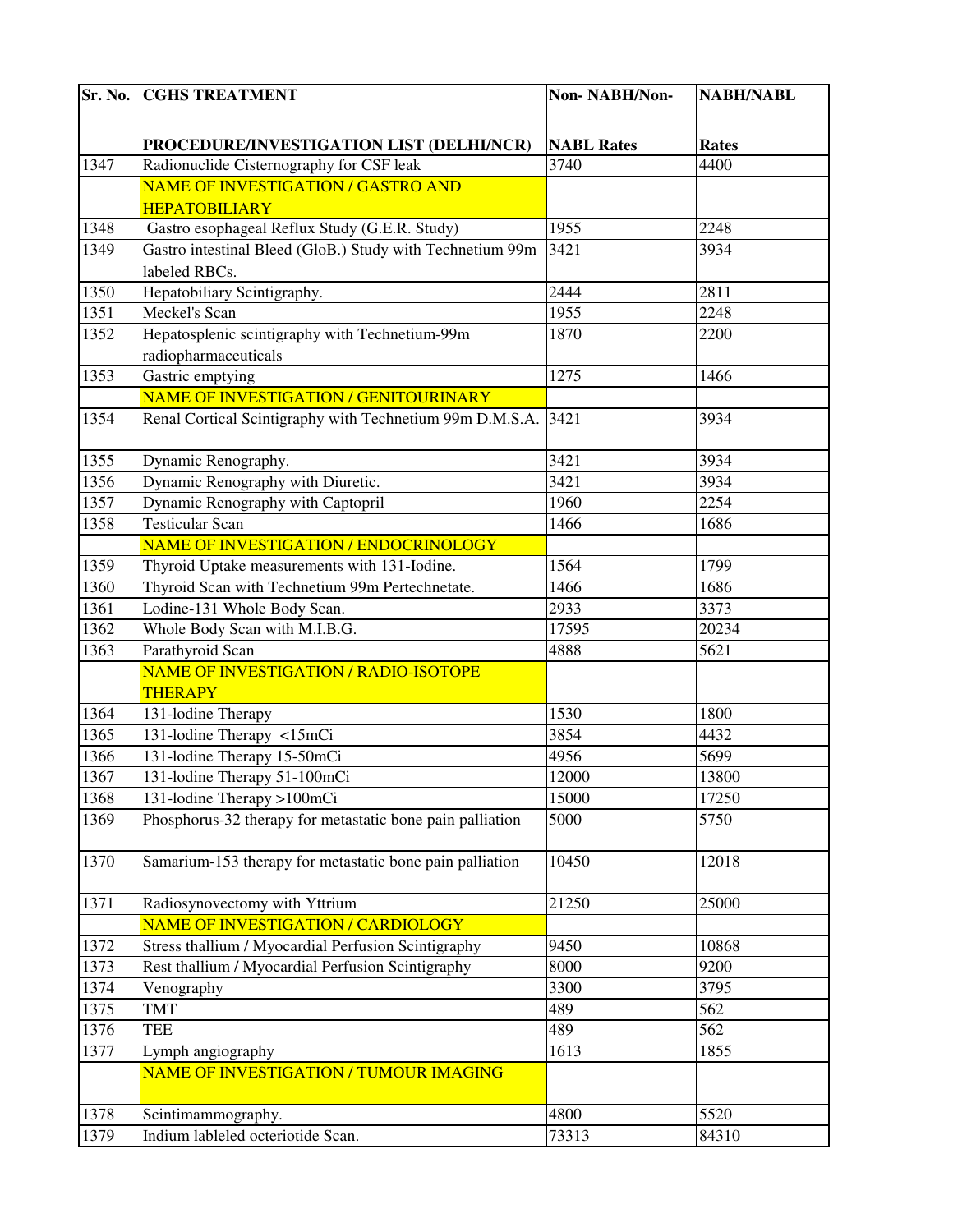| Sr. No. | <b>CGHS TREATMENT</b>                                   | Non-NABH/Non-     | <b>NABH/NABL</b> |
|---------|---------------------------------------------------------|-------------------|------------------|
|         |                                                         |                   |                  |
|         | PROCEDURE/INVESTIGATION LIST (DELHI/NCR)                | <b>NABL Rates</b> | Rates            |
|         | NAME OF INVESTIGATION / PET SCAN                        |                   |                  |
| 1380    | FDG Whole body PET / CT Scan                            | 20528             | 23607            |
| 1381    | Brain I Heart FDG PET / CTScan,                         | 14663             | 16862            |
| 1382    | Gallium-68 Peptide PET / CT imaging for Neuroendocrine  | 15000             | 17250            |
|         | Tumor                                                   |                   |                  |
|         | LABORATORY MEDICINE / CLINICAL PATHOLOGY                |                   |                  |
| 1383    | Urine routine- pH, Specific gravity, sugar, protein and | 35                | 40               |
|         | microscopy                                              |                   |                  |
| 1384    | Urine-Microalbumin                                      | 70                | 81               |
| 1385    | Stool routine                                           | $\overline{35}$   | 40               |
| 1386    | Stool occult blood                                      | 24                | 28               |
| 1387    | Post coital smear examination                           | 30                | 35               |
| 1388    | Semen analysis                                          | 35                | 40               |
|         | LABORATORY MEDICINE / HAEMATOLOGY                       |                   |                  |
| 1389    | Haemoglobin (Hb)                                        | 18                | 21               |
| 1390    | Total Leucocytic Count (TLC)                            | $\overline{31}$   | 36               |
| 1391    | Differential Leucocytic Count (DLC)                     | 31                | 36               |
| 1392    | E.S.R.                                                  | 25                | 29               |
| 1393    | Total Red Cell count with MCV, MCH, MCHC, DRW           | 32                | 37               |
| 1394    | Complete Haemogram/CBC, Hb,RBC count and indices,       | 135               | 155              |
|         |                                                         |                   |                  |
|         | TLC, DLC, Platelet, ESR, Peripheral smear examination   |                   |                  |
| 1395    | Platelet count                                          | 48                | 55               |
| 1396    | Reticulocyte count                                      | 48                | 55               |
| 1397    | Absolute Eosinophil count                               | 48                | 55               |
| 1398    | Packed Cell Volume (PCV)                                | 13                | 15               |
| 1399    | Peripheral Smear Examination                            | 43                | 49               |
| 1400    | Smear for Malaria parasite                              | 41                | 47               |
| 1401    | <b>Bleeding Time</b>                                    | $\overline{35}$   | 40               |
| 1402    | <b>Osmotic fragility Test</b>                           | 50                | 58               |
| 1403    | <b>Bone Marrow Smear Examination</b>                    | 70                | 81               |
| 1404    | Bone Marrow Smear Examination with iron stain           | 250               | 288              |
| 1405    | Bone Marrow Smear Examination and cytochemistry         | 440               | 506              |
| 1406    | Activated partial ThromboplastinTime (APTT)             | 102               | 117              |
| 1407    | Rapid test for malaria(card test)                       | 44                | 51               |
| 1408    | WBC cytochemistry for leukemia -Complete panel          | 110               | 127              |
| 1409    | Bleeding Disorder panel- PT, APTT, Thrombin Time        | 400               | 460              |
|         | Fibrinogen, D-Dimer/FDP                                 |                   |                  |
| 1410    | Factor Assays-Factor VIII                               | 720               | 828              |
| 1411    | Factor Assays-Factor IX                                 | 680               | 782              |
| 1412    | <b>Platelet Function test</b>                           | 50                | 58               |
| 1413    | Tests for hypercoagulable states- Protein C, Protein S, | 400               | 460              |
|         | Antithrombin                                            |                   |                  |
| 1414    | Tests for lupus anticoagulant                           | 150               | 173              |
| 1415    | Tests for Antiphospholipid antibody IgG, IgM (for       | 500               | 575              |
|         | cardiolipin and B2 Glycoprotein 1)                      |                   |                  |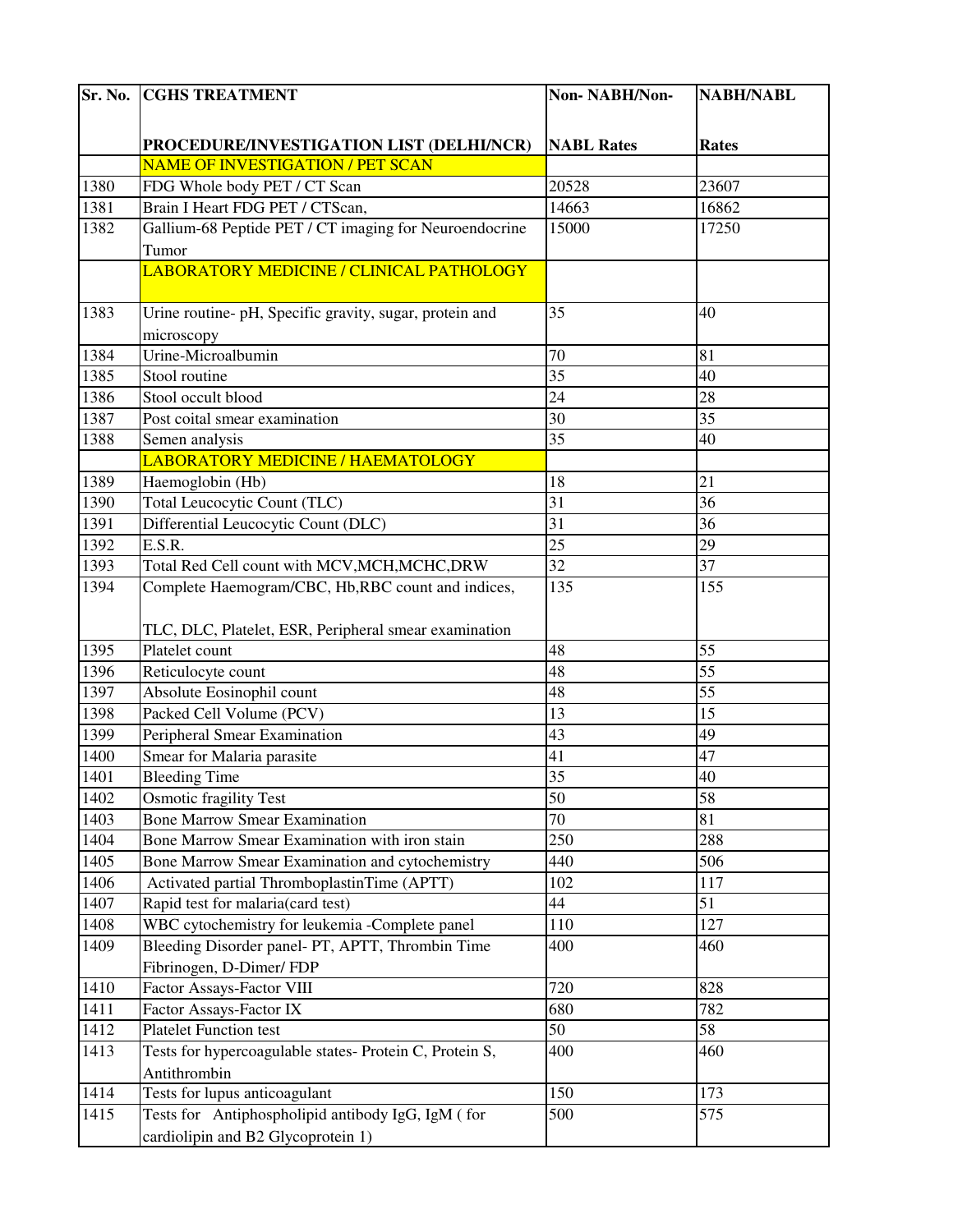| Sr. No. | <b>CGHS TREATMENT</b>                                | Non-NABH/Non-     | <b>NABH/NABL</b> |
|---------|------------------------------------------------------|-------------------|------------------|
|         |                                                      |                   |                  |
|         | PROCEDURE/INVESTIGATION LIST (DELHI/NCR)             | <b>NABL Rates</b> | <b>Rates</b>     |
| 1416    | Thalassemia studies (Red Cell indices and Hb HPLC)   | 560               | 644              |
| 1417    | Tests for Sickling / Hb HPLC)                        | $\overline{77}$   | 89               |
|         | LABORATORY MEDICINE / BLOOD BANK                     |                   |                  |
| 1418    | Blood Group & RH Type                                | 30                | 35               |
| 1419    | Cross match                                          | $\overline{50}$   | 58               |
| 1420    | Coomb's Test Direct                                  | 90                | 104              |
| 1421    | Coomb's Test Indirect                                | 100               | 115              |
| 1422    | 3 cell panel- antibody screening for pregnant female | 170               | 200              |
| 1423    | 11 cells panel for antibody identification           | 170               | 200              |
| 1424    | HBs Ag                                               | 102               | 120              |
| 1425    | <b>HCV</b>                                           | 128               | 150              |
| 1426    | HIV I and II                                         | 150               | 173              |
| 1427    | <b>VDRL</b>                                          | 43                | 50               |
| 1428    | RH Antibody titer                                    | 80                | 92               |
| 1429    | <b>Platelet Concentrate</b>                          | 56                | 64               |
| 1430    | Random Donor Platelet(RDP)                           | 128               | 150              |
| 1431    | Single Donor Platelet (SDP- Aphresis)                | 150               | 173              |
|         | LABORATORY MEDICINE / HISTOPATHOLOGY                 |                   |                  |
| 1432    | Routine-H & E                                        | 90                | 104              |
| 1433    | special stain                                        | $\overline{65}$   | $\overline{75}$  |
| 1434    | Immunohistochemistry(IHC)                            | 750               | 863              |
| 1435    | Frozen section                                       | 780               | 897              |
| 1436    | Paraffin section                                     | 343               | 394              |
|         | LABORATORY MEDICINE / CYTOLOGY                       |                   |                  |
| 1437    | Pap Smear                                            | 150               | 173              |
| 1438    | Body fluid for Malignant cells                       | 150               | 173              |
| 1439    | <b>FNAC</b>                                          | 200               | 230              |
|         | NAME OF INVESTIGATION / FLOW CYTOMETRY               |                   |                  |
| 1440    | Leukemia panel /Lymphoma panel                       | 1536              | 1766             |
| 1441    | PNH Panel-CD55,CD59                                  | 1000              | 1150             |
|         | <b>LABORATORY MEDICINE / CYTOGENETIC STUDIES</b>     |                   |                  |
| 1442    | Karyotyping                                          | 1539              | 1770             |
| 1443    | <b>FISH</b>                                          | 500               | 575              |
|         | LABORATORY MEDICINE / BIO-CHEMISTRY                  |                   |                  |
| 1444    | <b>Blood Glucose Random</b>                          | 24                | 28               |
| 1445    | 24 hrs urine for Proteins, Sodium, creatinine        | 50                | 58               |
| 1446    | <b>Blood Urea Nitrogen</b>                           | 54                | 62               |
| 1447    | <b>Serum Creatinine</b>                              | $\overline{55}$   | 63               |
| 1448    | Urine Bile Pigment and Salt                          | 25                | 29               |
| 1449    | Urine Urobilinogen                                   | 20                | 23               |
| 1450    | Urine Ketones                                        | 30                | $\overline{35}$  |
| 1451    | <b>Urine Occult Blood</b>                            | $\overline{35}$   | 40               |
| 1452    | Urine total proteins                                 | 18                | 21               |
| 1453    | <b>Rheumatoid Factor test</b>                        | 100               | 115              |
| 1454    | Bence Jones protein                                  | 47                | 54               |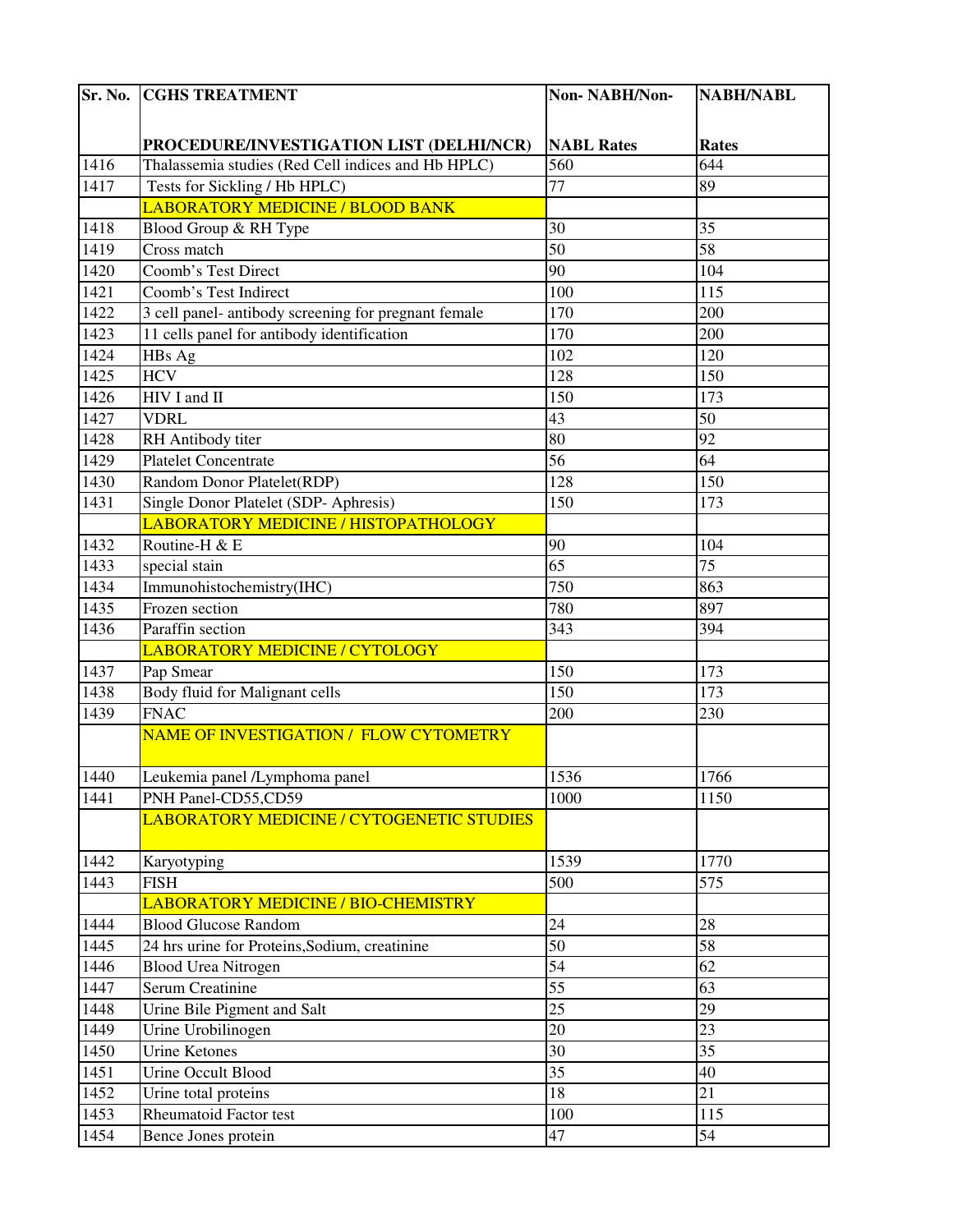| Sr. No. | <b>CGHS TREATMENT</b>                                  | Non-NABH/Non-     | <b>NABH/NABL</b> |
|---------|--------------------------------------------------------|-------------------|------------------|
|         |                                                        |                   |                  |
|         | PROCEDURE/INVESTIGATION LIST (DELHI/NCR)               | <b>NABL Rates</b> | <b>Rates</b>     |
| 1455    | Serum Uric Acid                                        | $\overline{55}$   | 63               |
| 1456    | Serum Bilirubin total & direct                         | 80                | 92               |
| 1457    | Serum Iron                                             | 90                | 104              |
| 1458    | C.R.P.                                                 | 100               | 115              |
| 1459    | C.R.P Quantitative                                     | 160               | 184              |
| 1460    | Body fluid (CSF/Ascitic Fluid etc.)Sugar, Protein etc. | 90                | 104              |
| 1461    | Albumin.                                               | 18                | 21               |
| 1462    | Creatinine clearance.                                  | 80                | 92               |
| 1463    | Serum Cholesterol                                      | $\overline{62}$   | 71               |
| 1464    | <b>Total Iron Binding Capacity</b>                     | 80                | 92               |
| 1465    | Glucose (Fasting & PP)                                 | 47                | $\overline{54}$  |
| 1466    | Serum Calcium - Total                                  | 60                | 69               |
| 1467    | Serum Calcium - Ionic                                  | 44                | 51               |
| 1468    | Serum Phosphorus                                       | 60                | 69               |
| 1469    | Total Protein Alb/Glo Ratio                            | 50                | 58               |
| 1470    | IgG.                                                   | 250               | 288              |
| 1471    | IgM.                                                   | 250               | 288              |
| 1472    | IgA.                                                   | 250               | 288              |
| 1473    | ANA.                                                   | 200               | 230              |
| 1474    | Ds DNA.                                                | 350               | 403              |
| 1475    | S.G.P.T.                                               | $\overline{55}$   | 63               |
| 1476    | S.G.O.T.                                               | 55                | 63               |
| 1477    | Serum amylase                                          | 117               | 135              |
| 1478    | Serum Lipase                                           | 130               | 150              |
| 1479    | Serum Lactate                                          | 72                | 83               |
| 1480    | Serum Magnesium                                        | 100               | 115              |
| 1481    | Serum Sodium                                           | 50                | 58               |
| 1482    | Serum Potassium                                        | $\overline{50}$   | 58               |
| 1483    | Serum Ammonia                                          | 100               | 115              |
| 1484    | Anemia Profile                                         | 204               | 240              |
| 1485    | Serum Testosterone                                     | 150               | 173              |
| 1486    | <b>Imprint Smear From Endoscopy</b>                    | 240               | 276              |
| 1487    | Triglyceride                                           | $\overline{75}$   | 86               |
| 1488    | Glucose Tolerance Test (GTT)                           | 90                | 104              |
| 1489    | Triple Marker.                                         | 800               | 920              |
| 1490    | C.P.K.                                                 | 100               | 115              |
| 1491    | Foetal Haemoglobin (HbF)                               | 85                | 100              |
| 1492    | Prothrombin Time (P.T.)                                | 110               | 127              |
| 1493    | L.D.H.                                                 | 100               | 115              |
| 1494    | Alkaline Phosphatase                                   | 60                | 69               |
| 1495    | <b>Acid Phosphatase</b>                                | 78                | 90               |
| 1496    | CK MB                                                  | 190               | 219              |
| 1497    | <b>CK MB Mass</b>                                      | 140               | 161              |
| 1498    | Troponin I                                             | 100               | 115              |
| 1499    | Troponin T                                             | 600               | 690              |
| 1500    | Glucose Phosphate Dehydrogenase (G, 6PD)               | 100               | 115              |
| 1501    | Lithium.                                               | 130               | 150              |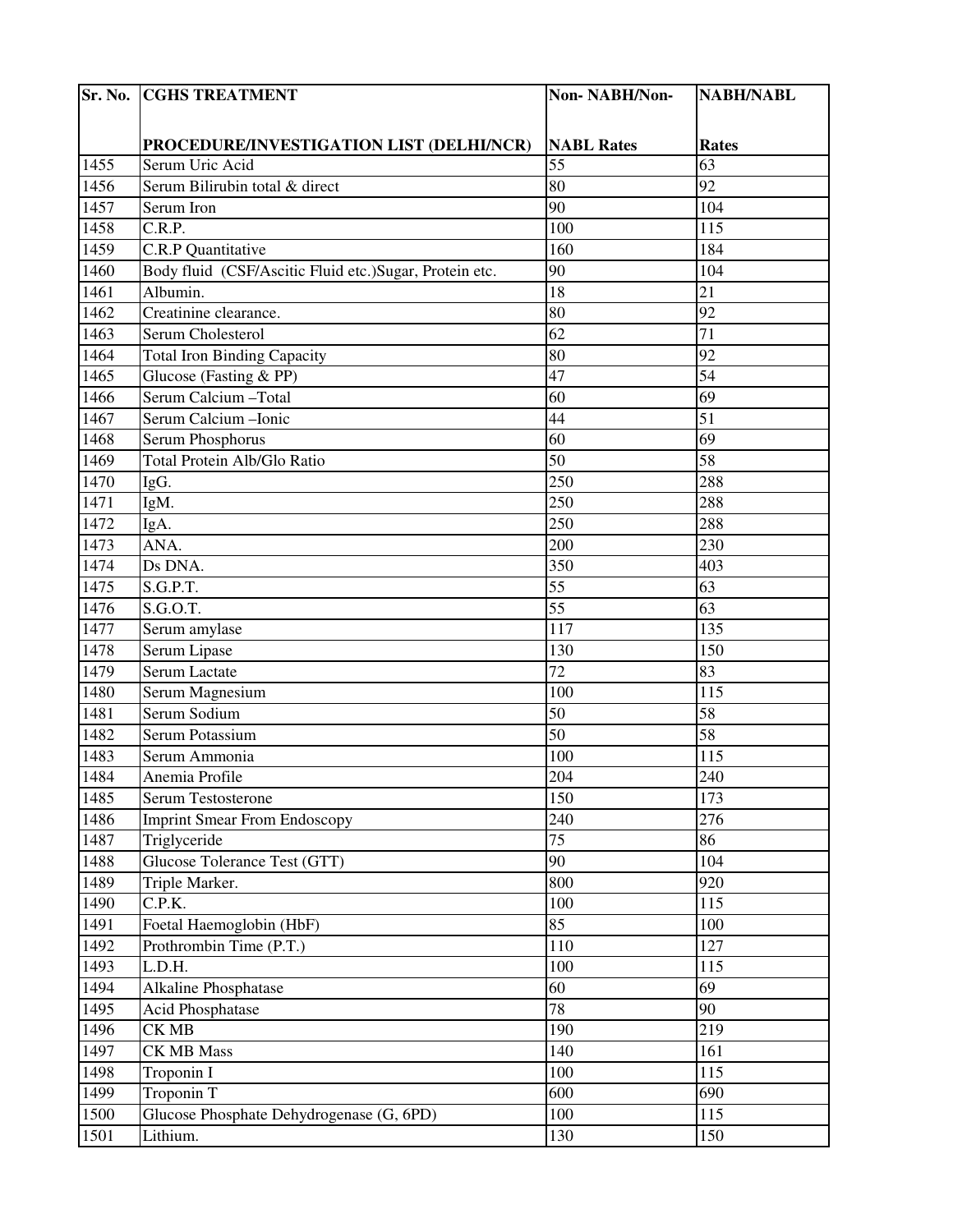| Sr. No. | <b>CGHS TREATMENT</b>                                        | Non-NABH/Non-     | <b>NABH/NABL</b> |
|---------|--------------------------------------------------------------|-------------------|------------------|
|         |                                                              |                   |                  |
|         | PROCEDURE/INVESTIGATION LIST (DELHI/NCR)                     | <b>NABL Rates</b> | <b>Rates</b>     |
| 1502    | Dilantin (phenytoin).                                        | 400               | 460              |
| 1503    | Carbamazepine.                                               | 400               | 460              |
| 1504    | Valproic acid.                                               | 300               | 345              |
| 1505    | Feritin.                                                     | 250               | 288              |
| 1506    | Blood gas analysis                                           | 120               | 138              |
| 1507    | Blood gas analysis with electrolytes                         | 460               | 529              |
| 1508    | Urine pregnancy test                                         | 65                | 75               |
| 1509    | Tests for Antiphospholipid antibodies syndrome.              | 280               | 322              |
| 1510    | Hb A1 C                                                      | 130               | 150              |
| 1511    | Hb Electrophoresis/ Hb HPLC                                  | 100               | 115              |
| 1512    | Kidney Function Test.                                        | 225               | 259              |
| 1513    | Liver Function Test.                                         | 225               | 259              |
| 1514    | Lipid Profile.(Total cholesterol,LDL,HDL,treigylcerides)     | 200               | 230              |
|         |                                                              |                   |                  |
|         | <b>Nutritional Markers</b>                                   |                   |                  |
| 1515    | Serum Iron                                                   | 90                | 104              |
| 1516    | <b>Total Iron Binding Capacity</b>                           | 90                | 104              |
| 1517    | Serum Ferritin                                               | 100               | 115              |
| 1518    | Vitamin B12 assay.                                           | 250               | 288              |
| 1519    | Folic Acid assay.                                            | 300               | 345              |
| 1520    | Extended Lipid Profile.(Total                                | 595               | 684              |
|         |                                                              |                   |                  |
|         | cholesterol, LDL, HDL, treigylcerides, Apo A1, Apo B, Lp(a)) |                   |                  |
| 1521    | Apo A1.                                                      | 200               | 230              |
| 1522    | Apo B.                                                       | 199               | 229              |
| 1523    | $Lp(a)$ .                                                    | 445               | 512              |
| 1524    | CD 3,4 and 8 counts                                          | 170               | 200              |
| 1525    | CD 3,4 and 8 percentage                                      | 170               | 200              |
| 1526    | LDL.                                                         | 62                | 71               |
| 1527    | Homocysteine.                                                | 400               | 460              |
| 1528    | HB Electrophoresis.                                          | 440               | 506              |
| 1529    | Serum Electrophoresis.                                       | 220               | 253              |
| 1530    | Fibrinogen.                                                  | 165               | 190              |
| 1531    | Chloride.                                                    | 60                | 69               |
| 1532    | Magnesium.                                                   | 150               | 173              |
| 1533    | GGTP.                                                        | 90                | 104              |
| 1534    | Lipase.                                                      | 239               | 275              |
| 1535    | Fructosamine.                                                | 200               | 230              |
| 1536    | $\beta$ 2 microglobulin                                      | 90                | 104              |
| 1537    | Catecholamines.                                              | 1050              | 1208             |
| 1538    | Creatinine clearance.                                        | 120               | 138              |
|         | NAME OF INVESTIGATION / TUMOUR MARKERS                       |                   |                  |
| 1539    | PSA-Total.                                                   | 312               | 359              |
| 1540    | PSA-Free.                                                    | 375               | 431              |
| 1541    | AFP.                                                         | 300               | 345              |
| 1542    | HCG.                                                         | 289               | 332              |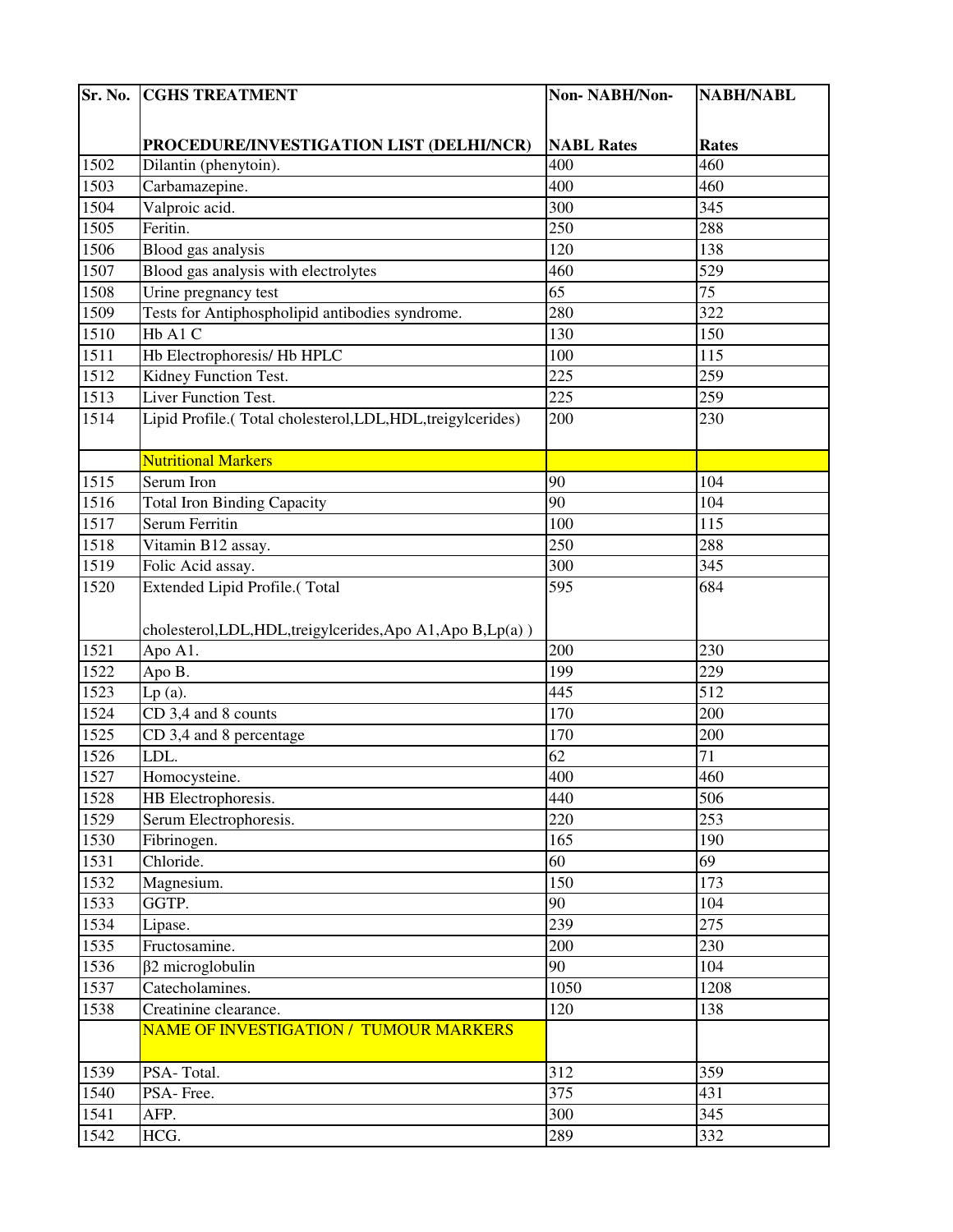| Sr. No. | <b>CGHS TREATMENT</b>                       | Non-NABH/Non-     | <b>NABH/NABL</b> |
|---------|---------------------------------------------|-------------------|------------------|
|         |                                             |                   |                  |
|         | PROCEDURE/INVESTIGATION LIST (DELHI/NCR)    | <b>NABL Rates</b> | <b>Rates</b>     |
| 1543    | CA. 125.                                    | 391               | 450              |
| 1544    | CA 19,9.                                    | 616               | 708              |
| 1545    | CA 15.3.                                    | 560               | 644              |
| 1546    | Vinyl Mandelic Acid                         | 350               | 403              |
| 1547    | Calcitonin                                  | $\overline{500}$  | 575              |
| 1548    | Carcioembryonic antigen(CEA)                | 340               | 391              |
|         | <b>OTHERS</b>                               |                   |                  |
| 1549    | Immunofluorescence                          | 150               | 173              |
| 1550    | Direct(Skin and kidney Disease)             | $\overline{425}$  | 500              |
| 1551    | Indirect (antids DNA Anti Smith ANCA)       | 425               | 500              |
| 1552    | VitD3 assay                                 | 550               | 633              |
| 1553    | Serum Protein electrophoresis with          | 300               | 345              |
|         | immunofixationelectrophoresis (IFE)         |                   |                  |
| 1554    | <b>BETA-2 Microglobulin assay</b>           | 100               | 115              |
| 1555    | Anti cycliocitrullinated peptide (Anti CCP) | 450               | 518              |
| 1556    | Anti tissuetransglutaminase antibody        | 425               | 500              |
| 1557    | Serum Erythropoetin                         | 425               | 500              |
| 1558    | <b>ACTH</b>                                 | 500               | 575              |
|         | <b>HARMONES</b>                             |                   |                  |
| 1559    | T3, T4, TSH                                 | 200               | 230              |
| 1560    | T3                                          | 64                | $\overline{75}$  |
| 1561    | T4                                          | 64                | $\overline{75}$  |
| 1562    | <b>TSH</b>                                  | 90                | 104              |
| 1563    | LH                                          | 150               | 173              |
|         |                                             | 150               | 173              |
| 1564    | <b>FSH</b>                                  |                   | 173              |
| 1565    | Prolactin                                   | 150               |                  |
| 1566    | Cortisol                                    | 250               | 288<br>575       |
| 1567    | PTH(Paratharmone)                           | $\overline{500}$  |                  |
| 1568    | C-Peptide.                                  | 330               | 380              |
| 1569    | Insulin.                                    | 150               | 173              |
| 1570    | Progesterone.                               | 225               | 259              |
| 1571    | 17-DH Progesterone.                         | 440               | 506              |
| 1572    | DHEAS.                                      | 440               | 506              |
| 1573    | Androstendione.                             | 600               | 690              |
| 1574    | Growth Hormone.                             | 340               | 391              |
| 1575    | TPO.                                        | 300               | 345              |
| 1576    | Throglobulin.                               | 300               | 345              |
| 1577    | Hydatic Serology.                           | 318               | 374              |
| 1578    | Anti Sperm Antibodies.                      | 380               | 437              |
| 1579    | <b>HBV DNA Qualitative</b>                  | 2000              | 2300             |
| 1580    | HBV DNA Quantitative.                       | 1500              | 1725             |
| 1581    | HCV RNA Qualitative.                        | 1691              | 1945             |
| 1582    | HPV serology                                | 218               | 251              |
| 1583    | Rota Virus serology                         | 130               | 150              |
| 1584    | PCR for TB                                  | 900               | 1035             |
| 1585    | PCR for HIV                                 | 600               | 690              |
| 1586    | Chlamydae antigen                           | 850               | 978              |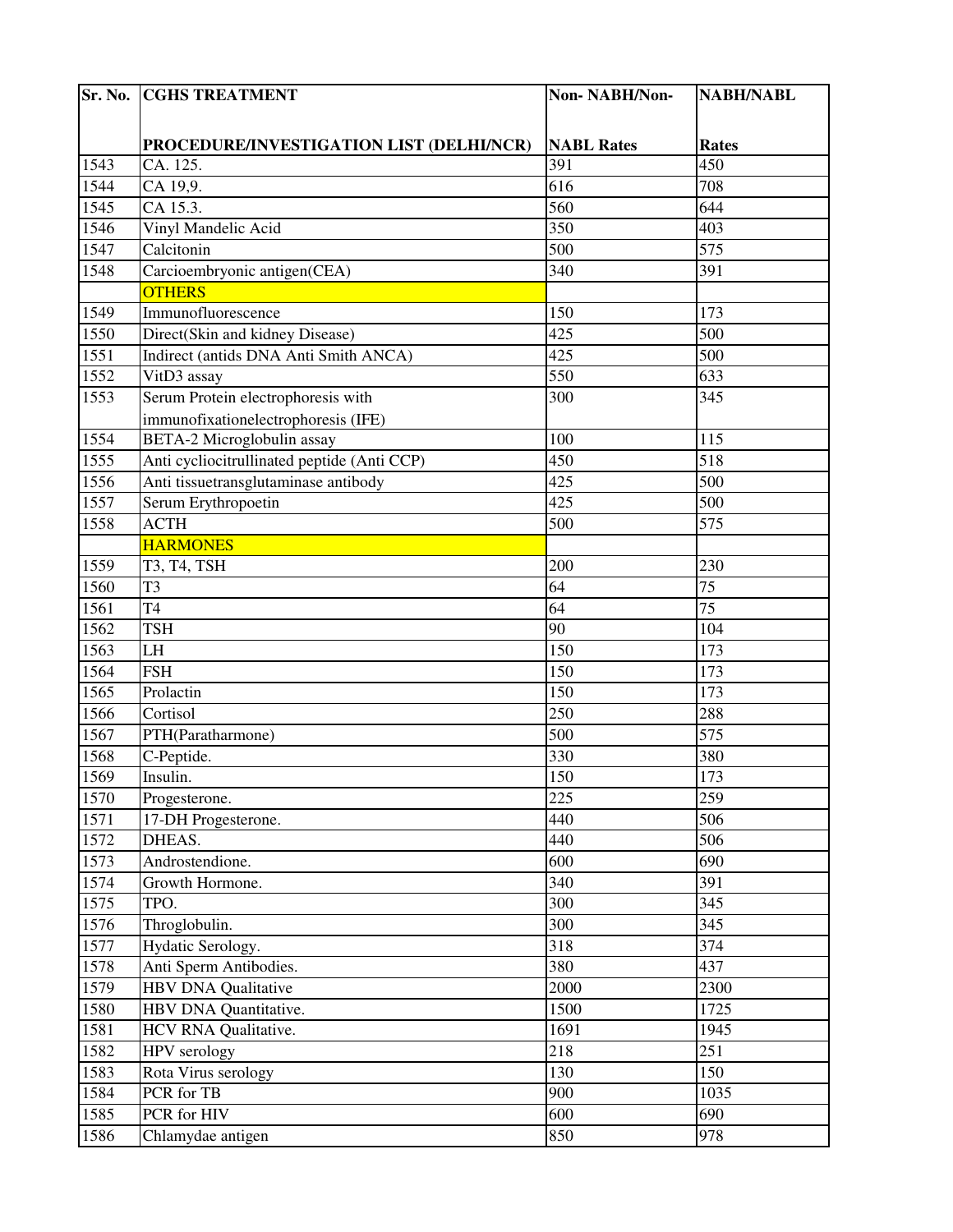| Sr. No. | <b>CGHS TREATMENT</b>                                          | Non-NABH/Non-     | <b>NABH/NABL</b> |
|---------|----------------------------------------------------------------|-------------------|------------------|
|         |                                                                |                   |                  |
|         | PROCEDURE/INVESTIGATION LIST (DELHI/NCR)                       | <b>NABL Rates</b> | <b>Rates</b>     |
| 1587    | chlamydae antibody                                             | 238               | 280              |
| 1588    | <b>Brucella</b> serology                                       | 230               | 265              |
| 1589    | Influenza A serology                                           | 943               | 1084             |
|         | USG, X-RAY, CT, MRI, BONE DENSITOMETRY                         |                   |                  |
| 1590    | USG for Obstetrics - Anomalies scan                            | 770               | 886              |
| 1591    | Abdomen USG                                                    | 323               | 380              |
| 1592    | Pelvic USG (prostate, gynae, infertility etc)                  | 255               | 300              |
| 1593    | Small parts USG (scrotum, thyroid, parathyroid etc)            | 349               | 410              |
| 1594    | Neonatal head (Tranfontanellar)                                | 425               | 489              |
| 1595    | Neonatal spine                                                 | 500               | 575              |
| 1596    | Contrast enhanced USG                                          | 900               | 1035             |
| 1597    | <b>USG Breast</b>                                              | 349               | 410              |
| 1598    | USG Hystero-Salpaingography (HSG)                              | 255               | 300              |
| 1599    | <b>Carotid Doppler</b>                                         | 850               | 1000             |
| 1600    | <b>Arterial Colour Doppler</b>                                 | 706               | 830              |
| 1601    | Venous Colour Doppler                                          | 706               | 830              |
| 1602    | Colour Doppler, renal arteries/any other organ                 | 800               | 920              |
| 1603    | USG guided intervention- FNAC                                  | 490               | 564              |
| 1604    | USG guided intervention - biopsy                               | 720               | 828              |
| 1605    | USG guided intervention - nephrostomy                          | 800               | 920              |
|         | X-Ray                                                          |                   |                  |
| 1606    | Abdomen AP Supine or Erect (One film)                          | 128               | 150              |
| 1607    | Abdomen Lateral view (one film)                                | 128               | 150              |
| 1608    | Chest PA view (one film)                                       | 60                | 70               |
| 1609    | Chest Lateral (one film)                                       | 60                | 70               |
| 1610    | Mastoids: Towne view, oblique views (3 films)                  | 250               | 288              |
| 1611    | Extremities, bones & Joints AP & Lateral views (Two films) 255 |                   | 300              |
|         |                                                                |                   |                  |
| 1612    | Pelvis A.P (one film)                                          | 110               | 127              |
| 1613    | T. M. Joints (one film)                                        | 110               | 127              |
| 1614    | Abdomen & Pelvis for K. U. B.                                  | 128               | 150              |
| 1615    | Skull A. P. & Lateral (2 films)                                | 255               | 300              |
| 1616    | Spine A. P. & Lateral (2 films)                                | 250               | 288              |
| 1617    | PNS view $(1$ film)                                            | 110               | 127              |
|         | <b>X RAY CONTRAST STUDIES</b>                                  |                   |                  |
| 1618    | <b>Barium Swallow</b>                                          | 510               | 600              |
| 1619    | Barium Upper GI study                                          | 800               | 920              |
| 1620    | Barium Upper GI study (Double contrast)                        | 935               | 1100             |
| 1621    | Barium Meal follow through                                     | 935               | 1100             |
| 1622    | Barium Enema (Single contrast/double contrast)                 | 850               | 1000             |
| 1623    | Small bowel enteroclysis                                       | 1020              | 1200             |
| 1624    | ERCP (Endoscopic Retrograde Cholangio -                        | 2500              | 2875             |
|         | Pancreatography)                                               |                   |                  |
| 1625    | General : Fistulography                                        | 638               | 750              |
|         | /Sinography/Sialography/Dacrocystography/ T-Tube               |                   |                  |
|         | cholangiogram/Nephrostogram                                    |                   |                  |
| 1626    | Percutaneous transhepatic cholangiography (PTC)                | 1440              | 1656             |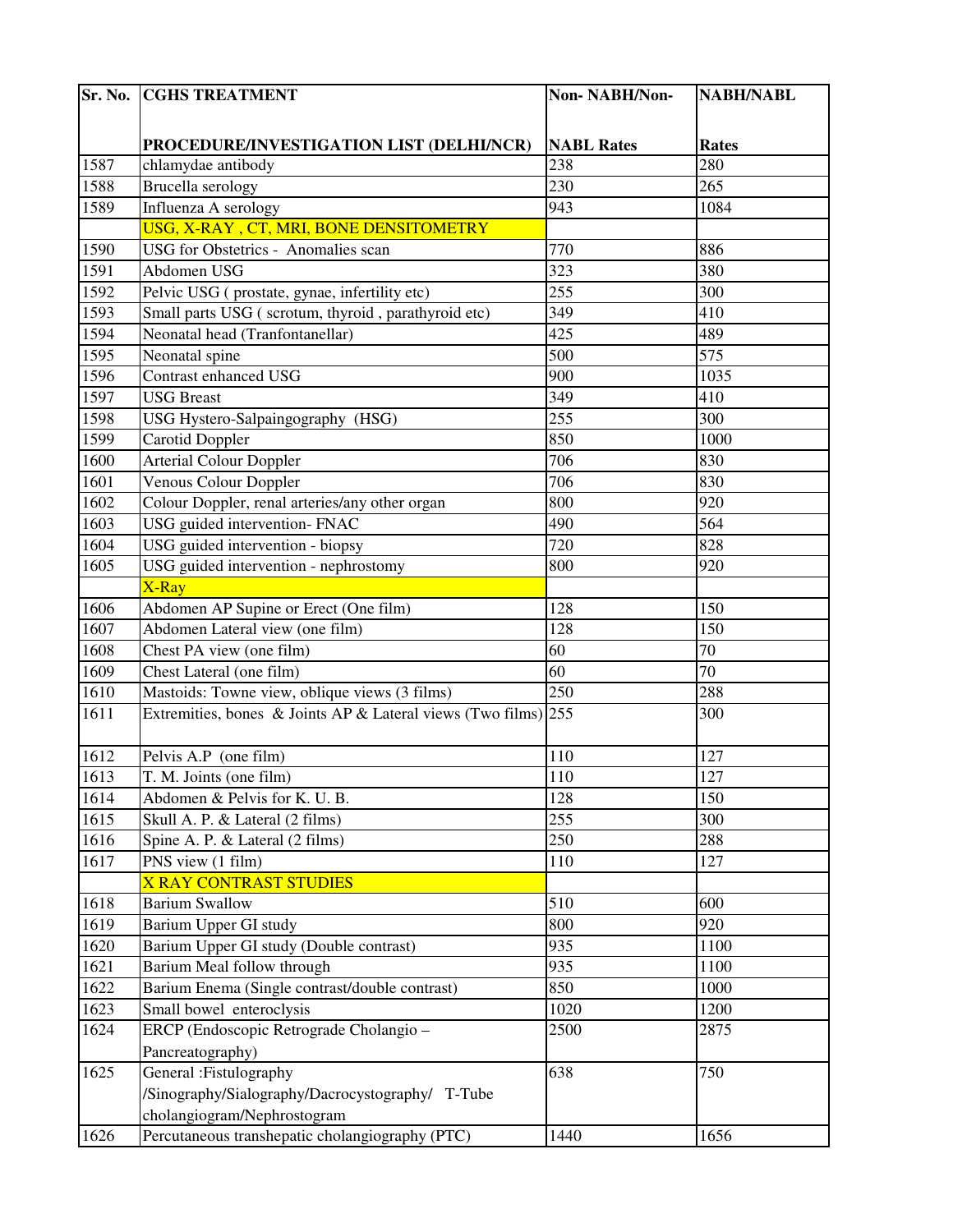| Sr. No. | <b>CGHS TREATMENT</b>                                       | Non-NABH/Non-     | <b>NABH/NABL</b> |
|---------|-------------------------------------------------------------|-------------------|------------------|
|         |                                                             |                   |                  |
|         | PROCEDURE/INVESTIGATION LIST (DELHI/NCR)                    | <b>NABL Rates</b> | <b>Rates</b>     |
| 1627    | Intravenous Pyelography (IVP)                               | 1190              | 1400             |
| 1628    | Micturating Cystourethrography (MCU)                        | 680               | 800              |
| 1629    | Retrograde Urethrography (RGU)                              | 680               | 800              |
| 1630    | Contrast Hystero-Salpingography (HSG)                       | 1020              | 1200             |
| 1631    | X ray - Arthrography                                        | 700               | 805              |
| 1632    | Cephalography                                               | 150               | 173              |
| 1633    | Myelography                                                 | 2750              | 3163             |
| 1634    | Diagnostic Digital Subtraction Angiography (DSA)            | 1749              | 2011             |
|         | <b>MAMMOGRAPHY</b>                                          |                   |                  |
| 1635    | X-ray Mammography                                           | 315               | 370              |
| 1636    | <b>MRI Mammography</b>                                      | 2550              | 3000             |
|         | $\overline{\text{CT}}$                                      |                   |                  |
| 1637    | CT Head-Without Contrast                                    | 900               | 1035             |
| 1638    | CT Head- with Contrast $(+/-$ CT angiography)               | 1350              | 1553             |
| 1639    | C. T. Chest - without contrast (for lungs)                  | 1700              | 2000             |
| 1640    | C. T. Scan Lower Abdomen(incl. Pelvis) With Contrast        | 1700              | 1955             |
| 1641    | C. T. Scan Lower Abdomen( Incl. Pelvis) Without Contrast    | 1500              | 1725             |
|         |                                                             |                   |                  |
| 1642    | C. T. Scan Whole Abdomen Without Contrast                   | 3000              | 3450             |
| 1643    | C. T. Scan Whole Abdomen With Contrast                      | 4500              | 5175             |
| 1644    | Triple Phase CT abdomen                                     | 4500              | 5175             |
| 1645    | CT angiography abdomen/ Chest                               | 4500              | 5175             |
| 1646    | <b>CT</b> Enteroclysis                                      | 6000              | 6900             |
| 1647    | C. T. Scan Neck - Without Contrast                          | 1500              | 1725             |
| 1648    | C. T. Scan Neck - With Contrast                             | 1870              | 2200             |
| 1649    | C. T. Scan Orbits - Without Contrast                        | 1190              | 1400             |
| 1650    | C. T. Scan Orbits - With Contrast                           | 1615              | 1900             |
| 1651    | C. T. Scan of Para Nasal Sinuses- Without Contrast          | 900               | 1035             |
| 1652    | C. T. Scan of Para Nasal Sinuses - With Contrast            | 1600              | 1840             |
| 1653    | C. T. Spine (Cervical, Dorsal, Lumbar, Sacral)-without      | 1500              | 1725             |
|         | contrast                                                    |                   |                  |
| 1654    | CT Temporal bone – without contrast                         | 893               | 1050             |
| 1655    | CT - Dental                                                 | 1275              | 1500             |
| 1656    | C. T. Scan Limbs - Without Contrast                         | 1700              | 2000             |
| 1657    | C. T. Scan Limbs - With Contrast including CT angiography   | 2253              | 2650             |
|         |                                                             |                   |                  |
| 1658    | C.T. Guided intervention -FNAC                              | 1200              | 1380             |
| 1659    | C.T. Guided Trucut Biopsy                                   | 1200              | 1380             |
| 1660    | C. T. Guided intervention -percutaneous catheter drainage / | 1305              | 1535             |
|         | tube placement                                              |                   |                  |
|         | MRI                                                         |                   |                  |
| 1661    | MRI Head - Without Contrast                                 | 1998              | 2350             |
| 1662    | MRI Head - With Contrast                                    | 2848              | 3350             |
| 1663    | <b>MRI Orbits - Without Contrast</b>                        | 1445              | 1700             |
| 1664    | <b>MRI Orbits - With Contrast</b>                           | 2000              | 2300             |
| 1665    | MRI Nasopharynx and PNS - Without Contrast                  | 2450              | 2818             |
| 1666    | MRI Nasopharynx and PNS - With Contrast                     | 3500              | 4025             |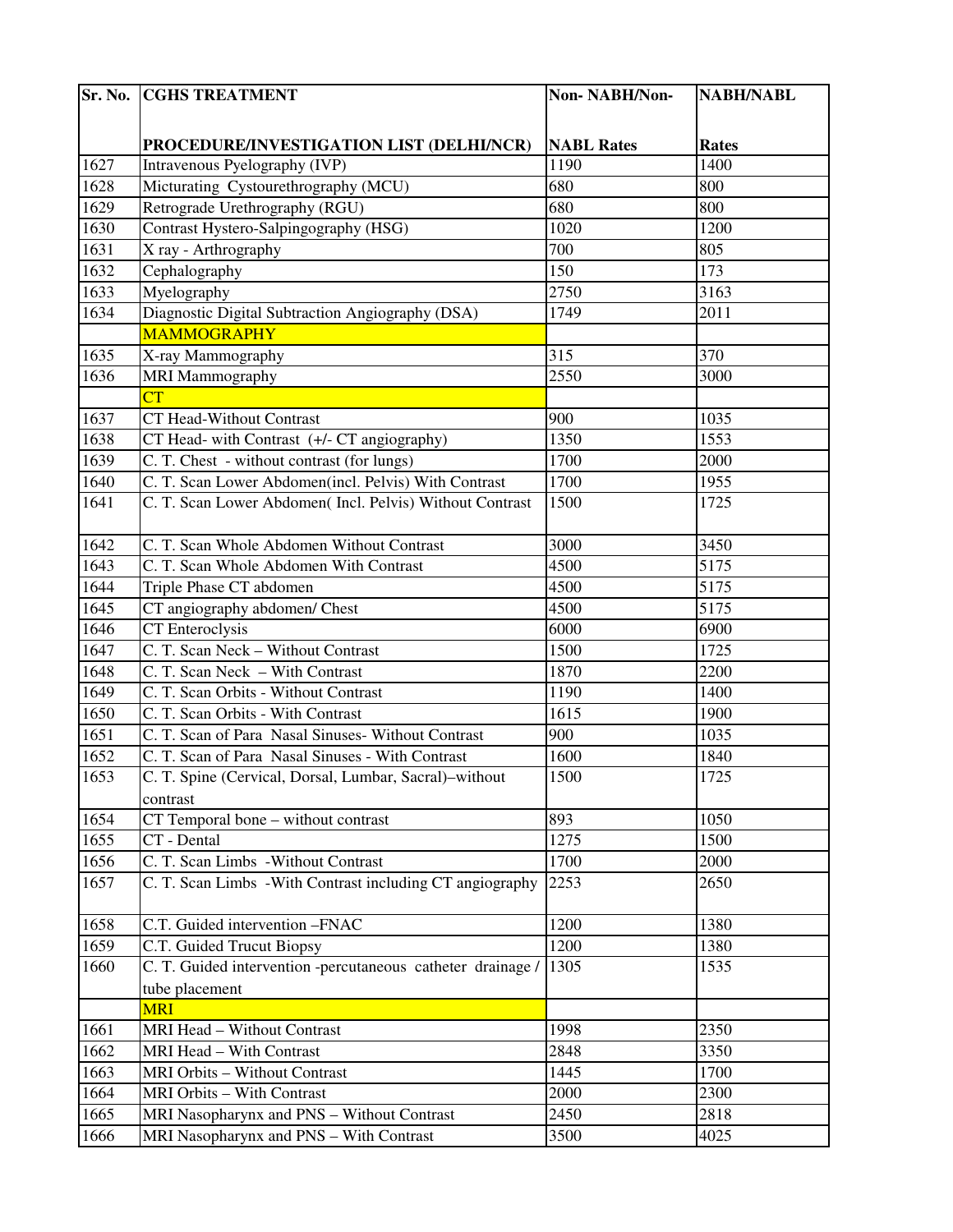|      | <b>Sr. No. CGHS TREATMENT</b>                        | Non-NABH/Non-     | <b>NABH/NABL</b> |
|------|------------------------------------------------------|-------------------|------------------|
|      |                                                      |                   |                  |
|      | PROCEDURE/INVESTIGATION LIST (DELHI/NCR)             | <b>NABL Rates</b> | Rates            |
| 1667 | MR for Salivary Glands with Sialography              | 3000              | 3450             |
| 1668 | <b>MRI Neck - Without Contrast</b>                   | 3000              | 3450             |
| 1669 | MRI Neck- with contrast                              | 5000              | 5750             |
| 1670 | MRI Shoulder - Without contrast                      | 2000              | 2300             |
| 1671 | MRI Shoulder - With conntrast                        | 2600              | 3000             |
| 1672 | MRI shoulder both Joints - Without contrast          | 3000              | 3450             |
| 1673 | MRI Shoulder both joints - With contrast             | 4000              | 4600             |
| 1674 | MRI Wrist Single joint - Without contrast            | 2125              | 2500             |
| 1675 | MRI Wrist Single joint - With contrast               | 4000              | 4600             |
| 1676 | MRI Wrist both joints - Without contrast             | 2125              | 2500             |
| 1677 | MRI Wrist Both joints - With contrast                | 5000              | 5750             |
| 1678 | MRI knee Single joint - Without contrast             | 2125              | 2500             |
| 1679 | MRI knee Single joint - With contrast                | 5000              | 5750             |
| 1680 | MRI knee both joints - Without contrast              | 2125              | 2500             |
| 1681 | MRI knee both joints - With contrast                 | 5000              | 5750             |
| 1682 | MRI Ankle Single joint - Without contrast            | 2125              | 2500             |
| 1683 | MRI Ankle single joint - With contrast               | 5000              | 5750             |
| 1684 | MRI Ankle both joints - With contrast                | 5000              | 5750             |
| 1685 | MRI Ankle both joints - Without contrast             | 2500              | 2875             |
| 1686 | MRI Hip - With contrast                              | 2500              | 2875             |
| 1687 | MRI Hip - without contrast                           | 2125              | 2500             |
| 1688 | MRI Pelvis - Without Contrast                        | 2125              | 2500             |
| 1689 | MRI Pelvis - with contrast                           | 5000              | 5750             |
| 1690 | MRI Extremities - With contrast                      | 5000              | 5750             |
| 1691 | <b>MRI Extremities - Without contrast</b>            | 2125              | 2500             |
| 1692 | MRI Temporomandibular - B/L - With contrast          | 4000              | 4600             |
| 1693 | MRI Temporomandibular - B/L - Without contrast       | 2125              | 2500             |
| 1694 | MR Temporal Bone/ Inner ear with contrast            | 4000              | 4600             |
| 1695 | MR Temporal Bone/ Inner ear without contrast         | 2500              | 2875             |
| 1696 | <b>MRI Abdomen – Without Contrast</b>                | 2125              | 2500             |
| 1697 | MRI Abdomen - With Contrast                          | 5000              | 5750             |
| 1698 | <b>MRI Breast - With Contrast</b>                    | 4250              | 5000             |
| 1699 | <b>MRI Breast - Without Contrast</b>                 | 2125              | 2500             |
| 1700 | MRI Spine Screening - Without Contrast               | 1000              | 1150             |
| 1701 | <b>MRI Chest - Without Contrast</b>                  | 2125              | 2500             |
| 1702 | MRI Chest - With Contrast                            | 4000              | 4600             |
| 1703 | MRI Cervical/Cervico Dorsal Spine - Without Contrast | 2125              | 2500             |
| 1704 | MRI Cervical/ Cervico Dorsal Spine - With Contrast   | 4000              | 4600             |
| 1705 | MRI Dorsal/ Dorso Lumbar Spine - Without Contrast    | 2125              | 2500             |
| 1706 | MRI Dorsal/ Dorso Lumbar Spine - With Contrast       | 4000              | 4600             |
| 1707 | MRI Lumbar/ Lumbo-Sacral Spine - Without Contrast    | 2125              | 2500             |
| 1708 | MRI Lumbar/ Lumbo-Sacral Spine - With Contrast       | 5000              | 5750             |
| 1709 | Whole body MRI (For oncological workup)              | 5100              | 6000             |
| 1710 | MR cholecysto-pancreatography.                       | 5500              | 6325             |
| 1711 | MRI Angiography - with contrast                      | 5000              | 5750             |
| 1712 | MR Enteroclysis                                      | 2125              | 2500             |
|      | <b>BONE DENSITOMETRY (DEXA SCAN)</b>                 |                   |                  |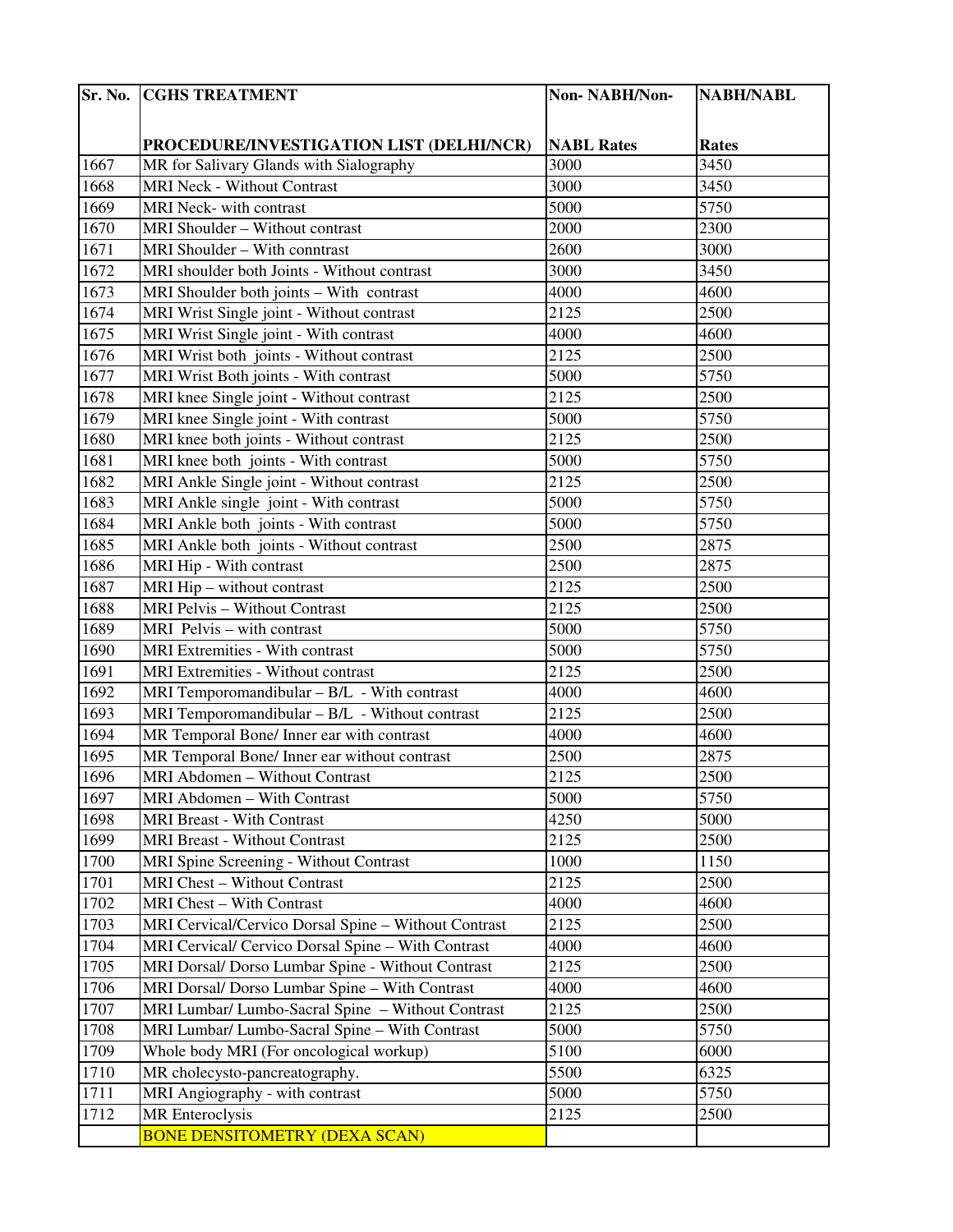| $\overline{\mathbf{S}}$ r. No. | <b>CGHS TREATMENT</b>                                               | Non-NABH/Non-     | <b>NABH/NABL</b> |
|--------------------------------|---------------------------------------------------------------------|-------------------|------------------|
|                                |                                                                     |                   |                  |
|                                | PROCEDURE/INVESTIGATION LIST (DELHI/NCR)                            | <b>NABL Rates</b> | <b>Rates</b>     |
| 1713                           | Dexa Scan Bone Densitometry - Two sites                             | 1500              | 1725             |
| 1714                           | Dexa Scan Bone Densitometry - Three sites (Spine, Hip &             | 2000              | 2300             |
|                                | extremity)                                                          |                   |                  |
| 1715                           | Dexa Scan Bone Densitometry Whole body                              | 2450              | 2818             |
|                                | NEUROLOGICAL INVESTIGATIONS AND                                     |                   |                  |
|                                | <b>PROCEDURES</b>                                                   |                   |                  |
| 1716                           | <b>EEG/Video EEG</b>                                                | 298               | 350              |
| 1717                           | EMG (Electro myography)                                             | 638               | 750              |
| 1718                           | Nerve condition velocity (at least 2 limbs)                         | 638               | 750              |
| 1719                           | Decremental response (before and after neo stigmine)                | 595               | 700              |
| 1720                           | Incremental response                                                | 595               | 700              |
| 1721                           | SSEP (Somato sensory evoked potentials)                             | 638               | 750              |
| 1722                           | Poly somnography                                                    | 638               | 750              |
| 1723                           | Brachial plexus study                                               | 638               | 750              |
| 1724                           | Muscle biopsy                                                       | 383               | 450              |
| 1725                           | ACHR anti body titre                                                | 1848              | 2125             |
| 1726                           | Anti MUSK body titre                                                | 2340              | 2691             |
| 1727                           | <b>Serum COPPER</b>                                                 | 500               | 575              |
| 1728                           | Serum ceruloplasmin                                                 | 450               | 518              |
| 1729                           | Urinary copper                                                      | 500               | 575              |
| 1730                           | Serum homocystine                                                   | 450               | 518              |
| 1731                           | Serum valproate level                                               | 315               | 362              |
| 1732                           | Serum phenol barbitone level                                        | 350               | 403              |
| 1733                           | Coagulation profile                                                 | 553               | 636              |
| 1734                           | Protein C, S anti thrombine - III                                   | 2400              | 2760             |
| 1735                           | Serum lactate level                                                 | 450               | 518              |
|                                | $\overline{\text{CSF}}$                                             |                   |                  |
| 1736                           | Basic studies including cell count, protein, sugar, gram stain, 240 |                   | 276              |
|                                | India Ink preparation and smear for AFP                             |                   |                  |
| 1737                           | Special studies                                                     | $1000\,$          | 1150             |
| 1738                           | PCR for tuberculosis/ Herpes simplex                                | 1200              | 1380             |
| 1739                           | Bacterial culture and sensitivity                                   | 200               | 230              |
| 1740                           | Mycobacterial culture and sensitivity                               | 200               | 230              |
| 1741                           | Fungal culture                                                      | 128               | 150              |
| 1742                           | Malignant cells                                                     | 64                | 75               |
| 1743                           | Anti measles antibody titre (with serum antibody titre)             | 890               | 1024             |
| 1744                           | Viral culture                                                       | 255               | 300              |
| 1745                           | Antibody titre (Herpes simplex, cytomegalo virus, flavivirus,       | 760               | 874              |
|                                | zoster varicella virus)                                             |                   |                  |
| 1746                           | Oligoclonal band                                                    | 1200              | 1380             |
| 1747                           | Myelin Basic protein                                                | 1871              | 2152             |
| 1748                           | Lactate                                                             | 298               | 350              |
| 1749                           | Crypto coccal antigen                                               | 1138              | 1309             |
|                                | <b>TESTS IN GASTRO-ENTEROLOGY</b>                                   |                   |                  |
| 1750                           | D-xylase test                                                       | 850               | 1000             |
| 1751                           | Fecal fat test/ fecal chymotrypsin/ fecal elastase                  | 850               | 1000             |
| 1752                           | Breath tests                                                        | 1300              | 1495             |